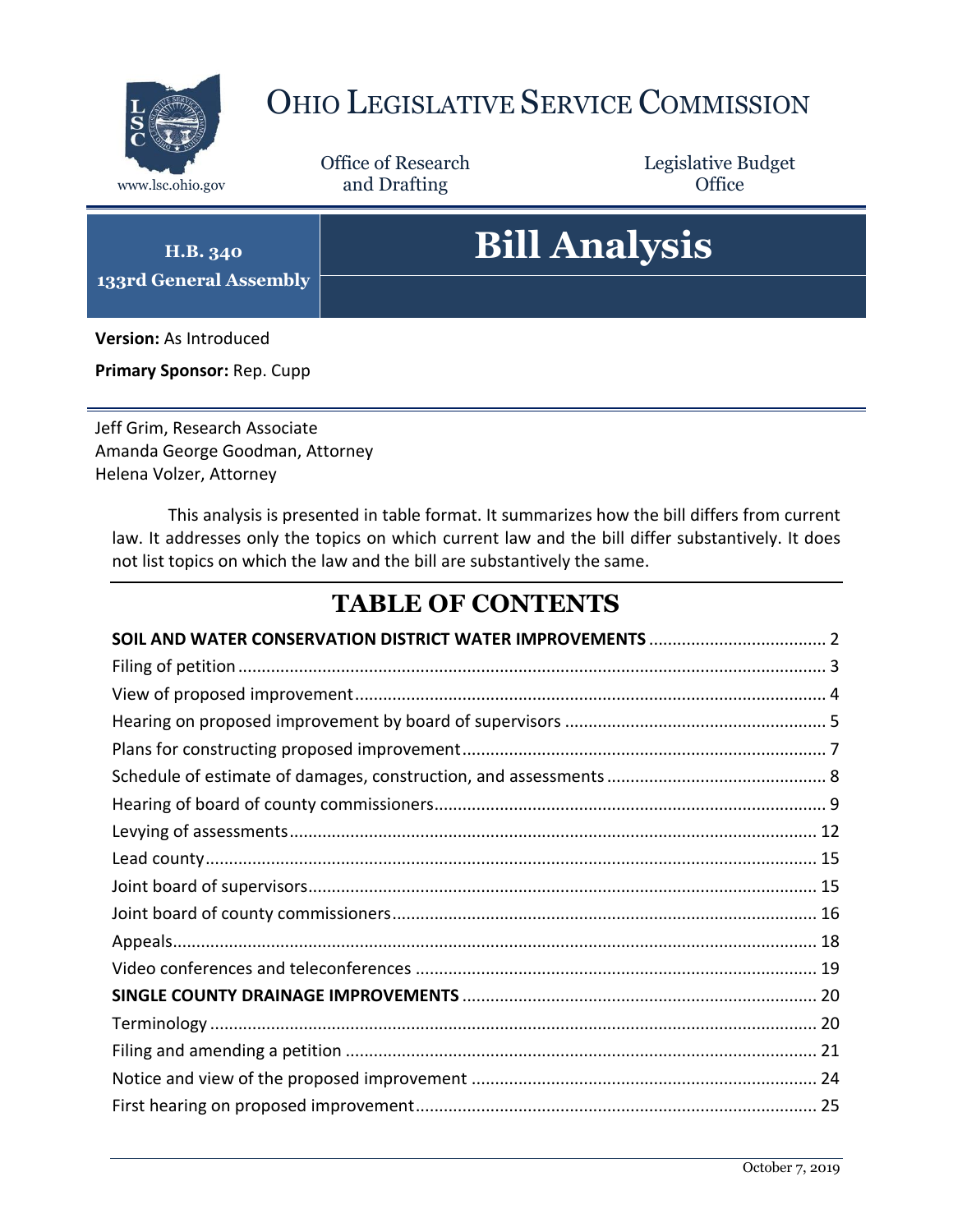#### **SOIL AND WATER CONSERVATION DISTRICT WATER IMPROVEMENTS**

<span id="page-1-0"></span>Under current law, as part of its duties and responsibilities, a soil and water conservation district has the power to oversee the construction, maintenance, and operation of improvements for natural resource conservation and development and flood prevention, and the conservation, development, and disposal of water within the district. There is a specific process for proposing and approving an improvement. That process includes:

- 1. The filing of a petition for the improvement by a property owner with the board of supervisors of the district;
- 2. A scheduled view of the proposed improvement;
- 3. The preparation of a preliminary report by the board of supervisors regarding the proposed improvement;
- 4. A hearing by the board of supervisors on the proposed improvement;
- 5. Estimates of the costs of the improvement and benefits to property owners;
- 6. After approval by the board of supervisors, a project survey and design for the improvement;
- 7. A schedule of damages, costs, and assessments;
- 8. A hearing by the board of county commissioners;
- 9. Approval or disapproval by the board of county commissioners; and
- 10. Imposition of assessments and execution of the improvement.<sup>1</sup>

 $\overline{a}$ 

 $<sup>1</sup>$  R.C. Chapter 940.</sup>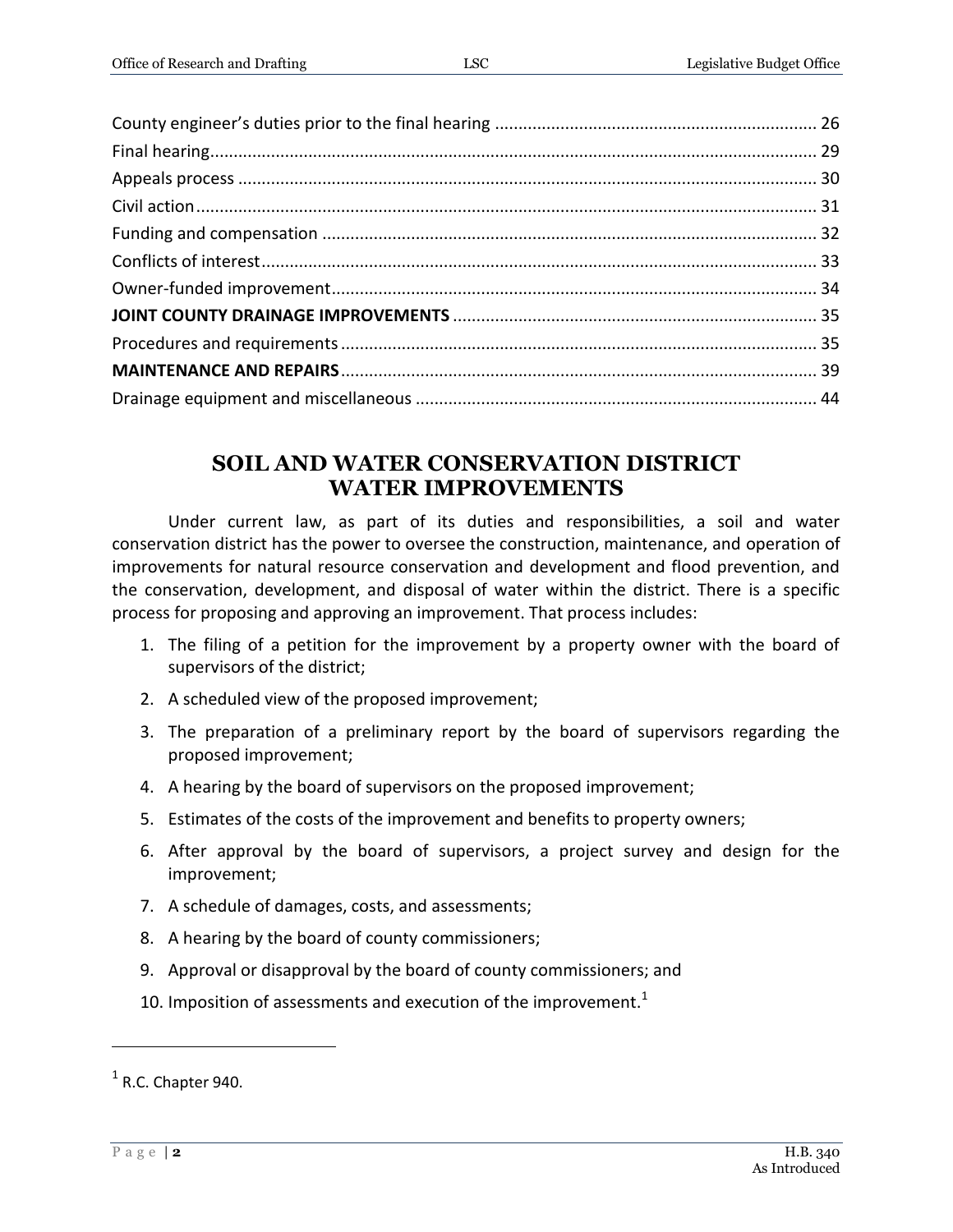The bill retains the basic process structure for approving and implementing an improvement. However, it makes numerous changes to the specifics of that process and structure. Below is a discussion of the changes to the process and structure made by the bill.

#### <span id="page-2-0"></span>**Filing of petition**

| <b>Current law</b>                                                                                                                                                                                                                                                       | H.B. 340                                                                                                                                                                                                                                                                                     |  |
|--------------------------------------------------------------------------------------------------------------------------------------------------------------------------------------------------------------------------------------------------------------------------|----------------------------------------------------------------------------------------------------------------------------------------------------------------------------------------------------------------------------------------------------------------------------------------------|--|
| Filing of petition with board of soil and water conservation district                                                                                                                                                                                                    |                                                                                                                                                                                                                                                                                              |  |
| Authorizes an owner of land (hereafter owner)<br>that is located in a soil and water conservation<br>district to file a petition with the board of<br>supervisors of the district requesting the<br>construction of a conservation work of<br>improvement (R.C. 940.19). | Same, but also requires the owner, prior to filing a<br>petition for the improvement (hereafter petition),<br>to consult with the district to discuss the proposed<br>drainage improvement; and to determine the<br>proper forms and procedures for filing the petition<br>(R.C. 940.19(A)). |  |
| <b>Petition - information included</b>                                                                                                                                                                                                                                   |                                                                                                                                                                                                                                                                                              |  |
| No provision.                                                                                                                                                                                                                                                            | Requires a petition to include all of the following:                                                                                                                                                                                                                                         |  |
|                                                                                                                                                                                                                                                                          | 1. A statement of the nature of the work for which<br>the petition is filed, including removing<br>obstructions from a ditch;                                                                                                                                                                |  |
|                                                                                                                                                                                                                                                                          | 2. A description, including location, of the course<br>and termini of the proposed improvement;                                                                                                                                                                                              |  |
|                                                                                                                                                                                                                                                                          | 3. A statement that the construction of the<br>improvement is necessary and will benefit the<br>petitioner; and                                                                                                                                                                              |  |
|                                                                                                                                                                                                                                                                          | 4. A statement that all costs of engineering,<br>construction, and future maintenance will be<br>assessed to the benefiting parcels of land<br>(R.C. 940.19(B)).                                                                                                                             |  |
| Notification of petition rejection                                                                                                                                                                                                                                       |                                                                                                                                                                                                                                                                                              |  |
| If a board of supervisors rejects a petition, requires<br>the board to notify the petitioner of the reasons<br>for the rejection (R.C. 940.19).                                                                                                                          | Same, but requires the board to notify the<br>petitioner in writing (R.C. 940.19(D)(2)).                                                                                                                                                                                                     |  |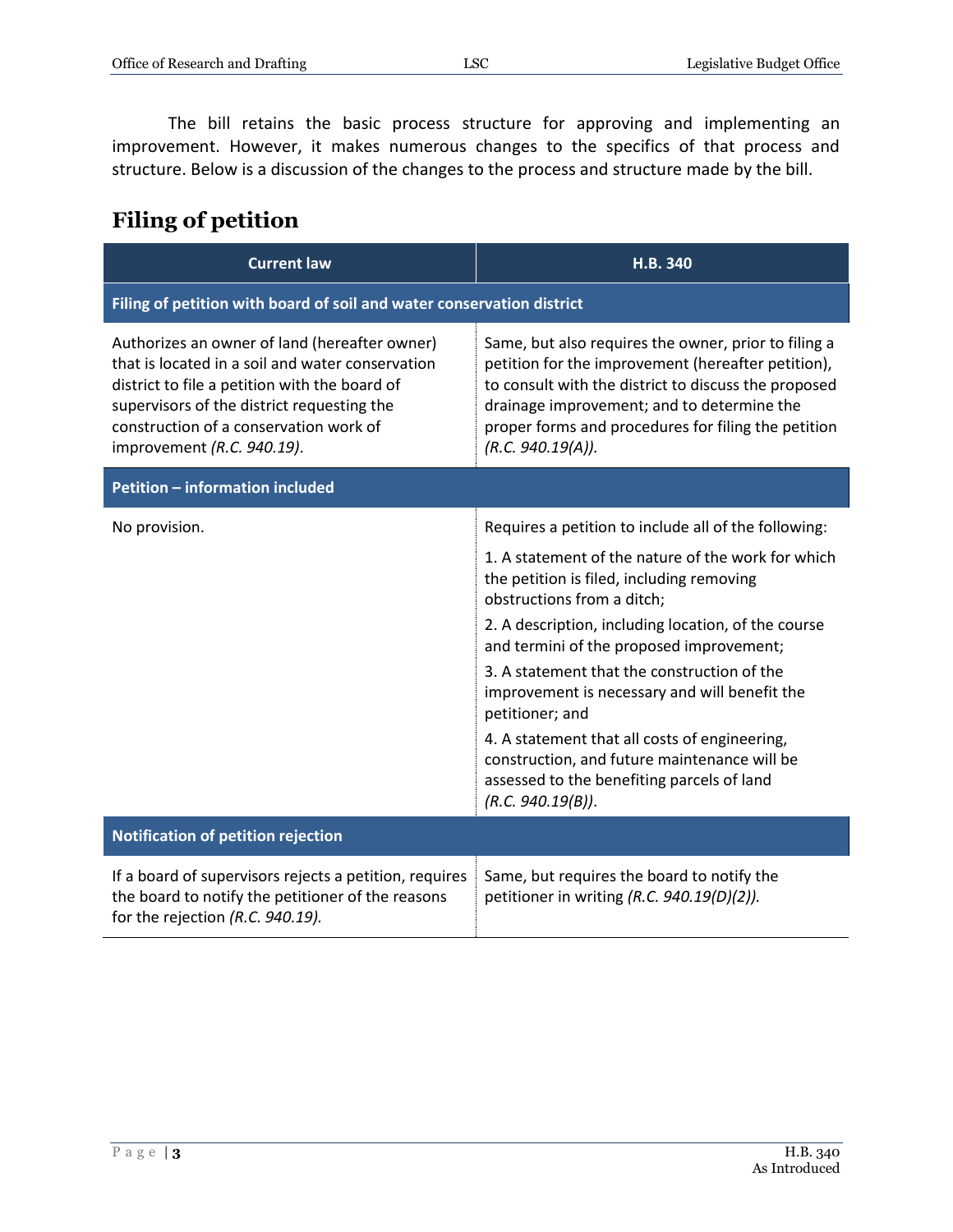## <span id="page-3-0"></span>**View of proposed improvement**

| <b>Current law</b>                                                                                                                                                                                                                                                                                    | H.B. 340                                                                                                                                                                                                                                                                                                                                                                                                                                                                                                                                                                                                                                                                                                                                                                                                                                                                                                                                                                                                                                                                                                                                                                                            |  |
|-------------------------------------------------------------------------------------------------------------------------------------------------------------------------------------------------------------------------------------------------------------------------------------------------------|-----------------------------------------------------------------------------------------------------------------------------------------------------------------------------------------------------------------------------------------------------------------------------------------------------------------------------------------------------------------------------------------------------------------------------------------------------------------------------------------------------------------------------------------------------------------------------------------------------------------------------------------------------------------------------------------------------------------------------------------------------------------------------------------------------------------------------------------------------------------------------------------------------------------------------------------------------------------------------------------------------------------------------------------------------------------------------------------------------------------------------------------------------------------------------------------------------|--|
| View of proposed improvement                                                                                                                                                                                                                                                                          |                                                                                                                                                                                                                                                                                                                                                                                                                                                                                                                                                                                                                                                                                                                                                                                                                                                                                                                                                                                                                                                                                                                                                                                                     |  |
| Requires the date for a view of the proposed<br>improvement to be between 25 and 90 days after<br>the date on which the petition was filed<br>(R.C. 940.19).                                                                                                                                          | Instead, requires the date for a view of the<br>proposed improvement to be between 30 and 90<br>days after the date on which the petition was<br>accepted (R.C. 940.19(E)(1)).                                                                                                                                                                                                                                                                                                                                                                                                                                                                                                                                                                                                                                                                                                                                                                                                                                                                                                                                                                                                                      |  |
| Notice of the view                                                                                                                                                                                                                                                                                    |                                                                                                                                                                                                                                                                                                                                                                                                                                                                                                                                                                                                                                                                                                                                                                                                                                                                                                                                                                                                                                                                                                                                                                                                     |  |
| Requires the board of supervisors, at least 20 days<br>prior to the date established for the view, to send<br>the notice of the view to the owners within the<br>area to be benefited by the proposed<br>improvement, the board of county commissioners,<br>and the county engineer (R.C. 940.20(A)). | Same, but requires the notice to be sent 21 days<br>prior to the view (R.C. $940.20(A)$ ).                                                                                                                                                                                                                                                                                                                                                                                                                                                                                                                                                                                                                                                                                                                                                                                                                                                                                                                                                                                                                                                                                                          |  |
| Contents of notice                                                                                                                                                                                                                                                                                    |                                                                                                                                                                                                                                                                                                                                                                                                                                                                                                                                                                                                                                                                                                                                                                                                                                                                                                                                                                                                                                                                                                                                                                                                     |  |
| No provision.                                                                                                                                                                                                                                                                                         | Requires the board to ensure that the notice of the<br>view contains all of the following:<br>1. The date, time, and location for the view and<br>the subsequent hearing;<br>2. A description of the proposed improvement and<br>its location as stated in the petition, a map<br>indicating the location of the proposed<br>improvement or information on where to access<br>the map, and an explanation of how to obtain<br>additional information or ask questions about the<br>proposed improvement;<br>3. A statement that all costs of engineering,<br>construction, and future maintenance will be<br>assessed to the benefiting parcels of land;<br>4. A statement that an owner may file, at least 21<br>days after the date of the view, an amendment to<br>the original petition that expands the length of the<br>proposed improvement, provided that the<br>amendment does not expand the area to be<br>benefited by the proposed improvement;<br>5. A statement that any owner receiving the notice<br>may comment on the proposed improvement in<br>writing before or in person at the hearing on the<br>petition (see "Hearing on proposed<br>improvement by board of supervisors," |  |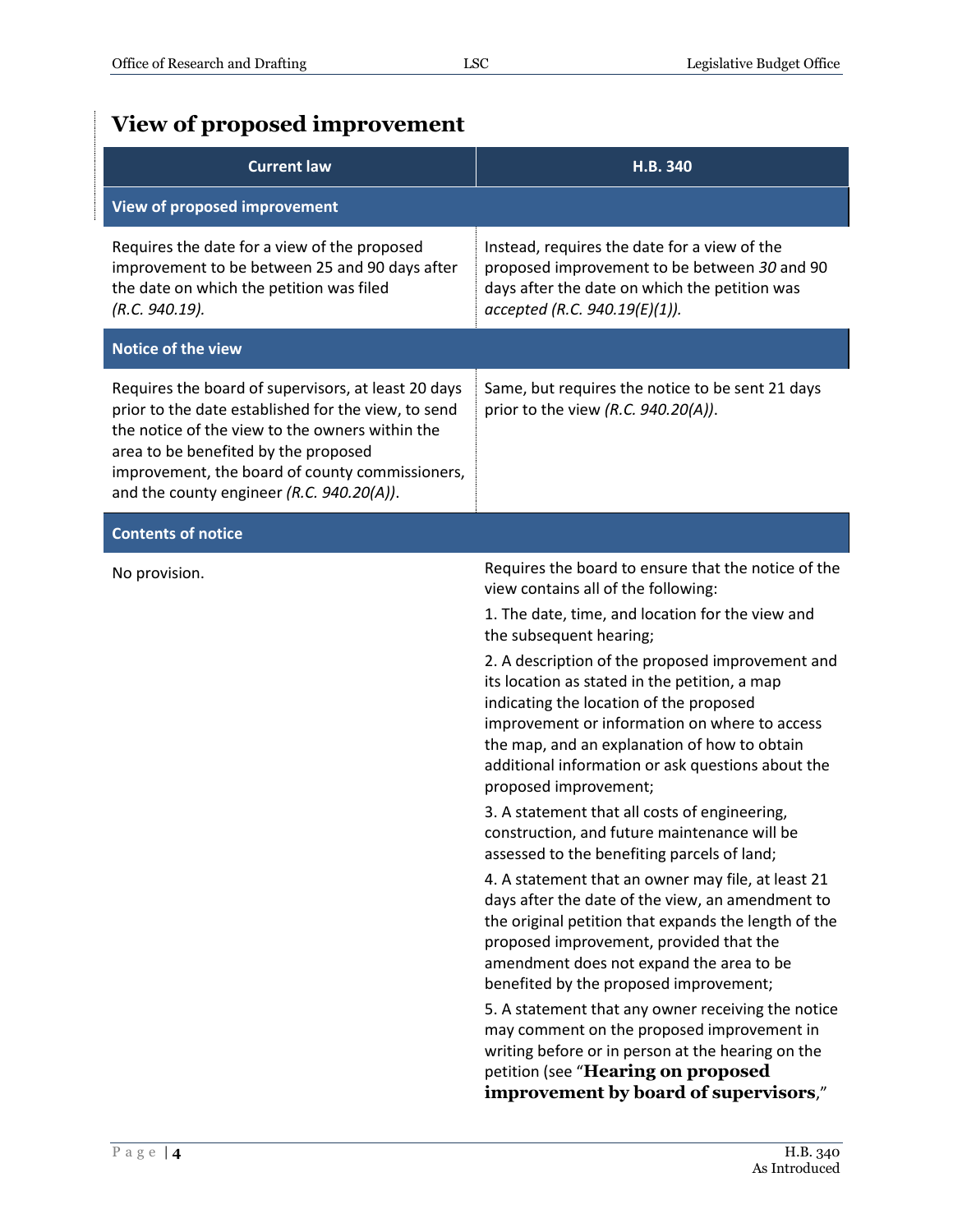| <b>Current law</b>                                                                                            | H.B. 340                                                                                                                                                                                                                                                                                                                                                                     |
|---------------------------------------------------------------------------------------------------------------|------------------------------------------------------------------------------------------------------------------------------------------------------------------------------------------------------------------------------------------------------------------------------------------------------------------------------------------------------------------------------|
|                                                                                                               | below); and                                                                                                                                                                                                                                                                                                                                                                  |
|                                                                                                               | 6. The address at which to file an amendment to<br>the petition or submit written comments on the<br>proposed improvement (R.C. 940.20(A)).                                                                                                                                                                                                                                  |
| The view                                                                                                      |                                                                                                                                                                                                                                                                                                                                                                              |
| On the date of the view, requires the board to do<br>all of the following:                                    | Instead, on the date of the view, requires the<br>board or its designee to do all of the following:                                                                                                                                                                                                                                                                          |
| 1. Meet at a designated location near the<br>proposed improvement;                                            | 1. Present an overview of the proposed<br>improvement;                                                                                                                                                                                                                                                                                                                       |
| 2. Hear proof of the need for the proposed<br>improvement offered by any owner that is<br>affected by it; and | 2. In the presentation, use methods and means<br>that the board determines will adequately inform<br>those attending about the proposed                                                                                                                                                                                                                                      |
| 3. View the area in which the proposed<br>improvement is to be constructed (R.C. 940.21).                     | improvement's location and the drainage issues<br>intended to be addressed by the proposed<br>improvement; and                                                                                                                                                                                                                                                               |
|                                                                                                               | 3. Upon the request made at the view of a board<br>member or of an owner in the area to be<br>benefited by the proposed improvement, recess<br>the view and reconvene at a site along the<br>proposed improvement for the purpose of gaining<br>additional information about the drainage issue<br>intended to be addressed by the proposed<br>improvement (R.C. 940.21(B)). |

#### <span id="page-4-0"></span>**Hearing on proposed improvement by board of supervisors**

| <b>Current law</b>                                                                                                                                                                  | H.B. 340                                                                                                                     |  |
|-------------------------------------------------------------------------------------------------------------------------------------------------------------------------------------|------------------------------------------------------------------------------------------------------------------------------|--|
| <b>Establishment of hearing of proposed improvement</b>                                                                                                                             |                                                                                                                              |  |
| Requires the board of supervisors to hold a<br>hearing on the proposed improvement not later<br>than 90 days after the date of the view<br>(R.C. 940.19).                           | Instead, requires the board to hold the hearing<br>between 30 and 90 days after the date of the view<br>(R.C. 940.19(E)(2)). |  |
| Hearing $-$ objections                                                                                                                                                              |                                                                                                                              |  |
| Prior to the hearing on a proposed improvement,<br>authorizes owners affected by the proposed<br>improvement to file objections to the<br>improvement with the board (R.C. 940.23). | No provision.                                                                                                                |  |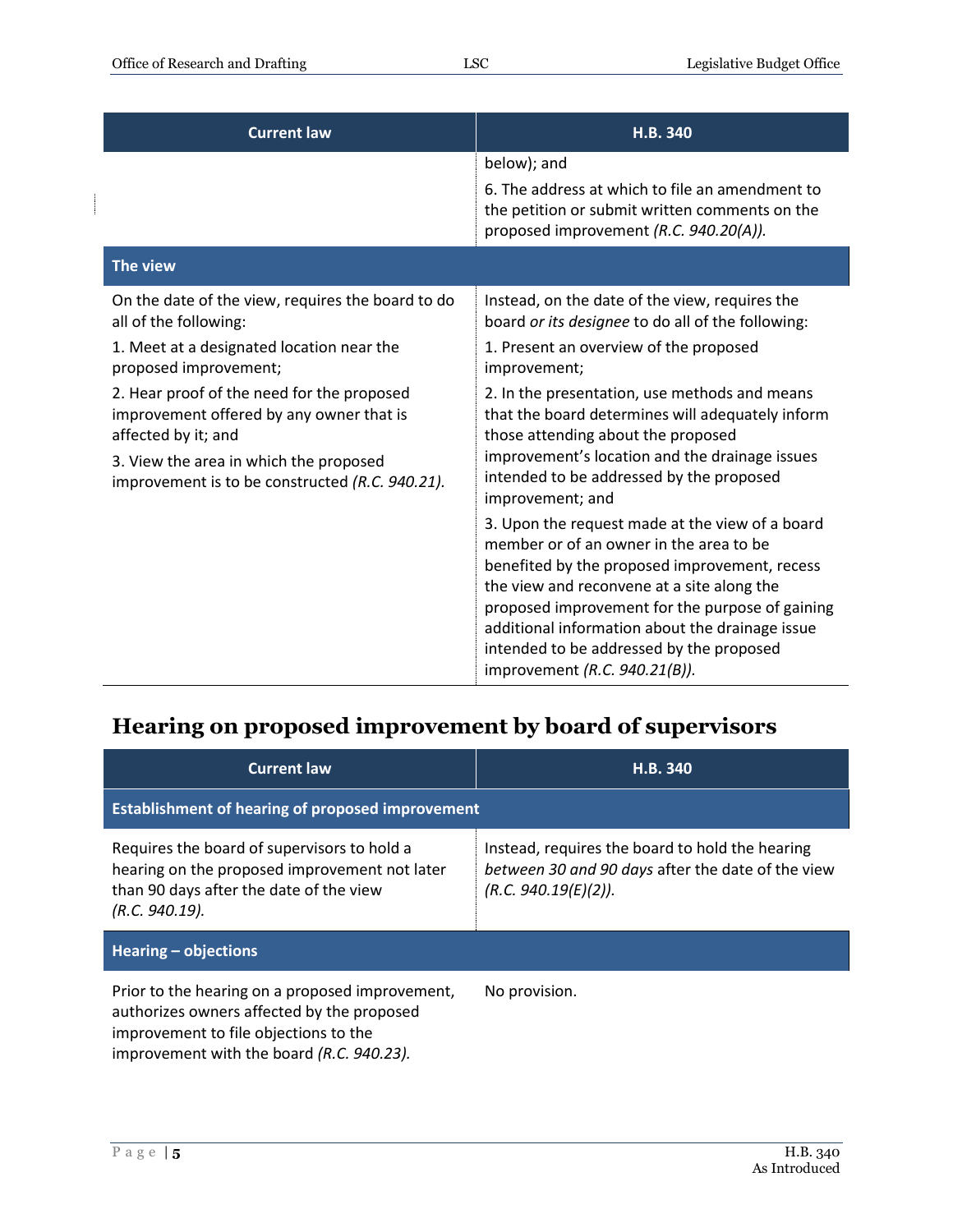| <b>Current law</b>                                                                                                                                                                                                                                                                                                                                                                                                                                                                                                                                                                                                       | H.B. 340                                                                                                                                                                                                                                                                                                                                                                                                                                                                                                                                                               |
|--------------------------------------------------------------------------------------------------------------------------------------------------------------------------------------------------------------------------------------------------------------------------------------------------------------------------------------------------------------------------------------------------------------------------------------------------------------------------------------------------------------------------------------------------------------------------------------------------------------------------|------------------------------------------------------------------------------------------------------------------------------------------------------------------------------------------------------------------------------------------------------------------------------------------------------------------------------------------------------------------------------------------------------------------------------------------------------------------------------------------------------------------------------------------------------------------------|
| Adjournment of hearing - subsequent review                                                                                                                                                                                                                                                                                                                                                                                                                                                                                                                                                                               |                                                                                                                                                                                                                                                                                                                                                                                                                                                                                                                                                                        |
| If modifications or alternatives to a proposed<br>improvement are proposed or discussed at the<br>hearing on the improvement, does both of the<br>following:<br>1. Authorizes the board to adjourn the hearing for<br>a period of time that is necessary to conduct a<br>subsequent view of the proposed improvement in<br>light of the proposed changes;<br>2. If it appears that a subsequent view is<br>necessary, requires the board to establish a date,<br>time, and location for it and to notify, in the same<br>manner, the same persons that were required to<br>be notified of the first view. (R.C. 940.24.) | Instead, authorizes the board to recess and<br>continue the hearing on subsequent days as may<br>be reasonable to consider additional information<br>about the proposed improvement, but does not<br>require another view (R.C. 940.23(B)).                                                                                                                                                                                                                                                                                                                            |
| Hearing - vote of the board                                                                                                                                                                                                                                                                                                                                                                                                                                                                                                                                                                                              |                                                                                                                                                                                                                                                                                                                                                                                                                                                                                                                                                                        |
| Authorizes the board, at the conclusion of the<br>hearing on a proposed improvement, to approve<br>the petition for the improvement (R.C. 940.25,<br>repealed).                                                                                                                                                                                                                                                                                                                                                                                                                                                          | Same, but specifically requires the board to vote<br>and requires the board, in making its decision, to<br>take into consideration all of the following:<br>1. The petition;<br>2. The preliminary report;<br>3. Comments on the proposed improvement; and<br>4. The protection of environmentally significant<br>areas when those areas could be adversely<br>affected by the construction of the proposed<br>improvement and, if necessary, alternative plans<br>providing for that protection and for construction<br>of the proposed improvement (R.C. 940.23(C)). |
| Reasons for board to proceed with proposed improvement                                                                                                                                                                                                                                                                                                                                                                                                                                                                                                                                                                   |                                                                                                                                                                                                                                                                                                                                                                                                                                                                                                                                                                        |
| Allows the board to approve the petition if the<br>board:<br>1. Is reasonably certain that the cost of the<br>proposed improvement will be less than the<br>benefits from it;<br>2. Finds that the improvement is necessary;<br>3. Finds that the improvement will be conducive to<br>the public welfare;<br>4. Finds that the improvement will improve water<br>management and development in the county in<br>which the district is located to the advantage of                                                                                                                                                        | Similar, but no longer requires the board to<br>consider (4) and (5) (R.C. 940.23(D)).                                                                                                                                                                                                                                                                                                                                                                                                                                                                                 |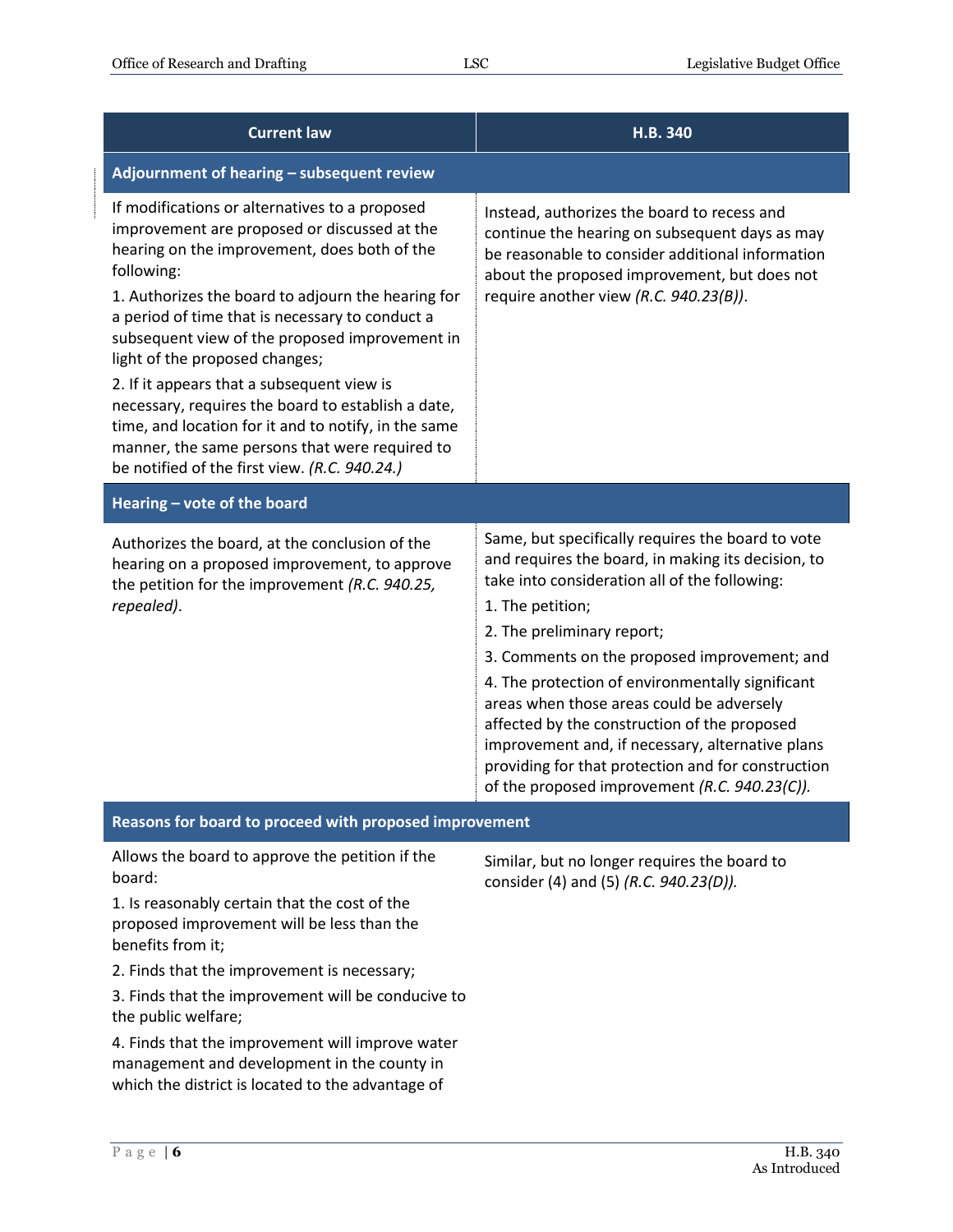| <b>Current law</b>                                                                                                                                                                                                                                                                                                                                                 | H.B. 340      |
|--------------------------------------------------------------------------------------------------------------------------------------------------------------------------------------------------------------------------------------------------------------------------------------------------------------------------------------------------------------------|---------------|
| lands located in it;<br>5. Finds that the improvement will aid lands in the<br>area by promoting the economical, industrial,<br>environmental, or social development of the area                                                                                                                                                                                   |               |
| (R.C. 940.25, repealed).<br>Establishment of date for completion of plans and specifications                                                                                                                                                                                                                                                                       |               |
| Upon approval of the petition, requires the board<br>to establish a date by which the board must<br>complete plans and specifications for the<br>improvement together with estimates of damages<br>from and costs for it (see "Plans for<br>constructing proposed improvement"<br>and "Schedule of estimate of damages,<br>construction, and assessments," below). | No provision. |
| Specifies that the date established must allow as<br>much time as is necessary for the preparation of<br>the plans, specifications, and estimates.                                                                                                                                                                                                                 | No provision. |
| Authorizes the board to extend the completion<br>date if necessary. (R.C. 940.25, repealed.)                                                                                                                                                                                                                                                                       | No provision. |

#### <span id="page-6-0"></span>**Plans for constructing proposed improvement**

| <b>Current law</b>                                                                                                                                                                                                                                                                           | H.B. 340                                                                                                  |
|----------------------------------------------------------------------------------------------------------------------------------------------------------------------------------------------------------------------------------------------------------------------------------------------|-----------------------------------------------------------------------------------------------------------|
| Maps of proposed improvement area                                                                                                                                                                                                                                                            |                                                                                                           |
| Requires the board of supervisors or its designee<br>to prepare maps showing the location of the land<br>that is proposed to be assessed by a board of<br>county commissioners (see "Levying of<br>assessments," below) (R.C. 940.26).                                                       | No provision.                                                                                             |
| Plans – erosion and sediment control                                                                                                                                                                                                                                                         |                                                                                                           |
| For a proposed improvement that is a ditch or<br>other similar structure for the disposal of water,<br>requires the board's plans for constructing the<br>improvement to include erosion and sediment<br>control by a sod or seeded strip, except where<br>suitable vegetative cover exists. | Same, but also allows other erosion and sediment<br>controls if suitable vegetative cover is not present. |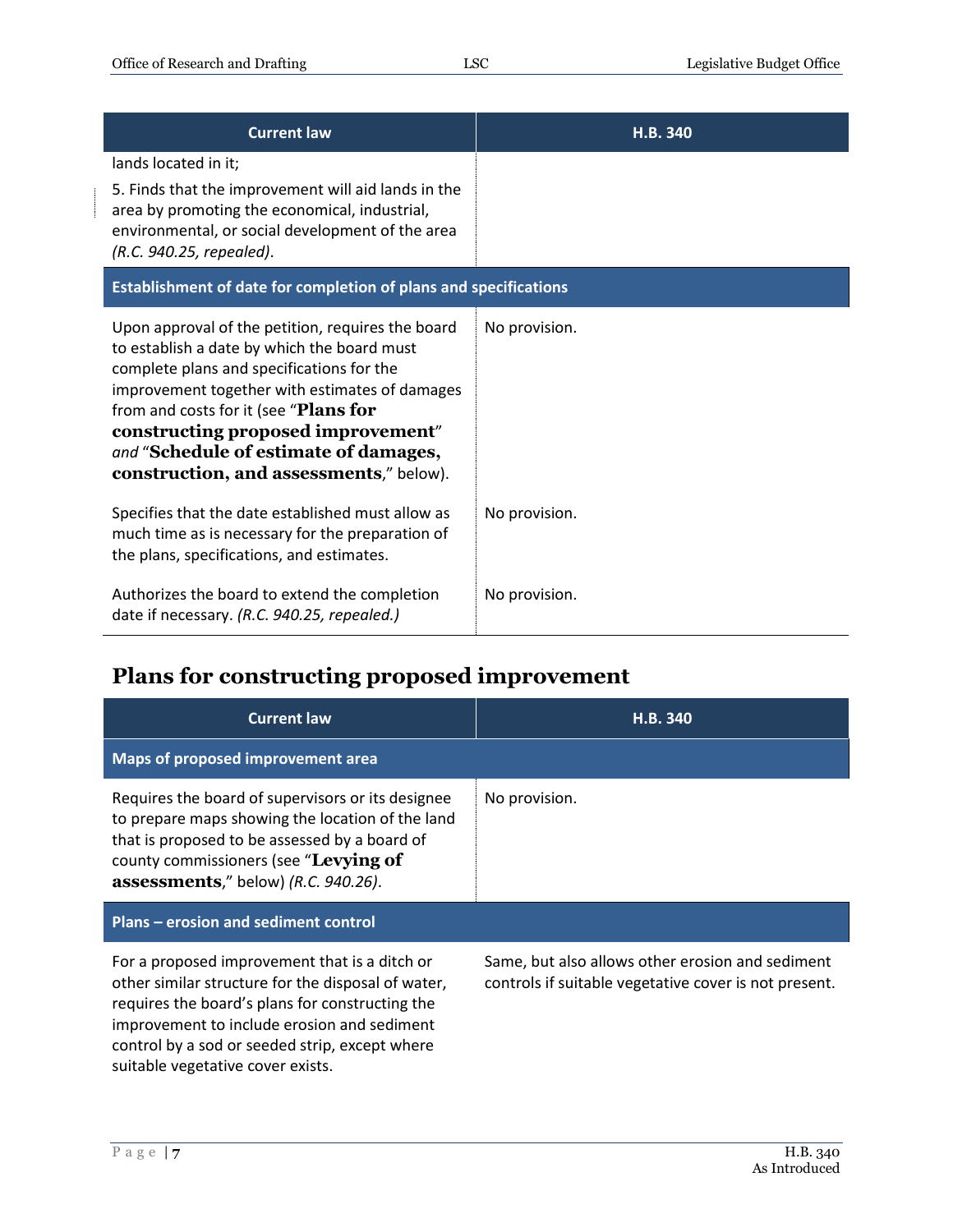| <b>Current law</b>                                                                                                                                      | H.B. 340                                                                                                                                                                                                |  |
|---------------------------------------------------------------------------------------------------------------------------------------------------------|---------------------------------------------------------------------------------------------------------------------------------------------------------------------------------------------------------|--|
| Requires each sod or seeded strip to be between<br>four and 15 feet wide.                                                                               | Instead, requires the sod or seeded strip to be<br>between ten and 15 feet wide.                                                                                                                        |  |
| Requires sod or seeded strips in excess of four feet<br>to be removed from the taxable valuation of<br>property. (R.C. 940.26.)                         | Instead, specifies that the county auditor must<br>remove the total acreage of sod or seeded strips<br>or other such controls from taxable valuation of<br>property. (R.C. 940.24(C)(2).)               |  |
| Removal or adjustment of structures in construction                                                                                                     |                                                                                                                                                                                                         |  |
| Requires the board or its designee to make note of<br>all structures that will be removed or adjusted in<br>constructing the improvement (R.C. 940.26). | Instead, requires the board or its designee to<br>include in the plans an <i>analysis</i> of all structures<br>that will be removed or adjusted in constructing<br>the improvement $(R.C. 940.24(D))$ . |  |

## <span id="page-7-0"></span>**Schedule of estimate of damages, construction, and assessments**

| <b>Current law</b>                                                                                                                                                                                                                                                                                                                                                                                      | H.B. 340                                                                                                                                                           |
|---------------------------------------------------------------------------------------------------------------------------------------------------------------------------------------------------------------------------------------------------------------------------------------------------------------------------------------------------------------------------------------------------------|--------------------------------------------------------------------------------------------------------------------------------------------------------------------|
| <b>Schedule of damages</b>                                                                                                                                                                                                                                                                                                                                                                              |                                                                                                                                                                    |
| Requires the board of supervisors or its designee,<br>as part of the estimate of the total cost of<br>constructing a proposed improvement, to prepare<br>a schedule of damages of the value of land or<br>other property that must be taken and the<br>damages to be sustained by an owner as a result<br>of the construction and subsequent maintenance<br>of the improvement (R.C. 940.27, repealed). | Same, but requires only the board to prepare the<br>schedule of damages, thus does not allow the<br>board to appoint a designee to prepare it<br>(R.C. 940.25(A)). |
| <b>Total estimate of construction costs</b>                                                                                                                                                                                                                                                                                                                                                             |                                                                                                                                                                    |
| Requires the board of supervisors or its designee<br>to make an estimate of the total cost of the<br>proposed improvement, including construction<br>costs, estimated costs of damages to owners, and<br>any expenses incurred in the investigations and<br>notifications related to the proposed improvement<br>(R.C. 940.26 and 940.28, repealed).                                                    | Same, but also includes any expenses incurred in<br>consulting services $(R.C. 940.26(C))$ .                                                                       |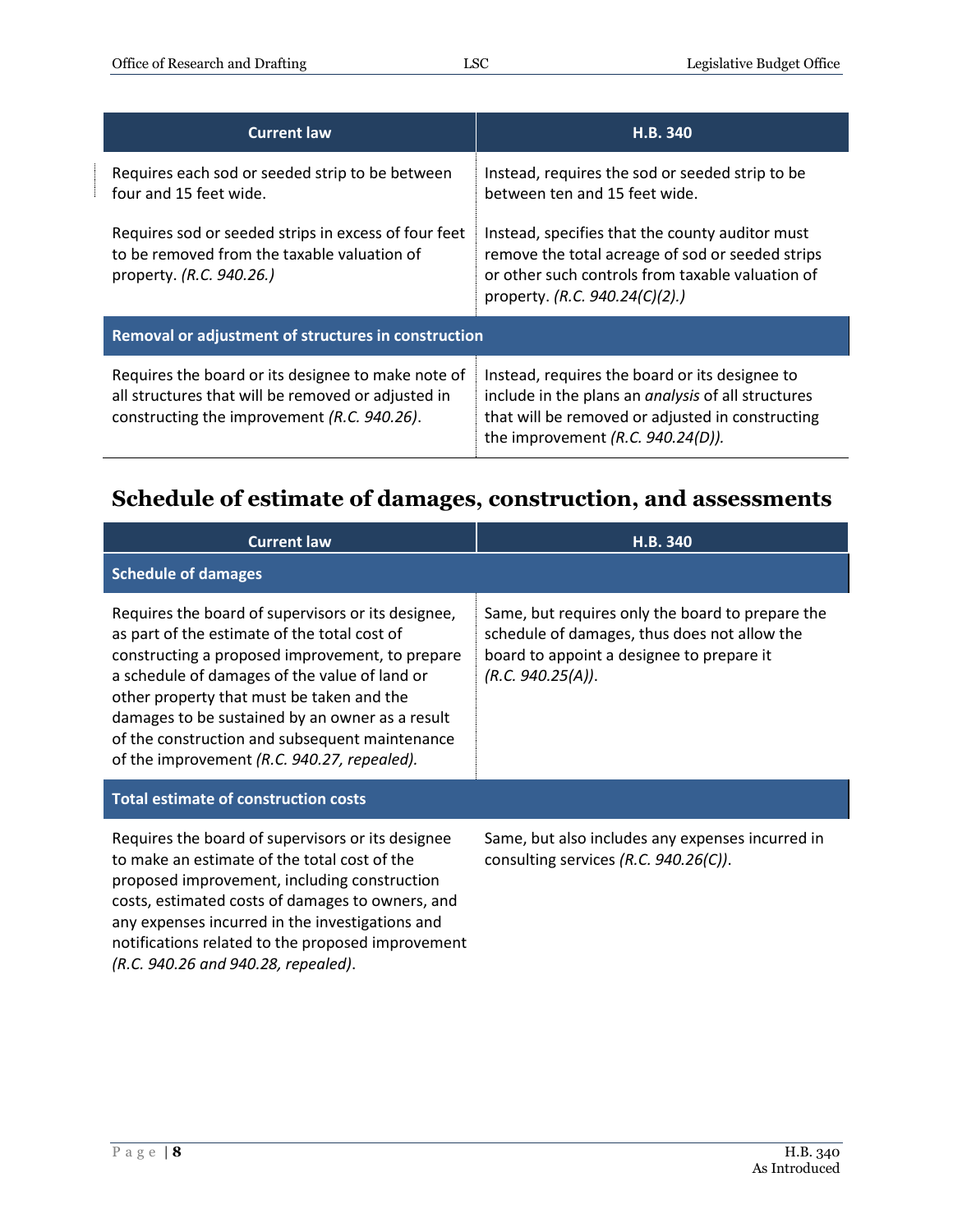$\frac{1}{2}$ 

| <b>Current law</b>                                                                                                                                                                                                                                                                                                                                                                                                                                                                                                            | H.B. 340                                                                                                                                                                                                                                                                                                                                                                                                                                                                                                                                                                                                                                                                                             |
|-------------------------------------------------------------------------------------------------------------------------------------------------------------------------------------------------------------------------------------------------------------------------------------------------------------------------------------------------------------------------------------------------------------------------------------------------------------------------------------------------------------------------------|------------------------------------------------------------------------------------------------------------------------------------------------------------------------------------------------------------------------------------------------------------------------------------------------------------------------------------------------------------------------------------------------------------------------------------------------------------------------------------------------------------------------------------------------------------------------------------------------------------------------------------------------------------------------------------------------------|
| <b>Schedule of estimated assessments</b>                                                                                                                                                                                                                                                                                                                                                                                                                                                                                      |                                                                                                                                                                                                                                                                                                                                                                                                                                                                                                                                                                                                                                                                                                      |
| Requires a board of county commissioners or its<br>designee, after the board's approval of<br>construction of a proposed improvement, to<br>prepare a schedule of estimated assessments on<br>property within the area that is to be benefited by<br>the improvement (R.C. 940.30, repealed).                                                                                                                                                                                                                                 | Instead, requires the board of supervisors of a soil<br>and water conservation district or its designee to<br>prepare the schedule of assessments<br>(R.C. 940.27(A)).                                                                                                                                                                                                                                                                                                                                                                                                                                                                                                                               |
| Requires the board of county commissioners or its<br>designee, in determining the estimated<br>assessment on a parcel of land, to use information<br>concerning the proposed improvement that was<br>submitted to the board of supervisors (the<br>information includes plans for the proposed<br>improvement, including surveys, maps, and<br>specifications, together with schedules of<br>damages, cost estimates, and any related reports<br>that the supervisors or their designee prepared)<br>(R.C. 940.30, repealed). | Similar, but also requires the board of supervisors<br>or its designee, in determining the estimated<br>assessment on a parcel of land, to consider, and<br>incorporate when applicable, the following factors<br>in the calculations:<br>1. Acreage of the parcel;<br>2. Volume of water produced by the parcel;<br>3. Distance of the parcel from the proposed<br>improvement;<br>4. Percentage of the proposed improvement to be<br>used by the parcel;<br>5. The construction of works that are determined<br>to solely benefit the particular parcel;<br>6. Soil types of the parcel;<br>7. The county auditor's land value or current<br>agricultural use value, if applicable, of the parcel; |
|                                                                                                                                                                                                                                                                                                                                                                                                                                                                                                                               | 8. Existing drainage infrastructure that can be<br>incorporated into the proposed improvement and<br>associated cost savings;                                                                                                                                                                                                                                                                                                                                                                                                                                                                                                                                                                        |
|                                                                                                                                                                                                                                                                                                                                                                                                                                                                                                                               | 9. Any other factors pertinent to the proposed<br>improvement and the watershed that will be<br>affected by the proposed improvement; and                                                                                                                                                                                                                                                                                                                                                                                                                                                                                                                                                            |
|                                                                                                                                                                                                                                                                                                                                                                                                                                                                                                                               | 10. Any benefits as defined in the law governing<br>single county ditches $(R.C. 940.27(B)(2)).$                                                                                                                                                                                                                                                                                                                                                                                                                                                                                                                                                                                                     |

#### <span id="page-8-0"></span>**Hearing of board of county commissioners**

| <b>Current law</b>                                                                              | <b>H.B. 340</b>                                                                                          |
|-------------------------------------------------------------------------------------------------|----------------------------------------------------------------------------------------------------------|
| Approval by board of county commissioners                                                       |                                                                                                          |
| Requires the board of county commissioners, after<br>receiving from the board of supervisors an | Same, but specifically requires a hearing, does not<br>specify a deadline for approval or disapproval of |

approved proposed improvement with supporting the improvement, and requires the board of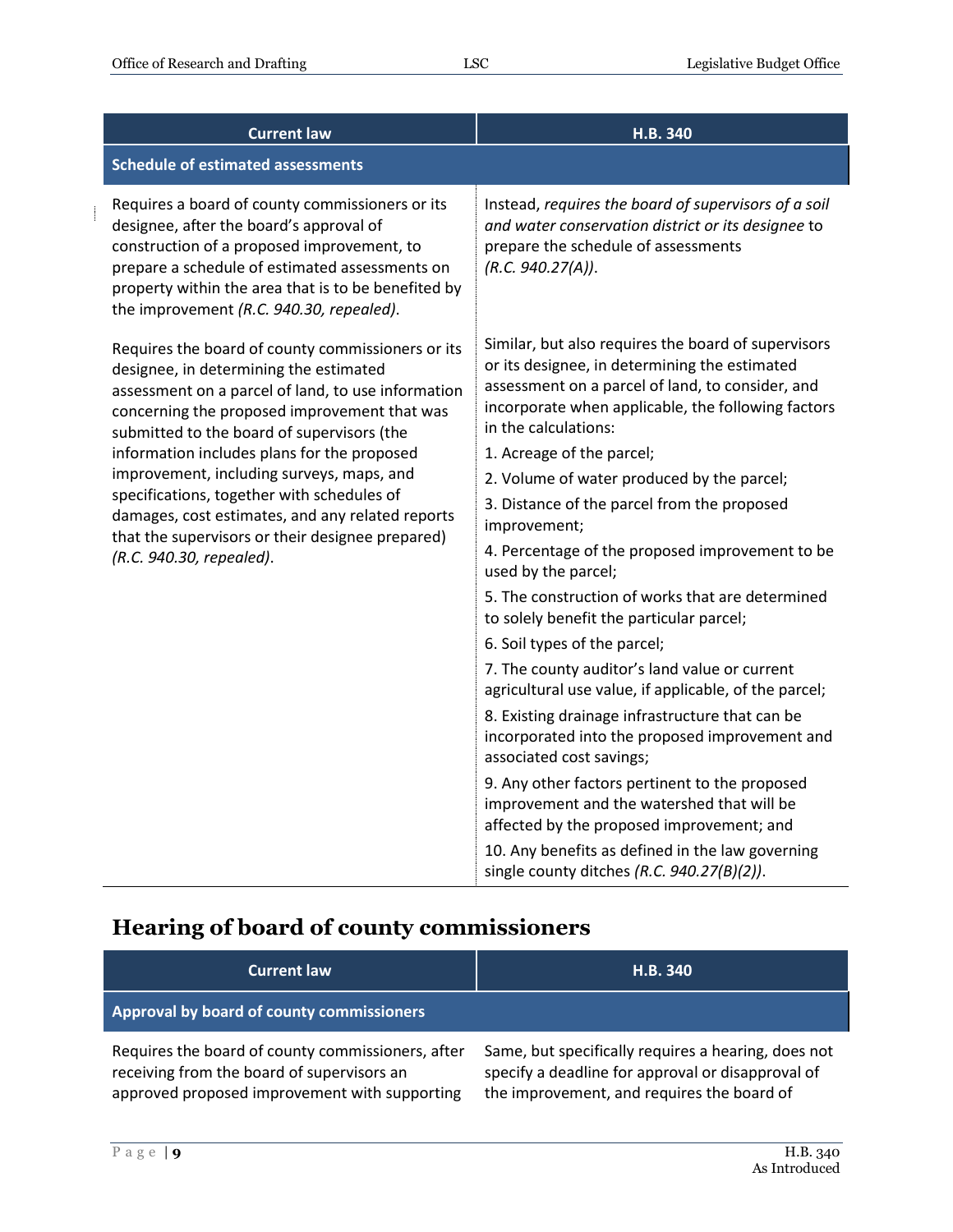| <b>Current law</b>                                                                                                               | H.B. 340                                                                                                                                                                                                                                                    |  |
|----------------------------------------------------------------------------------------------------------------------------------|-------------------------------------------------------------------------------------------------------------------------------------------------------------------------------------------------------------------------------------------------------------|--|
| documentation, to approve or disapprove the<br>improvement within 60 days of receipt<br>(presumably at a hearing) (R.C. 940.29). | county commissioners to establish the date, time,<br>and location of the hearing (R.C. 940.31(A)).                                                                                                                                                          |  |
| <b>Notice of hearing</b>                                                                                                         |                                                                                                                                                                                                                                                             |  |
| No provision.                                                                                                                    | Requires the clerk of the board of county<br>commissioners, at least 21 days before the<br>hearing, to do both of the following:                                                                                                                            |  |
|                                                                                                                                  | 1. Send a written notice of the hearing by certified<br>mail to all owners that are adjacent to the<br>proposed improvement;                                                                                                                                |  |
|                                                                                                                                  | 2. Send the notice by certified or first class mail to<br>all other owners within the area to be benefited by<br>the proposed improvement, the board of<br>supervisors of the appropriate soil and water<br>conservation district, and the county engineer. |  |
| No provision.                                                                                                                    | Requires the clerk to include all of the following in<br>the notice:                                                                                                                                                                                        |  |
|                                                                                                                                  | 1. The date, time, and location of the hearing;<br>2. A description of any easement on the owner's<br>property that is necessary for purposes of the<br>improvement;                                                                                        |  |
|                                                                                                                                  | 3. An owner's estimated assessment;                                                                                                                                                                                                                         |  |
|                                                                                                                                  | 4. A statement that an owner may file comments<br>on the proposed improvement and exceptions to<br>the estimated assessment in writing before the<br>hearing or in person at the hearing; and                                                               |  |
|                                                                                                                                  | 5. The address at which to submit written<br>comments on the proposed improvement and<br>exceptions to the estimated assessment<br>(R.C. 940.29(B)).                                                                                                        |  |
| Required elements of hearing and hearing continuation                                                                            |                                                                                                                                                                                                                                                             |  |
| No provision.                                                                                                                    | Requires the board of county commissioners, on<br>the date established for the hearing, to conduct<br>the hearing by doing both of the following:                                                                                                           |  |
|                                                                                                                                  | 1. Presenting the project design, construction<br>plans, schedule of damages, cost estimates, and<br>estimated assessments for the proposed<br>improvement as submitted by the board of                                                                     |  |

supervisors of the applicable soil and water

conservation district;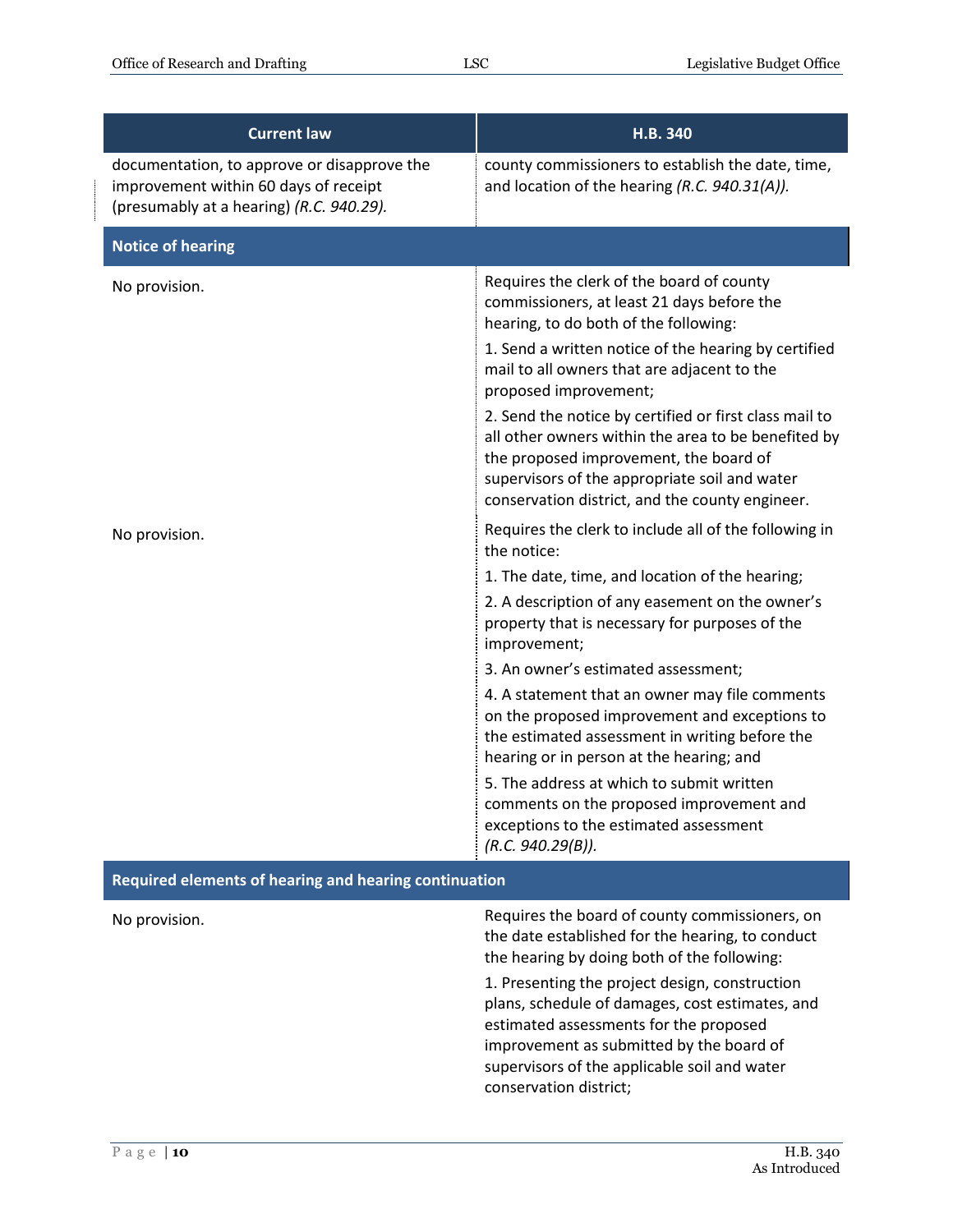| <b>Current law</b>                                                                                                                                                                                                                                                                                                                                                                                                                                                                                                                                                                                                                                                                                                                                                                                                                                | <b>H.B. 340</b>                                                                                                                                                                                                                                                                                                                                                                                                                                                                                                                                                                                                                                                                          |
|---------------------------------------------------------------------------------------------------------------------------------------------------------------------------------------------------------------------------------------------------------------------------------------------------------------------------------------------------------------------------------------------------------------------------------------------------------------------------------------------------------------------------------------------------------------------------------------------------------------------------------------------------------------------------------------------------------------------------------------------------------------------------------------------------------------------------------------------------|------------------------------------------------------------------------------------------------------------------------------------------------------------------------------------------------------------------------------------------------------------------------------------------------------------------------------------------------------------------------------------------------------------------------------------------------------------------------------------------------------------------------------------------------------------------------------------------------------------------------------------------------------------------------------------------|
|                                                                                                                                                                                                                                                                                                                                                                                                                                                                                                                                                                                                                                                                                                                                                                                                                                                   | 2. Hearing any comments offered by any owner<br>regarding the estimated assessments and<br>proposed improvement (R.C. 940.30(A)).                                                                                                                                                                                                                                                                                                                                                                                                                                                                                                                                                        |
| No provision.                                                                                                                                                                                                                                                                                                                                                                                                                                                                                                                                                                                                                                                                                                                                                                                                                                     | Authorizes the board, if necessary, to adjourn and<br>continue the hearing on subsequent days as may<br>be reasonable to:                                                                                                                                                                                                                                                                                                                                                                                                                                                                                                                                                                |
|                                                                                                                                                                                                                                                                                                                                                                                                                                                                                                                                                                                                                                                                                                                                                                                                                                                   | 1. Consider additional information about the<br>proposed improvement;                                                                                                                                                                                                                                                                                                                                                                                                                                                                                                                                                                                                                    |
|                                                                                                                                                                                                                                                                                                                                                                                                                                                                                                                                                                                                                                                                                                                                                                                                                                                   | 2. Make changes that will better accomplish the                                                                                                                                                                                                                                                                                                                                                                                                                                                                                                                                                                                                                                          |
|                                                                                                                                                                                                                                                                                                                                                                                                                                                                                                                                                                                                                                                                                                                                                                                                                                                   | purpose and object of the proposed improvement;<br>or                                                                                                                                                                                                                                                                                                                                                                                                                                                                                                                                                                                                                                    |
|                                                                                                                                                                                                                                                                                                                                                                                                                                                                                                                                                                                                                                                                                                                                                                                                                                                   | 3. Allow all interested owners to have an<br>opportunity to comment on the proposed<br>improvement (R.C. 940.30(B)).                                                                                                                                                                                                                                                                                                                                                                                                                                                                                                                                                                     |
| Board of county commissioners - vote                                                                                                                                                                                                                                                                                                                                                                                                                                                                                                                                                                                                                                                                                                                                                                                                              |                                                                                                                                                                                                                                                                                                                                                                                                                                                                                                                                                                                                                                                                                          |
| Requires the board, when considering whether to<br>approve or disapprove construction of an<br>improvement, to consider all of the following:<br>1. The cost of location and construction;<br>2. The compensation for land or other property<br>that must be taken;<br>3. The benefits to the public welfare;<br>4. The benefits to land, public corporations, and<br>the state needing the improvement;<br>5. In the case of an improvement involving the<br>drainage of water, the effect on land below the<br>improvement that may be caused by constructing<br>the improvement and the sufficiency or<br>insufficiency of the outlet that receives flow from<br>the improvement; and<br>6. Any other proper matter that will assist the<br>board in approving or disapproving construction of<br>the improvement (R.C. 940.29 (A) to $(F)$ ). | Instead, authorizes the board to approve the<br>petition if the board is reasonably certain that:<br>1. The benefits of the proposed improvement<br>outweigh the costs;<br>2. The proposed improvement is necessary;<br>3. The proposed improvement will be conducive to<br>the public welfare;<br>4. The proposed route and mode of construction<br>of the improvement will improve water<br>management and development in the county in<br>which the district is located to the advantage of<br>lands located in it; and<br>5. The proposed improvement will aid lands in the<br>area by promoting the economic, environmental,<br>or social development of the area (R.C. 940.31(B)). |
| Duties of the county engineer                                                                                                                                                                                                                                                                                                                                                                                                                                                                                                                                                                                                                                                                                                                                                                                                                     |                                                                                                                                                                                                                                                                                                                                                                                                                                                                                                                                                                                                                                                                                          |
| Requires the county engineer, if the board<br>approves construction of an improvement, to file<br>with the county recorder both of the following:<br>1. A property plat showing the general location of<br>the improvement; and<br>2. A statement describing the dimensions of any                                                                                                                                                                                                                                                                                                                                                                                                                                                                                                                                                                | Instead, requires the county engineer, if the board<br>approves a petition, to file with the county<br>recorder a property plat showing all of the<br>following:<br>1. Owners of record and parcel numbers along the<br>improvement;                                                                                                                                                                                                                                                                                                                                                                                                                                                     |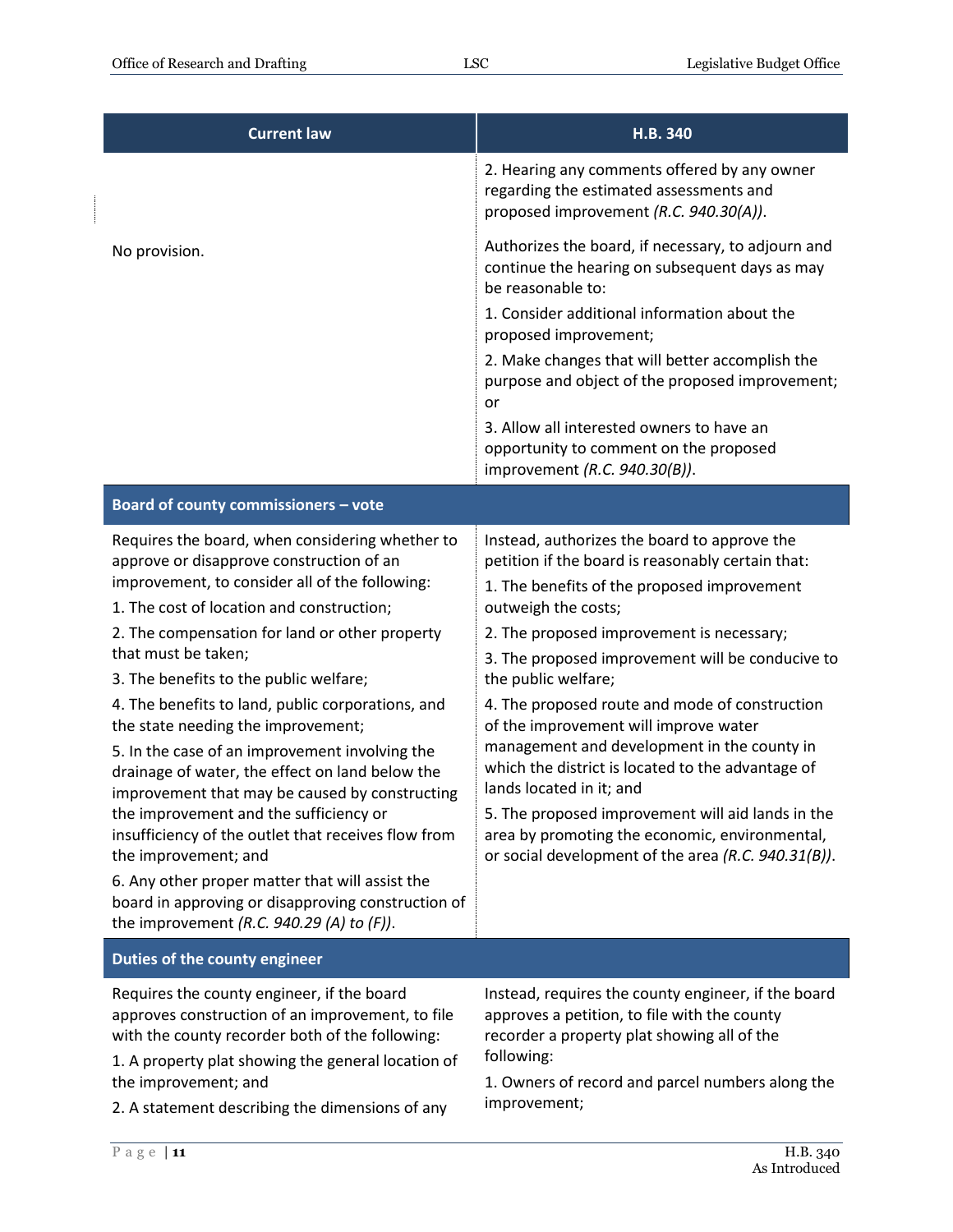$\mathbf{r}$ 

| <b>Current law</b>                                                                        | H.B. 340                                                                                                                                                                                                                                                                              |
|-------------------------------------------------------------------------------------------|---------------------------------------------------------------------------------------------------------------------------------------------------------------------------------------------------------------------------------------------------------------------------------------|
| permanent easement that is necessary for<br>maintenance of the improvement (R.C. 940.29). | 2. The location of the improvement; and<br>3. The width of any permanent easement that is<br>necessary for maintenance of the improvement<br>(R.C. 940.31(D)).                                                                                                                        |
| No provision.                                                                             | Additionally, authorizes the county engineer to do<br>both of the following:                                                                                                                                                                                                          |
|                                                                                           | 1. Include the permanent easement in the county's<br>geographic information systems or other mapping<br>system, if available; and                                                                                                                                                     |
|                                                                                           | 2. File with the county recorder an affidavit listing<br>the owners of record and parcel numbers subject<br>to the permanent easement and note the affidavit<br>in the property plat (R.C. $940.31(D)(1)$ and (2)).                                                                   |
| Board of supervisors - revision after disapproval                                         |                                                                                                                                                                                                                                                                                       |
| No provision.                                                                             | If a board of county commissioners does not<br>approve a petition for a proposed improvement,<br>authorizes the applicable board of supervisors to<br>revise and submit the revision to the board of<br>county commissioners for reconsideration of the<br>petition (R.C. 940.31(F)). |

# <span id="page-11-0"></span>**Levying of assessments**

| <b>Current law</b>                                                                                                                                                                                                                                                                                                                                                                                                                                                                   | H.B. 340                                                                                                                                                                                                |
|--------------------------------------------------------------------------------------------------------------------------------------------------------------------------------------------------------------------------------------------------------------------------------------------------------------------------------------------------------------------------------------------------------------------------------------------------------------------------------------|---------------------------------------------------------------------------------------------------------------------------------------------------------------------------------------------------------|
| Levying of assessments $-$ adoption of resolution                                                                                                                                                                                                                                                                                                                                                                                                                                    |                                                                                                                                                                                                         |
| Authorizes the board of county commissioners,<br>after receipt of an approved proposed<br>improvement with supporting documentation<br>from the board of supervisors of a soil and water<br>conservation district, to adopt a resolution levying<br>on the property within the area to be benefited by<br>an improvement an assessment at a uniform or<br>varied rate (assessment based on the benefit to<br>the area as certified by the board of supervisors)<br>(R.C. 940.33(A)). | Instead, requires the board, if the board approves<br>a petition, to levy the assessment.                                                                                                               |
| No provision.                                                                                                                                                                                                                                                                                                                                                                                                                                                                        | Requires the board of county commissioners, in<br>adopting a resolution, to take into consideration<br>the estimated assessments prepared by the board<br>of supervisors (see above). (R.C. 940.32(A).) |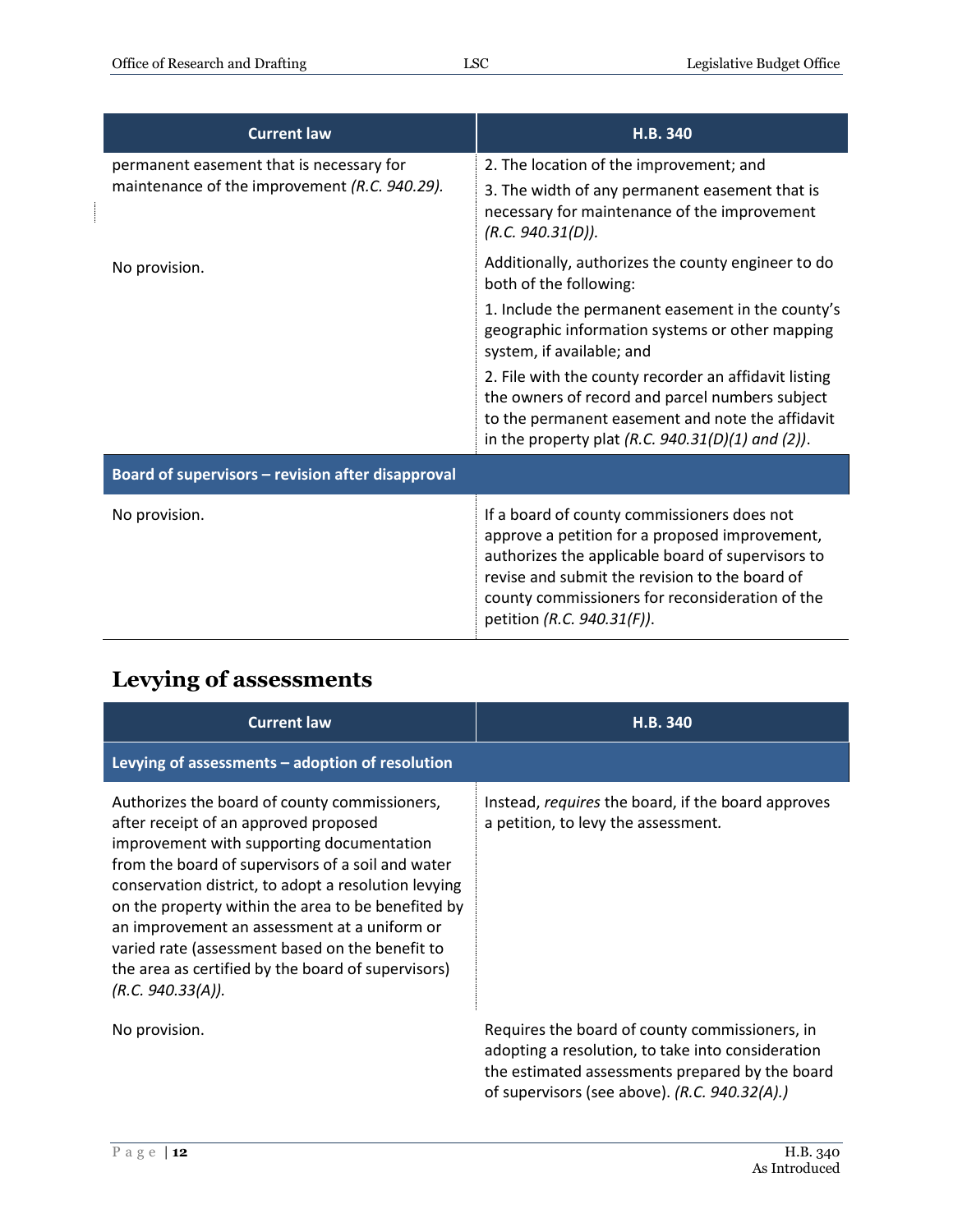÷

| <b>Current law</b>                                                                                                                                                                                                                                                                                                                                                                                                                                    | H.B. 340                                                                                        |
|-------------------------------------------------------------------------------------------------------------------------------------------------------------------------------------------------------------------------------------------------------------------------------------------------------------------------------------------------------------------------------------------------------------------------------------------------------|-------------------------------------------------------------------------------------------------|
| <b>Assessments - consideration</b>                                                                                                                                                                                                                                                                                                                                                                                                                    |                                                                                                 |
| Requires the board of county commissioners to<br>direct the person or authority preparing<br>assessments to give:                                                                                                                                                                                                                                                                                                                                     | No provision.                                                                                   |
| 1. Primary consideration, in determining a parcel's<br>estimated assessments relating to the disposal of<br>water, to the potential increase in productivity<br>that the parcel may experience as a result of the<br>improvement; and                                                                                                                                                                                                                 |                                                                                                 |
| 2. Consideration to the amount of water disposed<br>of, the location of the property relative to the<br>project, the value of the project to the watershed,<br>and benefits (R.C. 940.33(A)).                                                                                                                                                                                                                                                         |                                                                                                 |
| <b>Assessments - public entities</b>                                                                                                                                                                                                                                                                                                                                                                                                                  |                                                                                                 |
| Requires the part of the assessment that is found<br>to benefit state, county, or township roads or<br>highways or municipal streets to be assessed<br>against the state, county, township, or municipal<br>corporation, respectively, payable from motor<br>vehicle revenues.                                                                                                                                                                        | No provision.                                                                                   |
| Requires the part of the assessment that is found<br>to benefit property owned by any public<br>corporation, any political subdivision of the state,<br>or the state to be assessed against the public<br>corporation, the political subdivision, or the state<br>and payable out of the general funds or motor<br>vehicle revenues of the corporation, political<br>subdivision, or state, except as otherwise provided<br>by law. (R.C. 940.33(A).) | No provision.                                                                                   |
| <b>Assessments - exemptions</b>                                                                                                                                                                                                                                                                                                                                                                                                                       |                                                                                                 |
| States that any land owned and managed by the<br>Department of Natural Resources for certain<br>purposes is exempt from assessments if the<br>Director of Natural Resources determines that the<br>land derives no benefit from the improvement.                                                                                                                                                                                                      | No provision, thus it appears that the Department-<br>owned land is not exempt from assessment. |
| Establishes requirements and procedures for:<br>1. Making a determination by the Director;<br>2. Notification of the board of county<br>commissioners of that determination; and                                                                                                                                                                                                                                                                      | No provision.                                                                                   |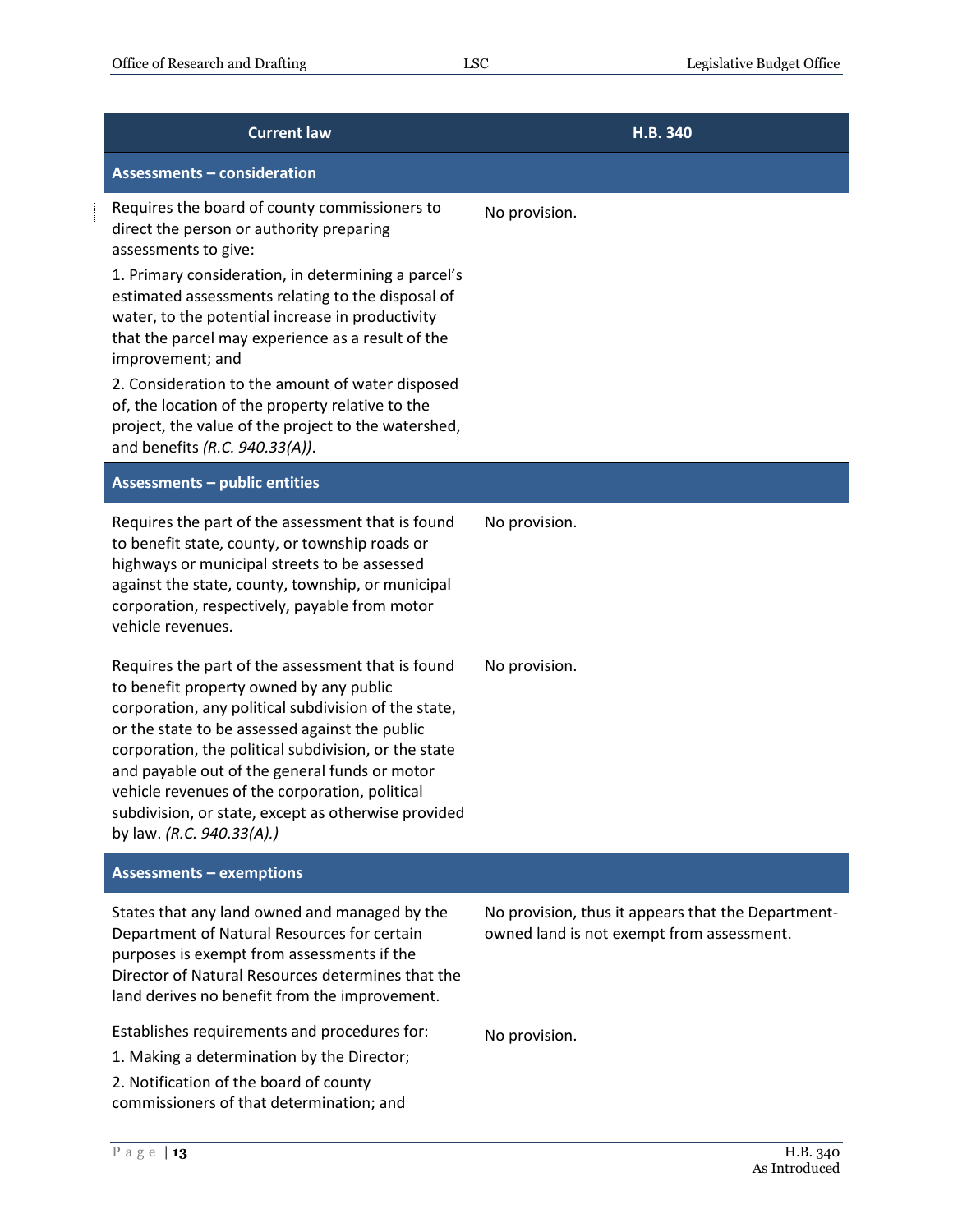| <b>Current law</b>                                                                                                                                                                                                                                                                                                                                                                                                                                                                                                                                                                                                                                                              | H.B. 340                                                                                                                                                                                                                                                                                                                                                                                                                   |
|---------------------------------------------------------------------------------------------------------------------------------------------------------------------------------------------------------------------------------------------------------------------------------------------------------------------------------------------------------------------------------------------------------------------------------------------------------------------------------------------------------------------------------------------------------------------------------------------------------------------------------------------------------------------------------|----------------------------------------------------------------------------------------------------------------------------------------------------------------------------------------------------------------------------------------------------------------------------------------------------------------------------------------------------------------------------------------------------------------------------|
| 3. Appeal by the board of that determination.<br>(R.C. 940.33(C).)                                                                                                                                                                                                                                                                                                                                                                                                                                                                                                                                                                                                              |                                                                                                                                                                                                                                                                                                                                                                                                                            |
| Filing of objections - notice                                                                                                                                                                                                                                                                                                                                                                                                                                                                                                                                                                                                                                                   |                                                                                                                                                                                                                                                                                                                                                                                                                            |
| After an owner files an objection to an<br>assessment, requires the board to proceed, within<br>30 days of the filing of an objection, to hold a final<br>hearing on the objections by fixing a date and<br>giving notice by first class mail to the objectors at<br>the address provided in filing the objection.<br>If any mailed notice is returned undelivered,<br>requires the board to give due notice to the<br>objectors in a newspaper of general circulation in<br>the project area or as provided in the general laws<br>governing notice of publication for political<br>subdivisions, stating the time, place, and purpose<br>of the hearing. (R.C. 940.33(D)(2).) | Same, but also requires the clerk of the board, at<br>least 14 days prior to the hearing date, to notify<br>each owner who filed an exception of the date and<br>time of the owner's exception hearing (hearings<br>may be combined if multiple owners file<br>objections) (R.C. 940.32(D)).<br>No provision, thus it appears the board is no<br>longer required to give notice via a newspaper of<br>general circulation. |
| Final schedule of assessments - notice                                                                                                                                                                                                                                                                                                                                                                                                                                                                                                                                                                                                                                          |                                                                                                                                                                                                                                                                                                                                                                                                                            |
| No provision.                                                                                                                                                                                                                                                                                                                                                                                                                                                                                                                                                                                                                                                                   | If the board amends the final schedule of<br>estimated assessments after hearing exceptions,<br>requires the clerk of the board to send by certified<br>or first class mail a written notice of the revised<br>final schedule of estimated assessments to all<br>owners within the area to be benefited by the<br>improvement.                                                                                             |
| No provision.                                                                                                                                                                                                                                                                                                                                                                                                                                                                                                                                                                                                                                                                   | Requires the notice to contain both of the<br>following:                                                                                                                                                                                                                                                                                                                                                                   |
|                                                                                                                                                                                                                                                                                                                                                                                                                                                                                                                                                                                                                                                                                 | 1. The amount of the final estimated assessment<br>for the owner's property;                                                                                                                                                                                                                                                                                                                                               |
|                                                                                                                                                                                                                                                                                                                                                                                                                                                                                                                                                                                                                                                                                 | 2. A statement that an owner may appeal the final<br>estimated assessment to the applicable court of<br>common pleas within 21 days of the notice of final<br>estimated assessment. (R.C. 940.32(D)(1) and (2).)                                                                                                                                                                                                           |
| <b>Assessments - appeal</b>                                                                                                                                                                                                                                                                                                                                                                                                                                                                                                                                                                                                                                                     |                                                                                                                                                                                                                                                                                                                                                                                                                            |
| Authorizes any owner whose objection is not<br>allowed to appeal within 30 days to the court of<br>common pleas of the county in which the property<br>is located (R.C. 940.33(D)(3)).                                                                                                                                                                                                                                                                                                                                                                                                                                                                                          | Instead, authorizes an appeal within 21 days<br>of the notice of final estimated assessment<br>(R.C. 940.32(D)(2)).                                                                                                                                                                                                                                                                                                        |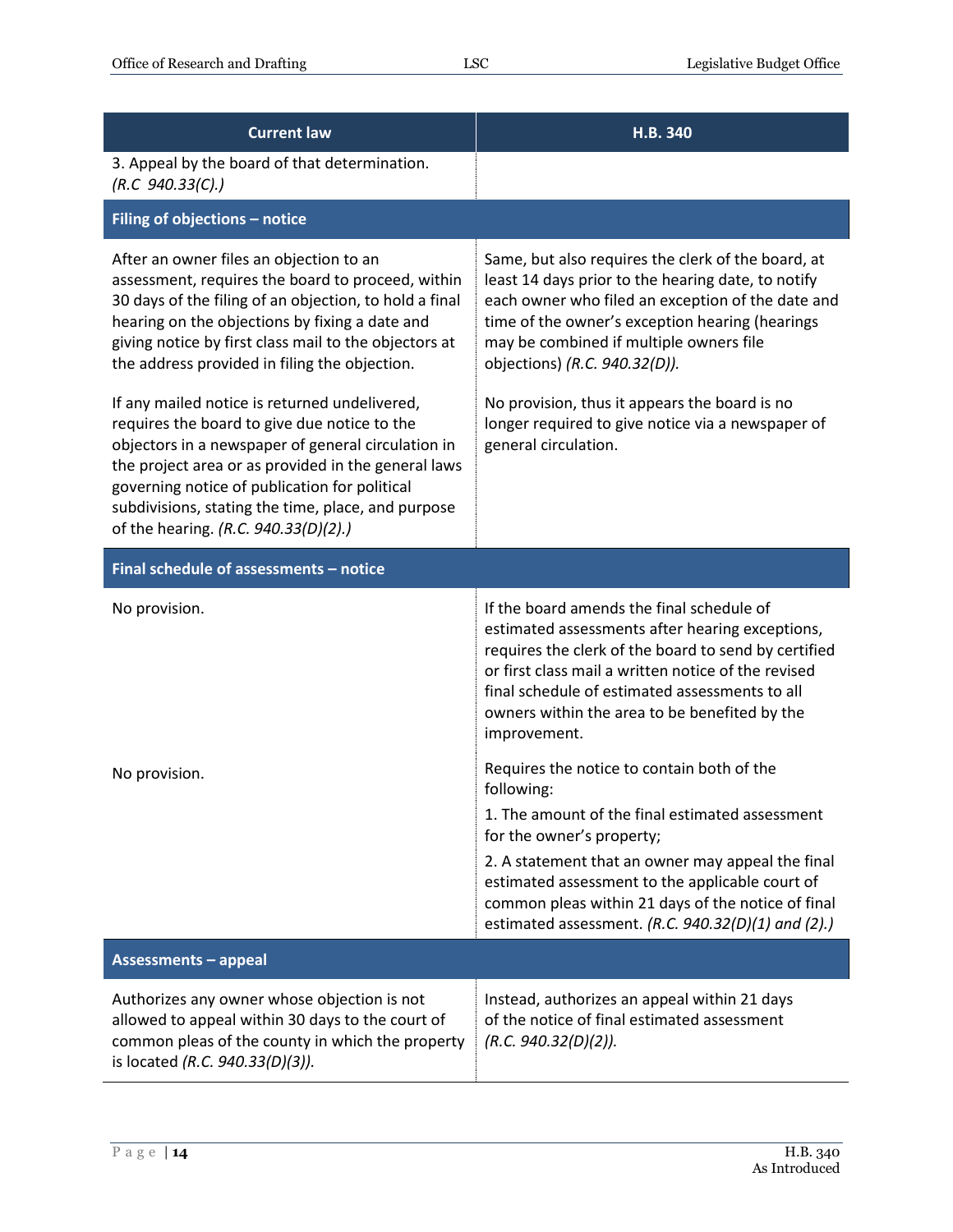#### <span id="page-14-0"></span>**Lead county**

| <b>Current law</b> | H.B. 340                                                                                                                                                                                                                                                                                                                                                                                                    |
|--------------------|-------------------------------------------------------------------------------------------------------------------------------------------------------------------------------------------------------------------------------------------------------------------------------------------------------------------------------------------------------------------------------------------------------------|
| Lead county        |                                                                                                                                                                                                                                                                                                                                                                                                             |
| No provision.      | Defines "lead county," for purposes of the law<br>governing joint boards of soil and water<br>conservation districts and joint boards of county<br>commissioners, as the county in which the<br>majority of the initial length of a proposed<br>improvement would be located, as set forth in a<br>petition, when the proposed improvement would<br>be located in two or more counties<br>(R.C. 940.01(O)). |

#### <span id="page-14-1"></span>**Joint board of supervisors**

| <b>Current law</b>                                                                                                                                                                                                                                                                                                                                                                      | H.B. 340                                                                                                                                                                                                                                                                                     |
|-----------------------------------------------------------------------------------------------------------------------------------------------------------------------------------------------------------------------------------------------------------------------------------------------------------------------------------------------------------------------------------------|----------------------------------------------------------------------------------------------------------------------------------------------------------------------------------------------------------------------------------------------------------------------------------------------|
| <b>Formation</b>                                                                                                                                                                                                                                                                                                                                                                        |                                                                                                                                                                                                                                                                                              |
| Authorizes the board of supervisors of two or<br>more adjoining soil and water conservation<br>districts, with approval of the Ohio Soil and Water<br>Conservation Commission, to form a joint board of<br>supervisors for the purpose of construction,<br>maintenance, and operation of a work of<br>improvement located or to be located in the<br>districts (R.C. 940.18, repealed). | Instead, on receiving a petition for a proposed<br>improvement that would be located in two or<br>more adjoining districts, requires the board of<br>supervisors of the adjoining districts, with the<br>approval of the Commission, to create a joint<br>board (R.C. 940.34(A)).            |
| If the number of members on a joint board would<br>be even, requires an additional supervisor to be<br>designated from the district in which it appears<br>that the highest amount of taxes or assessment for<br>benefits for the improvement is to be made<br>(R.C. 940.18, repealed).                                                                                                 | Instead, in such a case, requires an additional<br>member to be designated from the lead county<br>(R.C. 940.34(A)).                                                                                                                                                                         |
| <b>Duties and responsibilities</b>                                                                                                                                                                                                                                                                                                                                                      |                                                                                                                                                                                                                                                                                              |
| Authorizes a joint board of supervisors to exercise<br>the same powers given to a single board of a soil<br>and water conservation district (R.C. 940.18,<br>repealed).                                                                                                                                                                                                                 | Same, but adds the following conditions to that<br>authority:<br>1. For purposes of making a preliminary<br>determination to accept or reject a petition,<br>requires the joint board to make the<br>determination within 60 days of the approval of<br>the creation of the joint board; and |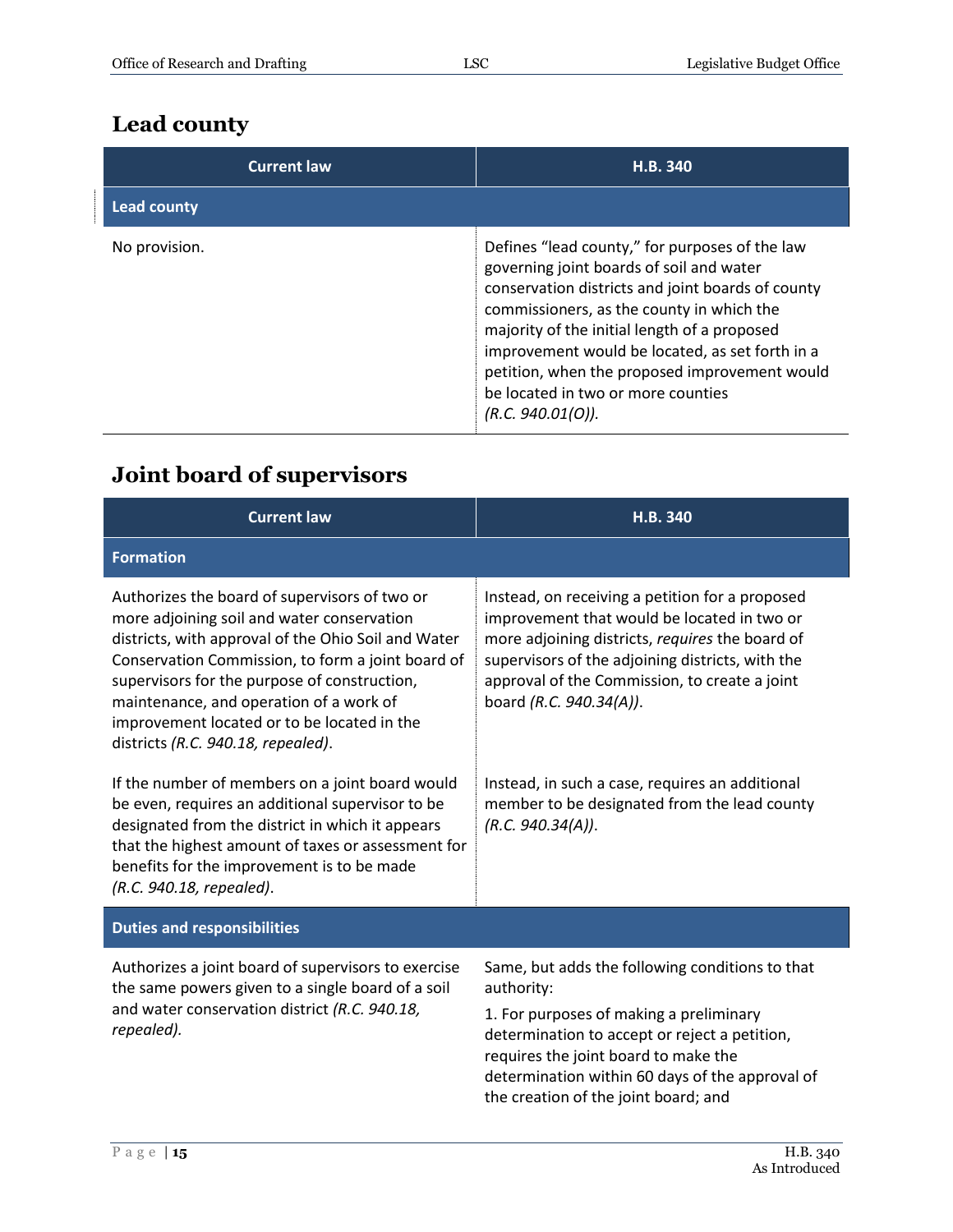| <b>Current law</b>                                                                                                                                                                                                                                                                                                                                                                                                   | H.B. 340                                                                                                                                                                                                                                                                                                                                     |
|----------------------------------------------------------------------------------------------------------------------------------------------------------------------------------------------------------------------------------------------------------------------------------------------------------------------------------------------------------------------------------------------------------------------|----------------------------------------------------------------------------------------------------------------------------------------------------------------------------------------------------------------------------------------------------------------------------------------------------------------------------------------------|
|                                                                                                                                                                                                                                                                                                                                                                                                                      | 2. For purposes of a petition, requires the joint<br>board to do both of the following:                                                                                                                                                                                                                                                      |
|                                                                                                                                                                                                                                                                                                                                                                                                                      | --Send the petition and accompanying information<br>to the board of county commissioners of the lead<br>county; and                                                                                                                                                                                                                          |
|                                                                                                                                                                                                                                                                                                                                                                                                                      | --Send notification of the need for the creation of a<br>joint board of county commissioners (see below)<br>to the board of county commissioners of each<br>county in the area to be benefited by the proposed<br>improvement (R.C. 940.34(B)).                                                                                              |
| <b>Administrative officers</b>                                                                                                                                                                                                                                                                                                                                                                                       |                                                                                                                                                                                                                                                                                                                                              |
| Requires the joint board of supervisors to<br>designate the clerk of courts of one of the counties<br>as clerk of the joint board; and requires the county<br>auditor and county treasurer of one of the<br>counties represented by a joint board of county<br>commissioners, as designated by the joint board,<br>to become ex officio fiscal agents of all the<br>participating counties (R.C. 940.31 and 940.32). | On the creation of a joint board of supervisors,<br>requires the elected officials in the lead county,<br>including the engineer, recorder, auditor,<br>prosecutor, treasurer, judges, and clerk of the<br>board of county commissioners, to serve as the<br>administrative officers for the joint board of<br>supervisors (R.C. 940.34(C)). |
| No provision.                                                                                                                                                                                                                                                                                                                                                                                                        | States that the prosecuting attorney of a lead<br>county that is represented on a joint board of<br>supervisors is the legal advisor of the joint board in<br>all civil actions brought by or against the joint<br>board.                                                                                                                    |
| No provision.                                                                                                                                                                                                                                                                                                                                                                                                        | Requires the prosecuting attorney to conduct all<br>such actions in the prosecuting attorney's official<br>capacity and authorizes the joint board to employ<br>other attorneys as may be necessary or desirable<br>in the operations of the joint board.<br>(R.C. 940.13(B)).                                                               |

## <span id="page-15-0"></span>**Joint board of county commissioners**

| <b>Current law</b>                                                                                                                                                                                             | H.B. 340                                                                                                                                                                                             |
|----------------------------------------------------------------------------------------------------------------------------------------------------------------------------------------------------------------|------------------------------------------------------------------------------------------------------------------------------------------------------------------------------------------------------|
| <b>Formation</b>                                                                                                                                                                                               |                                                                                                                                                                                                      |
| States that the boards of county commissioners of<br>all the counties containing any of the territory<br>included in the project area, if all of those boards<br>have approved construction of an improvement, | Similar, and specifies that if a proposed<br>improvement would affect more than one county,<br>requires the board of county commissioners from<br>each of the counties that would be affected by the |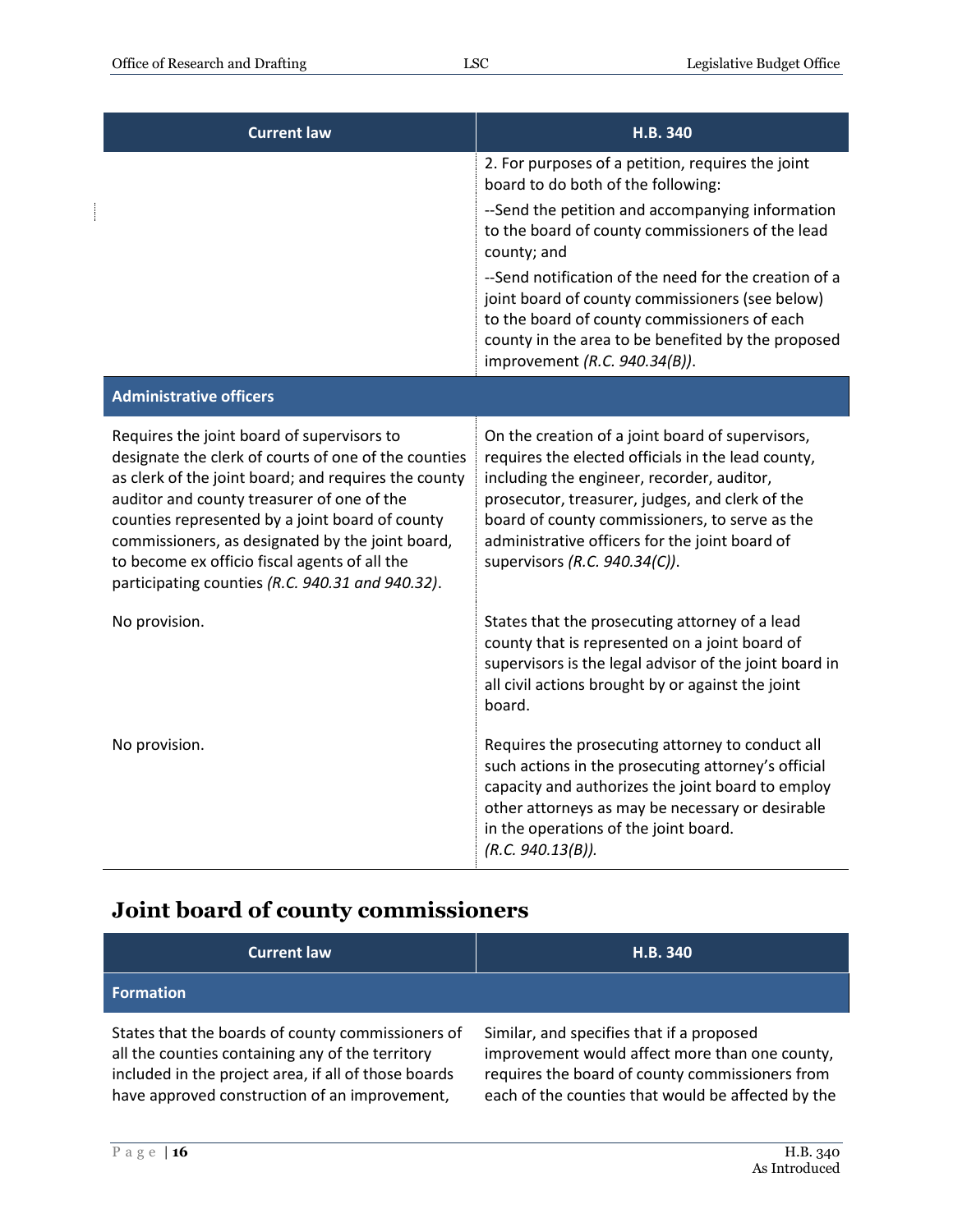| <b>Current law</b>                                                                                                                                                                                                                                                                                                              | H.B. 340                                                                                                                                                                                                                                                                                                                                                                                                                                                                                                                                        |
|---------------------------------------------------------------------------------------------------------------------------------------------------------------------------------------------------------------------------------------------------------------------------------------------------------------------------------|-------------------------------------------------------------------------------------------------------------------------------------------------------------------------------------------------------------------------------------------------------------------------------------------------------------------------------------------------------------------------------------------------------------------------------------------------------------------------------------------------------------------------------------------------|
| are a joint board of county commissioners<br>(R.C. 940.31).                                                                                                                                                                                                                                                                     | proposed improvement to meet on a date fixed by<br>the clerk of the board of county commissioners of<br>the lead county.                                                                                                                                                                                                                                                                                                                                                                                                                        |
| No provision.                                                                                                                                                                                                                                                                                                                   | Requires the boards to meet in the lead county to<br>organize a joint board of county commissioners.<br>(R.C. 940.35(A))                                                                                                                                                                                                                                                                                                                                                                                                                        |
| <b>Apportionment of costs</b>                                                                                                                                                                                                                                                                                                   |                                                                                                                                                                                                                                                                                                                                                                                                                                                                                                                                                 |
| Authorizes the joint board of county<br>commissioners to agree to apportion any cost of<br>the improvement, or expenses incurred in<br>connection with the improvement, not paid by<br>assessments or taxes levied for the improvement,<br>or funds other than county funds, among the<br>participating counties (R.C. 940.31). | No provision.                                                                                                                                                                                                                                                                                                                                                                                                                                                                                                                                   |
| <b>Responsibilities of the clerk</b>                                                                                                                                                                                                                                                                                            |                                                                                                                                                                                                                                                                                                                                                                                                                                                                                                                                                 |
| No provision.                                                                                                                                                                                                                                                                                                                   | Requires the clerk of the board of county<br>commissioners of the lead county to do all of the<br>following:<br>1. Act as clerk and administrator of the joint board;<br>2. Enter the findings of the joint board in the<br>journal of the board of county commissioners of<br>the lead county;<br>3. Make the final record of the improvement in the<br>lead county;<br>4. Provide copies of all proceedings to the clerks of<br>the boards of all affected counties (R.C. 940.35(C)).                                                         |
| <b>Director of Agriculture membership</b>                                                                                                                                                                                                                                                                                       |                                                                                                                                                                                                                                                                                                                                                                                                                                                                                                                                                 |
| No provision.                                                                                                                                                                                                                                                                                                                   | Requires the Director of Agriculture to be an ex<br>officio member of the joint board and authorizes<br>the Director to participate, in person or through a<br>designated representative, in deliberations and<br>proceedings of the joint board.<br>Specifies all of the following regarding the<br>Director's participation on the joint board:<br>1. The Director has no vote on any proceedings of<br>the joint board except in the case of a tie for or<br>against an improvement;<br>2. If the Director or the Director's designee is not |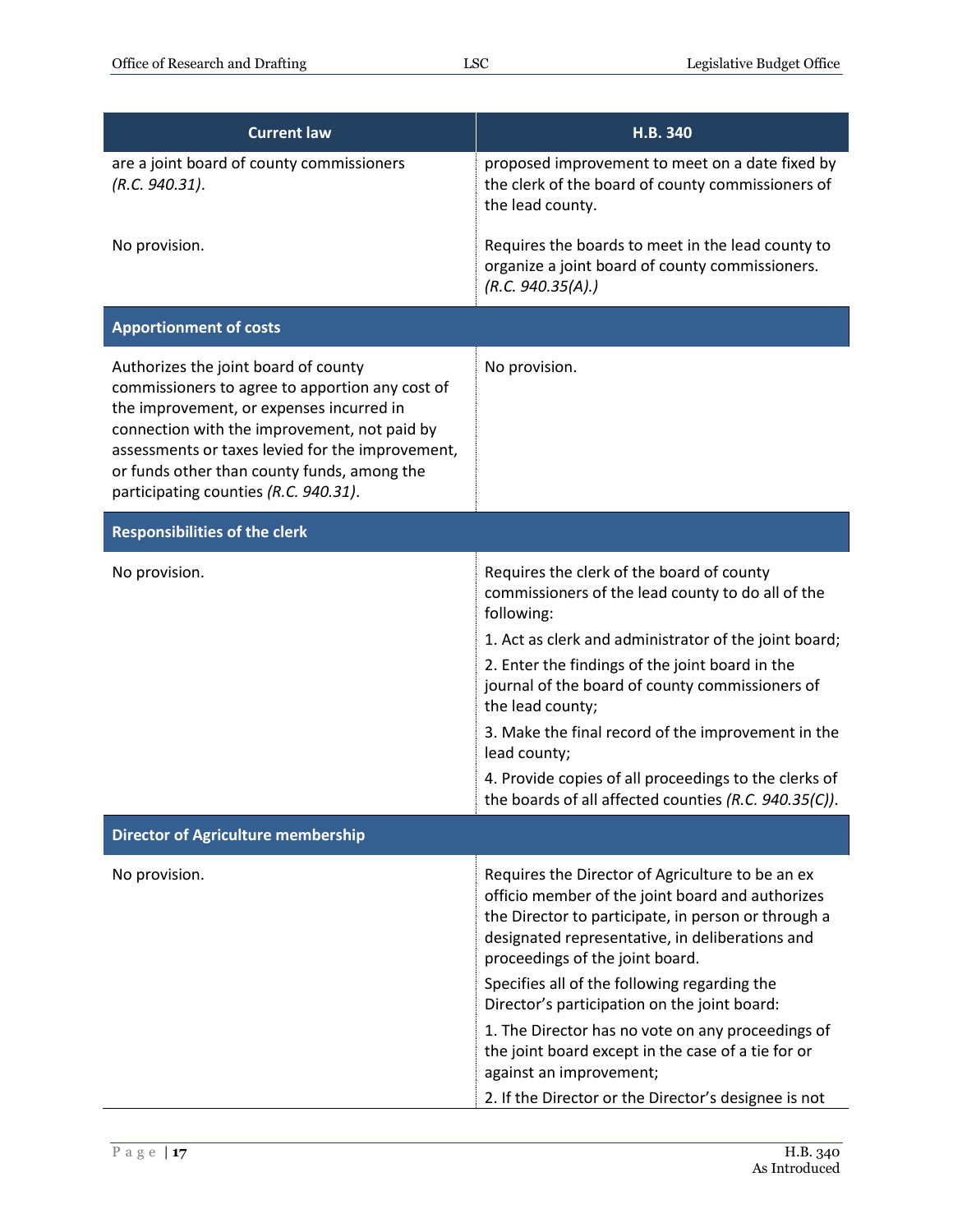| <b>Current law</b> | H.B. 340                                                                                                                                                                                                                                                                      |
|--------------------|-------------------------------------------------------------------------------------------------------------------------------------------------------------------------------------------------------------------------------------------------------------------------------|
|                    | present at the proceeding, the Director must<br>review the proceedings and cast the deciding vote<br>within 30 days of the proceeding. (A failure to cast<br>a vote for or against the improvement within 30<br>days constitutes an affirmative vote for the<br>improvement); |
|                    | 3. The clerk must record the final resolution of the<br>tie. (R.C. 940.35(E).)                                                                                                                                                                                                |

#### <span id="page-17-0"></span>**Appeals**

| <b>Current law</b>                                                                                                                                                                                    | H.B. 340                                                                                                                                                                                                                                              |
|-------------------------------------------------------------------------------------------------------------------------------------------------------------------------------------------------------|-------------------------------------------------------------------------------------------------------------------------------------------------------------------------------------------------------------------------------------------------------|
| <b>Appeals</b>                                                                                                                                                                                        |                                                                                                                                                                                                                                                       |
| As stated above, allows an owner to appeal the<br>amount of an assessment to the court of common<br>pleas of the county in which the property is<br>located (see "Levying of assessments,"<br>above). | Allows any affected owner to appeal to the<br>appropriate court of common pleas any action or<br>determination of a board of supervisors, joint<br>board of supervisors, board of county<br>commissioners, or joint board of county<br>commissioners. |
| No provision.                                                                                                                                                                                         | Requires the affected owner to make the appeal<br>within 30 days of the date of the action or<br>determination and authorizes the appeal to be<br>based on any of the following questions:                                                            |
|                                                                                                                                                                                                       | 1. Is the improvement necessary?                                                                                                                                                                                                                      |
|                                                                                                                                                                                                       | 2. Will the improvement be conducive to the<br>public welfare?                                                                                                                                                                                        |
|                                                                                                                                                                                                       | 3. Is the cost of the improvement greater than the<br>benefits conferred?                                                                                                                                                                             |
|                                                                                                                                                                                                       | 4. Is the route, termini, or mode of construction<br>the best to accomplish the purpose of the<br>improvement?                                                                                                                                        |
|                                                                                                                                                                                                       | 5. Are the assessments levied according to<br>benefits?                                                                                                                                                                                               |
|                                                                                                                                                                                                       | 6. Is the award for compensation or damages just?<br>(R.C. 940.38.)                                                                                                                                                                                   |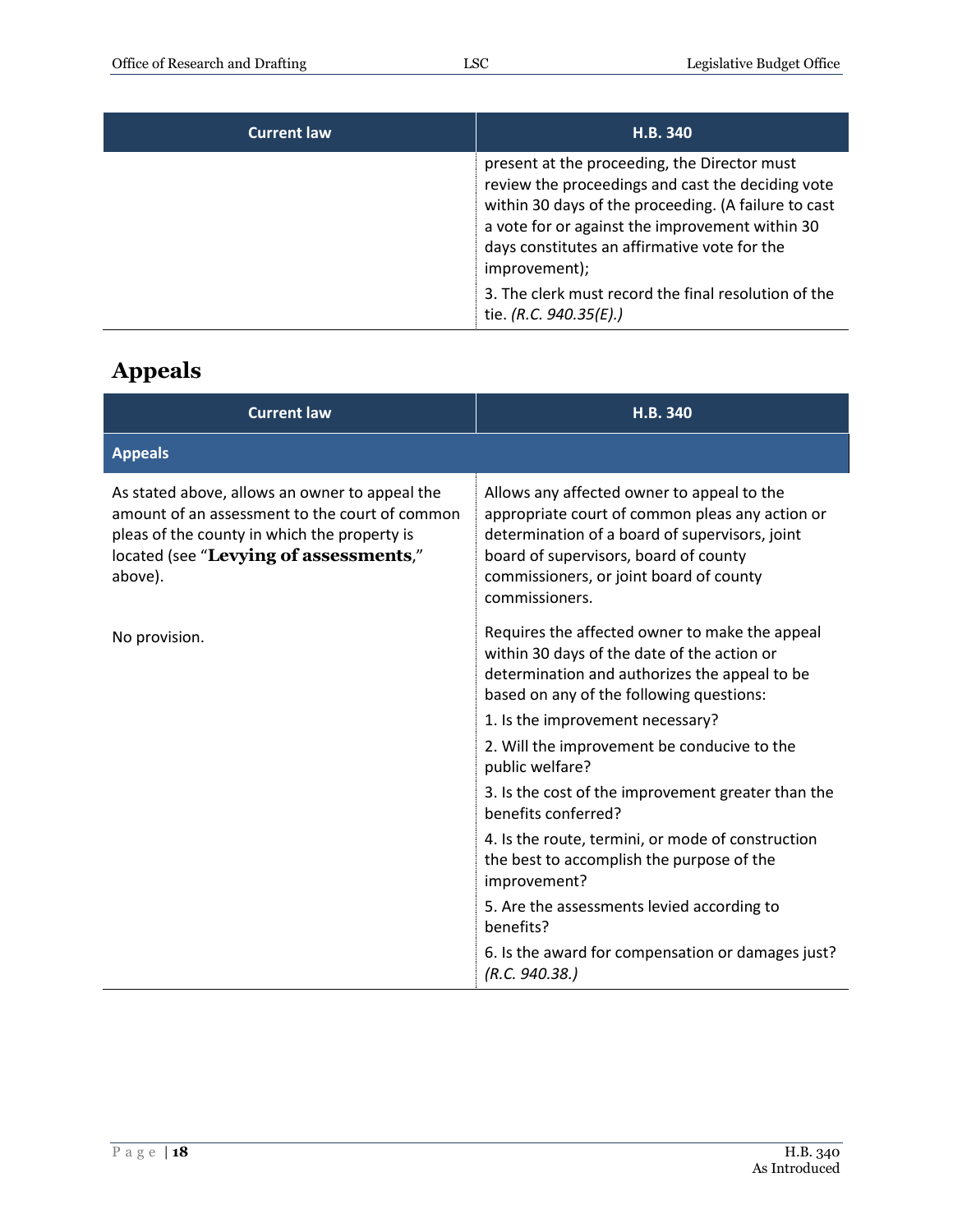#### <span id="page-18-0"></span>**Video conferences and teleconferences**

| <b>Current law</b>                           | H.B. 340                                                                                                                                                                                                            |
|----------------------------------------------|---------------------------------------------------------------------------------------------------------------------------------------------------------------------------------------------------------------------|
| <b>Video conferences and teleconferences</b> |                                                                                                                                                                                                                     |
| No provision.                                | Allows a board of supervisors or joint board of<br>supervisors, when practicable, to conduct<br>meetings by video conference or, if video<br>conference is not available, by teleconference.                        |
| No provision.                                | Requires the board or joint board to make<br>provisions for public attendance at any location<br>involved in a meeting conducted by video<br>conference or teleconference.                                          |
| No provision.                                | Specifies that the board's or joint board's main<br>office or board room is the primary meeting<br>location for the video conference or<br>teleconference, and subjects the meetings to the<br>Public Meetings Law. |
| No provision.                                | Before convening a meeting, requires designated<br>staff to send a copy of meeting-related documents<br>to each board or joint board member.                                                                        |
| No provision.                                | Requires the minutes of each meeting to specify<br>who was in attendance and in what manner the<br>meeting was conducted - teleconference,<br>videoconference, or in-person.                                        |
| No provision.                                | Requires any vote taken in a meeting held by<br>teleconference that is not unanimous to be<br>recorded as a roll call vote.                                                                                         |
| No provision.                                | States that nothing in the Public Meetings Law<br>prohibits a board or joint board from conducting a<br>meeting in a manner as authorized above.<br>(R.C. 940.39.)                                                  |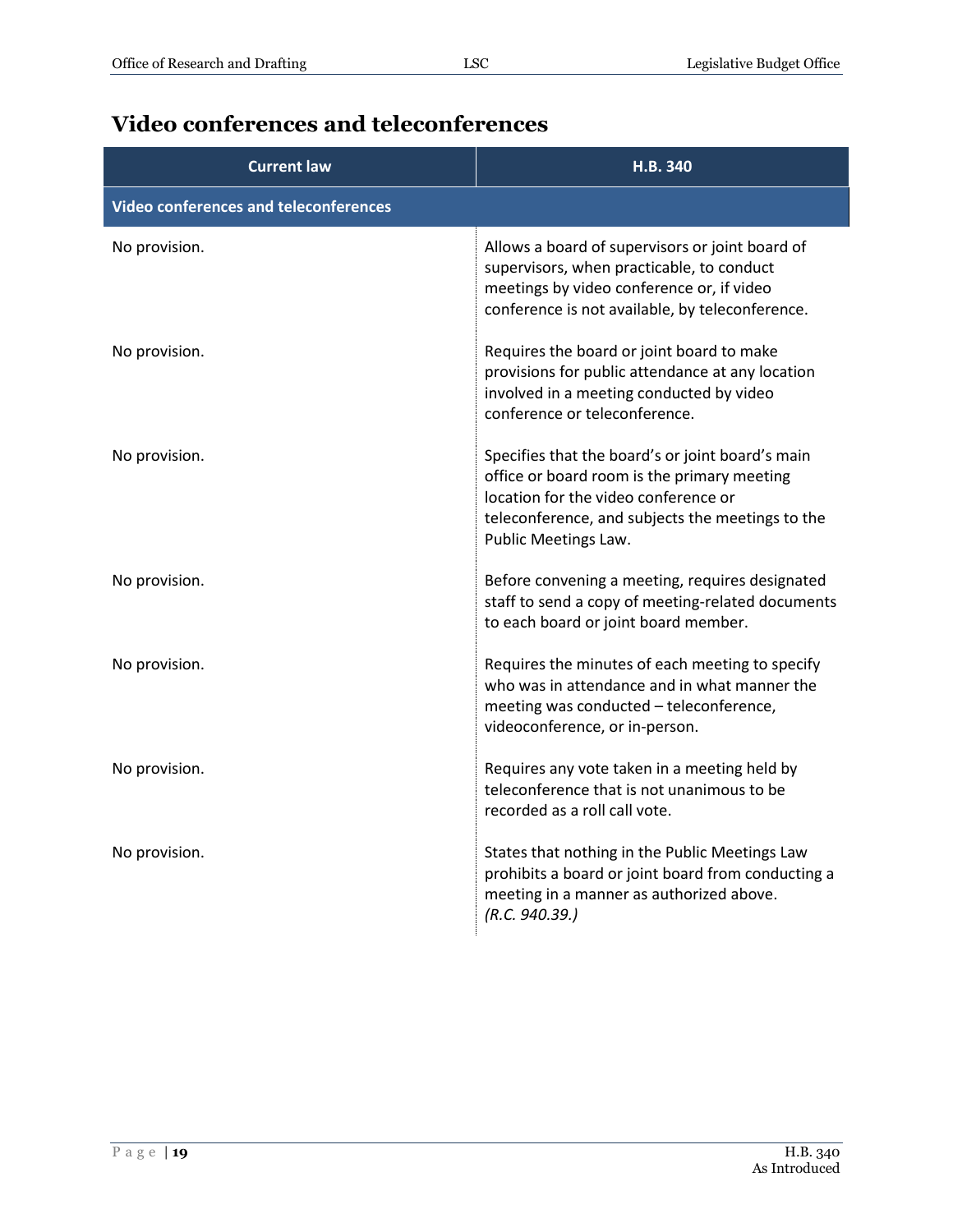#### **SINGLE COUNTY DRAINAGE IMPROVEMENTS**

<span id="page-19-0"></span>Current law establishes a process by which a county may allow for the construction of a drainage improvement if a petition is made to the board of county commissioners and the board finds all of the following:

- 1. The proposed improvement is necessary for disposal or removal of surplus water, for controlled drainage of any land, for irrigation, for storage of water to regulate stream flow or to prevent the overflow of any land in the county, or for water conservation;
- 2. The proposed improvement's construction will be conducive to the public welfare; and
- 3. The cost of the proposed improvement will be less than the benefits conferred by its construction.<sup>2</sup>

The board must make those findings through a process, which includes:

- --Accepting petitions filed by landowners for a proposed drainage improvement;
- --Ensuring proper recordkeeping regarding the proposed improvement;
- --Providing proper notice, and viewing the proposed improvement;
- --Holding hearings regarding the proposed improvement;

--Voting on whether to approve the petition;

- --Ordering assessments to pay for the improvement; and
- --The hearing of appeals regarding the process in the court of common pleas.<sup>3</sup>

The bill retains the basic process structure for approving and implementing a drainage improvement. However, it makes numerous changes to the specifics of that process and structure. Below is a discussion of the changes to the process and structure made by the bill.

#### <span id="page-19-1"></span>**Terminology**

| <b>Current law</b>                                           | H.B. 340                                                                                                                          |
|--------------------------------------------------------------|-----------------------------------------------------------------------------------------------------------------------------------|
| <b>Terminology</b>                                           |                                                                                                                                   |
| Uses the term "ditch" to describe a drainage<br>improvement. | Changes the term "ditch" to "drainage<br>improvement" throughout the law governing<br>those drainage improvements (Chapter 6131). |

 $\overline{a}$ 

 $2^2$  R.C. 6131.02.

 $3$  R.C. Chapter 6131.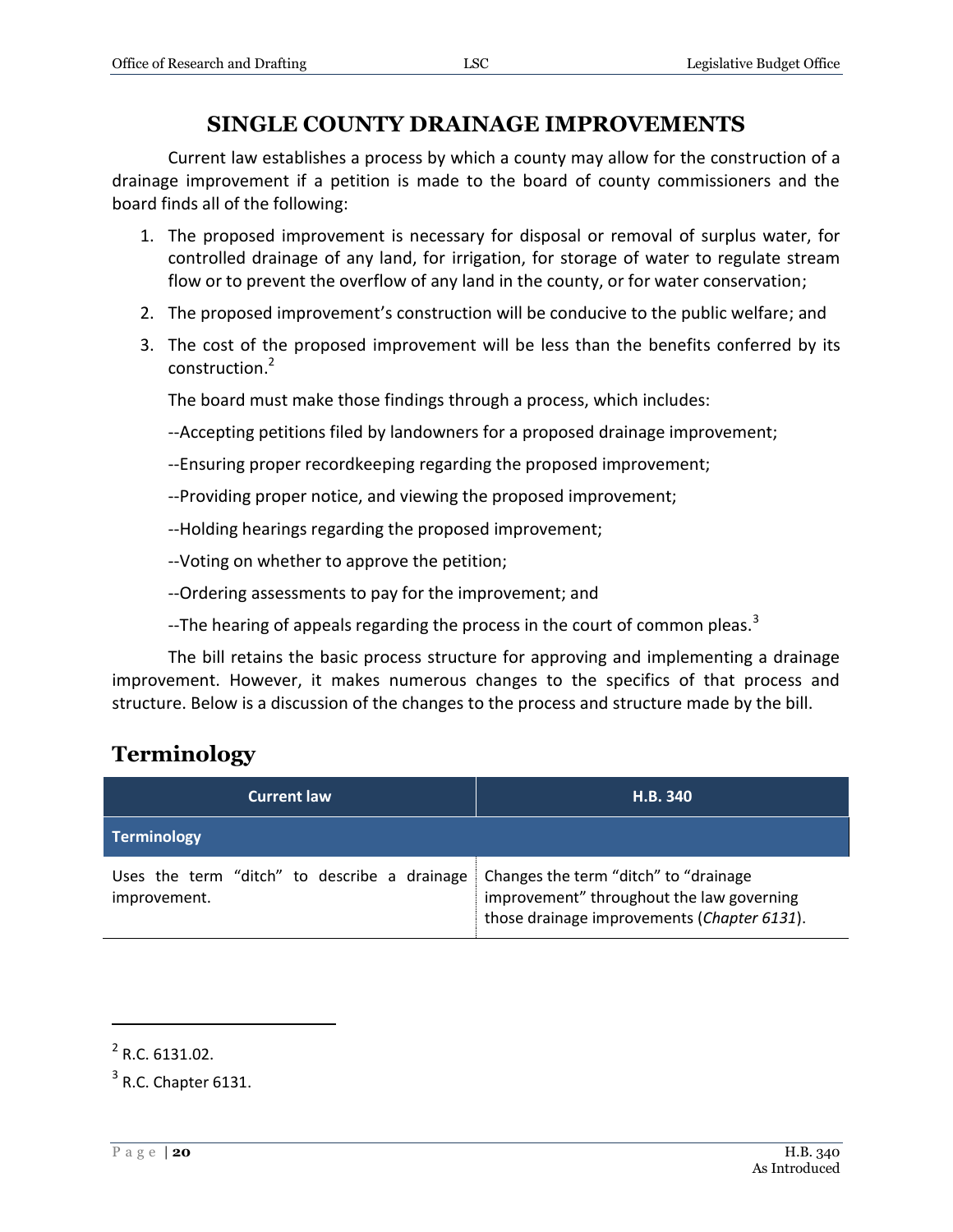#### <span id="page-20-0"></span>**Filing and amending a petition**

| <b>Current law</b>                                                                                                                                                                                                                                                                                                                                 | H.B.340                                                                                                                                                                                                                                                                                                                                |  |
|----------------------------------------------------------------------------------------------------------------------------------------------------------------------------------------------------------------------------------------------------------------------------------------------------------------------------------------------------|----------------------------------------------------------------------------------------------------------------------------------------------------------------------------------------------------------------------------------------------------------------------------------------------------------------------------------------|--|
| Filing of petition with board of county commissioners                                                                                                                                                                                                                                                                                              |                                                                                                                                                                                                                                                                                                                                        |  |
| Authorizes an owner to file a petition with the<br>clerk of the board of county commissioners<br>requesting the construction of an improvement<br>(R.C. 6131.04).                                                                                                                                                                                  | Same, but also requires the owner, prior to filing a<br>petition, to consult with the appropriate county<br>engineer to discuss the proposed drainage<br>improvement and to determine the proper forms<br>and procedures for filing the petition<br>(R.C. 6131.04(A)).                                                                 |  |
| Petition - information included                                                                                                                                                                                                                                                                                                                    |                                                                                                                                                                                                                                                                                                                                        |  |
| Requires a petition to include, in part, a list of the<br>names and addresses, where known, of all the<br>owners of the land that the petitioner or the<br>county engineer claims will be benefited or<br>damaged by the construction of the proposed<br>improvement (R.C. 6131.04).                                                               | Clarifies that the future benefits or damages<br>resulting from the proposed improvements are<br>determined by the county engineer<br>(R.C. 6131.04(B)(5)).                                                                                                                                                                            |  |
| <b>Bonding requirements</b>                                                                                                                                                                                                                                                                                                                        |                                                                                                                                                                                                                                                                                                                                        |  |
| Requires a petitioner to file, with the petition, a<br>bond of \$500 plus an additional \$2 for each parcel<br>of land in excess of 200 benefited parcels<br>(R.C. 6131.06).                                                                                                                                                                       | Increases the bond requirement to \$1,500 plus an<br>additional \$5 for each parcel of land in excess of<br>200 benefited parcels (R.C. 6131.06(A)).                                                                                                                                                                                   |  |
| Specifies that the bond is credited to the General<br>Drainage Improvement Fund to pay the cost of<br>notices, plus any other incidental expenses,<br>excluding the costs incurred by the county<br>engineer in making the engineer's preliminary<br>reports if the petition is not granted or if the<br>petition is dismissed (R.C. 6131.06).     | Instead, provides that the bond may also be<br>credited to a special fund created for the proposed<br>improvement, and specifies that the money must<br>be used to pay for all costs associated in preparing<br>for the view and first hearing if the petition is not<br>granted or if the petition is dismissed<br>(R.C. 6131.06(B)). |  |
| Specifies that if the board of county<br>commissioners, by resolution entered on its<br>journal, finds that any land owned by the county<br>or any highway under its supervision is in need of<br>drainage and the drainage will also specially<br>benefit other land, the board does not need to<br>post bond for the improvement in the court of | No provision (repealed).                                                                                                                                                                                                                                                                                                               |  |

common pleas *(R.C. 6131.62)*.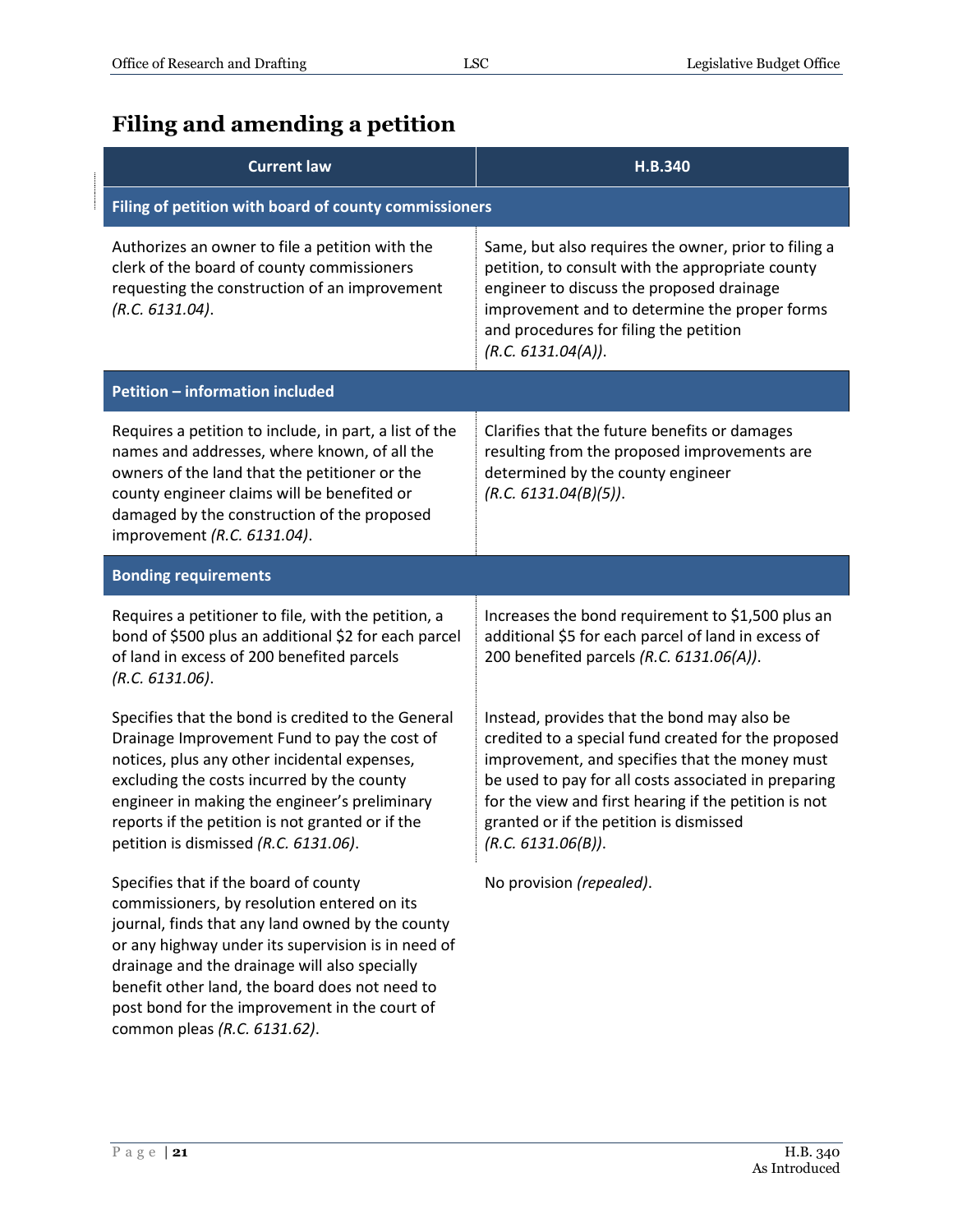$\begin{array}{c} \begin{array}{c} \begin{array}{c} \begin{array}{c} \end{array} \\ \begin{array}{c} \end{array} \end{array} \end{array} \end{array}$ 

| <b>Current law</b>                                                                                                                                                                                                                                                                      | H.B.340                                                                                                                                                                                                                                                                     |
|-----------------------------------------------------------------------------------------------------------------------------------------------------------------------------------------------------------------------------------------------------------------------------------------|-----------------------------------------------------------------------------------------------------------------------------------------------------------------------------------------------------------------------------------------------------------------------------|
| <b>Amending a petition</b>                                                                                                                                                                                                                                                              |                                                                                                                                                                                                                                                                             |
| Allows a benefiting owner to file a written<br>application for an amendment to a petition with<br>the clerk of the board of county commissioners,<br>provided the board allows the amendment<br>application (R.C. 6131.05).                                                             | States that a benefiting owner may file an<br>amendment to a petition only with regard to<br>expanding the length of the proposed<br>improvement, provided that the amendment does<br>not expand the area to be benefited by the<br>proposed improvement (R.C. 6131.05(A)). |
| No provision.                                                                                                                                                                                                                                                                           | States that if a benefiting owner seeks to expand<br>the area to be benefited or the number of parcels<br>to be benefited, the owner must file a new<br>petition (R.C. 6131.05(A)).                                                                                         |
| No provision.                                                                                                                                                                                                                                                                           | Specifies that the amendment must be filed<br>within 21 days after the date of the view<br>(R.C. 6131.05(A)).                                                                                                                                                               |
| Permits a benefiting owner to also amend a<br>petition while the proceedings are pending on<br>appeal in the court of common pleas<br>(R.C. 6131.05).                                                                                                                                   | No provision.                                                                                                                                                                                                                                                               |
| <b>Comments to petition</b>                                                                                                                                                                                                                                                             |                                                                                                                                                                                                                                                                             |
| Allows an owner who has not joined in the petition<br>and who is in favor of the petition to file an<br>application with the board of county<br>commissioners requesting that the improvement<br>be granted, and to include with the application the<br>owner's reasons (R.C. 6131.08). | Instead, allows such an owner to comment on the<br>petition with the board (R.C. 6131.08).                                                                                                                                                                                  |
| Allows an owner who has not joined in a petition<br>and who is not in favor of the petition to file<br>remonstrances against the granting of the<br>improvement, and to include with the application<br>reasons for not wanting the petition to be granted<br>(R.C. 6131.08).           | Same as above.                                                                                                                                                                                                                                                              |
| No provision.                                                                                                                                                                                                                                                                           | Specifies that comments may be made in person at<br>the public hearings on the petition or filed in<br>writing with the clerk of the board of county<br>commissioners (R.C. 6131.08).                                                                                       |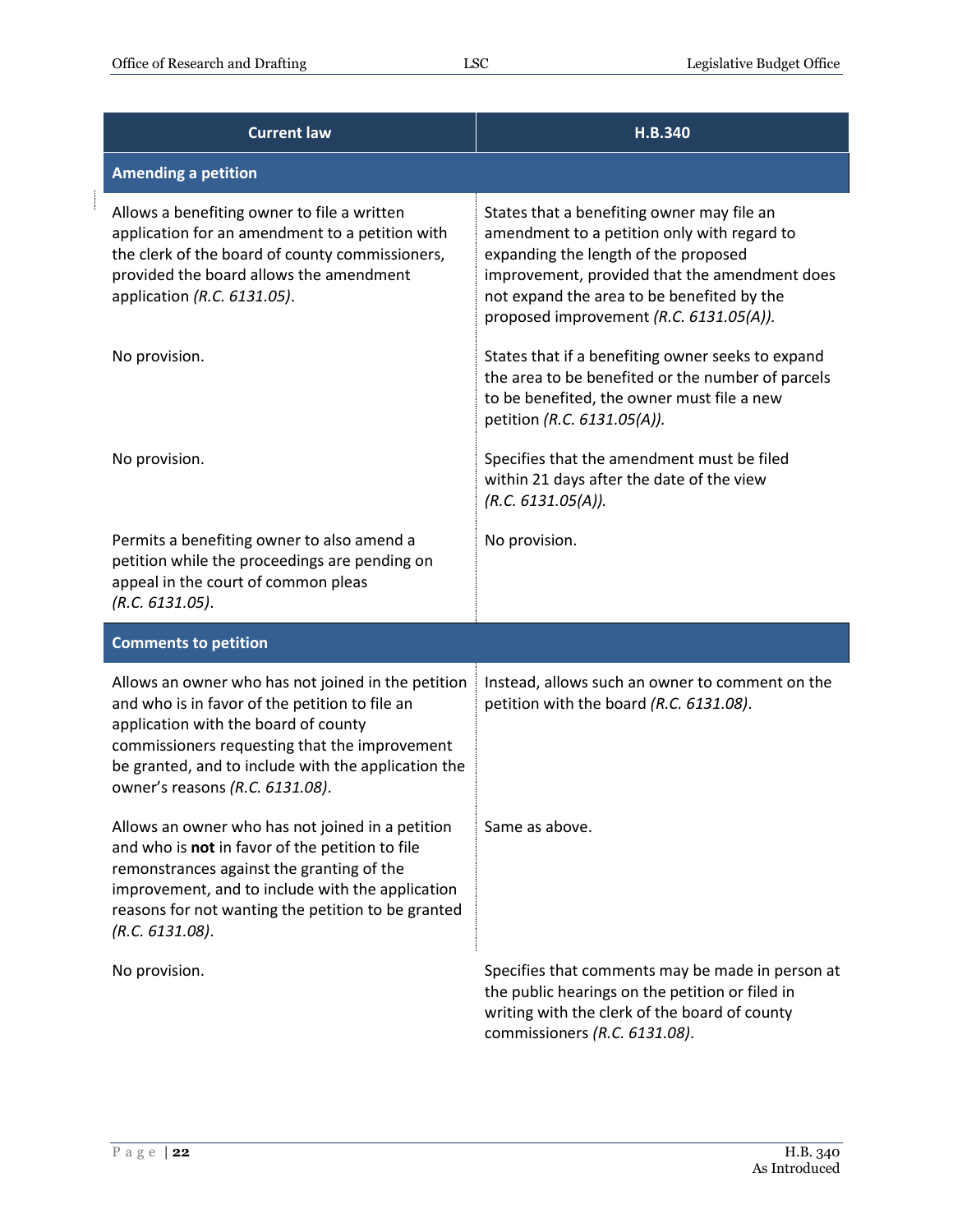| <b>Current law</b>                                                                                                                                                                                                                                                                                                                                                                                                                                                                                                                                                                                                                                                                                                                                                                         | H.B.340                                                                                                                                                                                                                                                                                                                                                                                                                                                                                                                                                                                                                                                                                                                                                                                                                                                                                                                                         |
|--------------------------------------------------------------------------------------------------------------------------------------------------------------------------------------------------------------------------------------------------------------------------------------------------------------------------------------------------------------------------------------------------------------------------------------------------------------------------------------------------------------------------------------------------------------------------------------------------------------------------------------------------------------------------------------------------------------------------------------------------------------------------------------------|-------------------------------------------------------------------------------------------------------------------------------------------------------------------------------------------------------------------------------------------------------------------------------------------------------------------------------------------------------------------------------------------------------------------------------------------------------------------------------------------------------------------------------------------------------------------------------------------------------------------------------------------------------------------------------------------------------------------------------------------------------------------------------------------------------------------------------------------------------------------------------------------------------------------------------------------------|
| <b>Proposed improvement recordkeeping</b>                                                                                                                                                                                                                                                                                                                                                                                                                                                                                                                                                                                                                                                                                                                                                  |                                                                                                                                                                                                                                                                                                                                                                                                                                                                                                                                                                                                                                                                                                                                                                                                                                                                                                                                                 |
| Requires the board of county commissioners to<br>maintain a permanent file containing a record of<br>the petition that includes all of the following:<br>1. Applications and remonstrances filed;<br>2. Orders made by the board;<br>3. Preliminary estimates and preliminary report of<br>the county engineer;<br>4. Reports of review by the Director of Natural<br>Resources, the Director of Transportation, and the<br>directors of any conservancy district;<br>5. Reports of the engineer as to the construction<br>of the improvement; and<br>6. Any other matter that is proper for the record<br>(R.C. 6131.57).<br>Also, requires the county engineer to maintain a<br>permanent file for the proposed improvement<br>containing all records described above<br>(R.C. 6131.57). | Instead, requires the clerk of the board to<br>maintain a file for the proposed improvement<br>containing a record of the petition that includes all<br>of the following:<br>1. Amendments;<br>2. Comments;<br>3. Notices;<br>4. Proceedings;<br>5. Resolutions;<br>6. Orders; and<br>7. Any other record regarding the proposed<br>improvement that is filed with the board<br>(R.C. 6131.061(A)).<br>Requires the county engineer to maintain a file for<br>the improvement that contains all of the following:<br>1. A record of the petition;<br>2. Amendments to the petition;<br>3. All reports, estimates, surveys, maps, plans,<br>drawings, schedules, and other documents<br>prepared for the proposed improvement by the<br>engineer or the engineer's designee; and<br>4. Any reports of the Director of Natural<br>Resources, the Director of Transportation, and<br>directors of any conservancy districts<br>(R.C. 6131.061(B)). |
| Requires the county engineer to prepare a<br>preliminary estimate of the cost of the proposed<br>improvement and file that estimate at the first<br>hearing on the improvement, as a guide to the<br>board of county commissioners and the<br>petitioners (R.C. 6131.09).                                                                                                                                                                                                                                                                                                                                                                                                                                                                                                                  | Similar, but requires the county engineer to<br>prepare the preliminary report on the proposed<br>improvement on receipt of notice of the<br>filing of the improvement from the board<br>(R.C. 6131.09(A)).                                                                                                                                                                                                                                                                                                                                                                                                                                                                                                                                                                                                                                                                                                                                     |
| Requires the clerk of the board of county<br>commissioners, after the final hearing on the<br>petition, or after the final judgment, order, or<br>decree has been rendered after any appeal, to file<br>with the county engineer all maps, profiles, and<br>plans of the improvement, which is to be filed                                                                                                                                                                                                                                                                                                                                                                                                                                                                                 | Requires the clerk of the board of county<br>commissioners to instead file or transfer the<br>records required to be kept (see above) to the<br>county engineer, which the county engineer must<br>maintain as a permanent project file, together<br>with an annual record of maintenance and repairs                                                                                                                                                                                                                                                                                                                                                                                                                                                                                                                                                                                                                                           |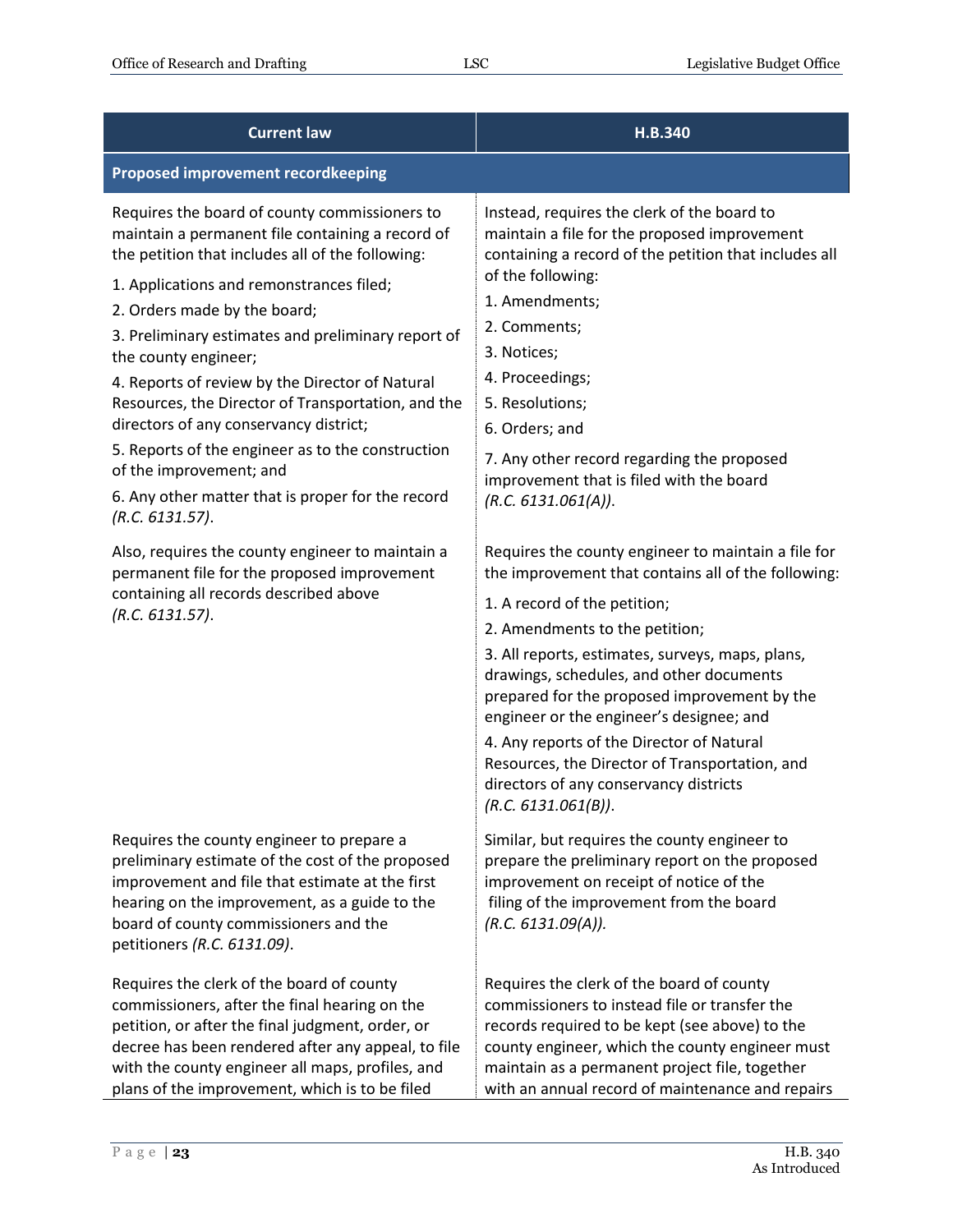| <b>Current law</b>                                                          | <b>H.B.340</b>                             |
|-----------------------------------------------------------------------------|--------------------------------------------|
| together with an annual record of maintenance<br>and repair (R.C. 6131.57). | for the improvement $(R.C. 6131.061(C))$ . |

## <span id="page-23-0"></span>**Notice and view of the proposed improvement**

| <b>Current law</b>                                                                                                                                                                                                                                                                                  | H.B. 340                                                                                                                                                                                                                                                                                                                                                                                                                                                                                                                                                                                                                                                                                                                                                                                                                                                                                                                                                                           |
|-----------------------------------------------------------------------------------------------------------------------------------------------------------------------------------------------------------------------------------------------------------------------------------------------------|------------------------------------------------------------------------------------------------------------------------------------------------------------------------------------------------------------------------------------------------------------------------------------------------------------------------------------------------------------------------------------------------------------------------------------------------------------------------------------------------------------------------------------------------------------------------------------------------------------------------------------------------------------------------------------------------------------------------------------------------------------------------------------------------------------------------------------------------------------------------------------------------------------------------------------------------------------------------------------|
| <b>Establishing view date</b>                                                                                                                                                                                                                                                                       |                                                                                                                                                                                                                                                                                                                                                                                                                                                                                                                                                                                                                                                                                                                                                                                                                                                                                                                                                                                    |
| Requires the date for a view of the proposed<br>improvement to take place between 25 and 90<br>days after the date on which the petition was filed<br>(R.C. 6131.07).                                                                                                                               | Instead, requires the view to occur between<br>30 and 120 days after the petition's filing<br>(R.C. 6131.07(B)(1)).                                                                                                                                                                                                                                                                                                                                                                                                                                                                                                                                                                                                                                                                                                                                                                                                                                                                |
| <b>Notice of improvement</b>                                                                                                                                                                                                                                                                        |                                                                                                                                                                                                                                                                                                                                                                                                                                                                                                                                                                                                                                                                                                                                                                                                                                                                                                                                                                                    |
| Requires the clerk of the board of county<br>commissioners, at least 20 days prior to the view,<br>to send a written notice to the owners named in<br>the petition and of legal record (R.C. 6131.07).                                                                                              | Similar, but requires the clerk to send the notice<br>21 days prior to the view (R.C. 6131.07(C)).                                                                                                                                                                                                                                                                                                                                                                                                                                                                                                                                                                                                                                                                                                                                                                                                                                                                                 |
| Requires the clerk to include all of the following in<br>the notice:                                                                                                                                                                                                                                | Same, but also requires the clerk to include the<br>following in the notice:                                                                                                                                                                                                                                                                                                                                                                                                                                                                                                                                                                                                                                                                                                                                                                                                                                                                                                       |
| 1. The pendency, substance, and prayer of the<br>petition;<br>2. A statement that all costs of engineering,<br>construction, and future maintenance will be<br>assessed to the benefiting parcels of land; and<br>3. The date, time, and location for the view and<br>first hearing (R.C. 6131.07). | 1. A description of the proposed improvement and<br>its location as stated in the petition, a map<br>indicating the location of the proposed<br>improvement or information on where to access<br>the map, and an explanation of how to access<br>additional information or ask questions about the<br>proposed improvement;<br>2. A statement that the owner may file, not more<br>than 21 days after the view date, an amendment<br>to the petition that expands the length of the<br>proposed improvement, provided that the<br>amendment does not expand the area to be<br>benefited by the proposed improvement;<br>3. A statement that an owner receiving the notice<br>may comment on the proposed improvement in<br>writing before or in person at the public hearings<br>on the petition; and<br>4. The address at which to file an amendment to<br>the petition or submit written comments on the<br>proposed amendment or the petition<br>$(R.C. 6131.07(C)(2)$ to (6)). |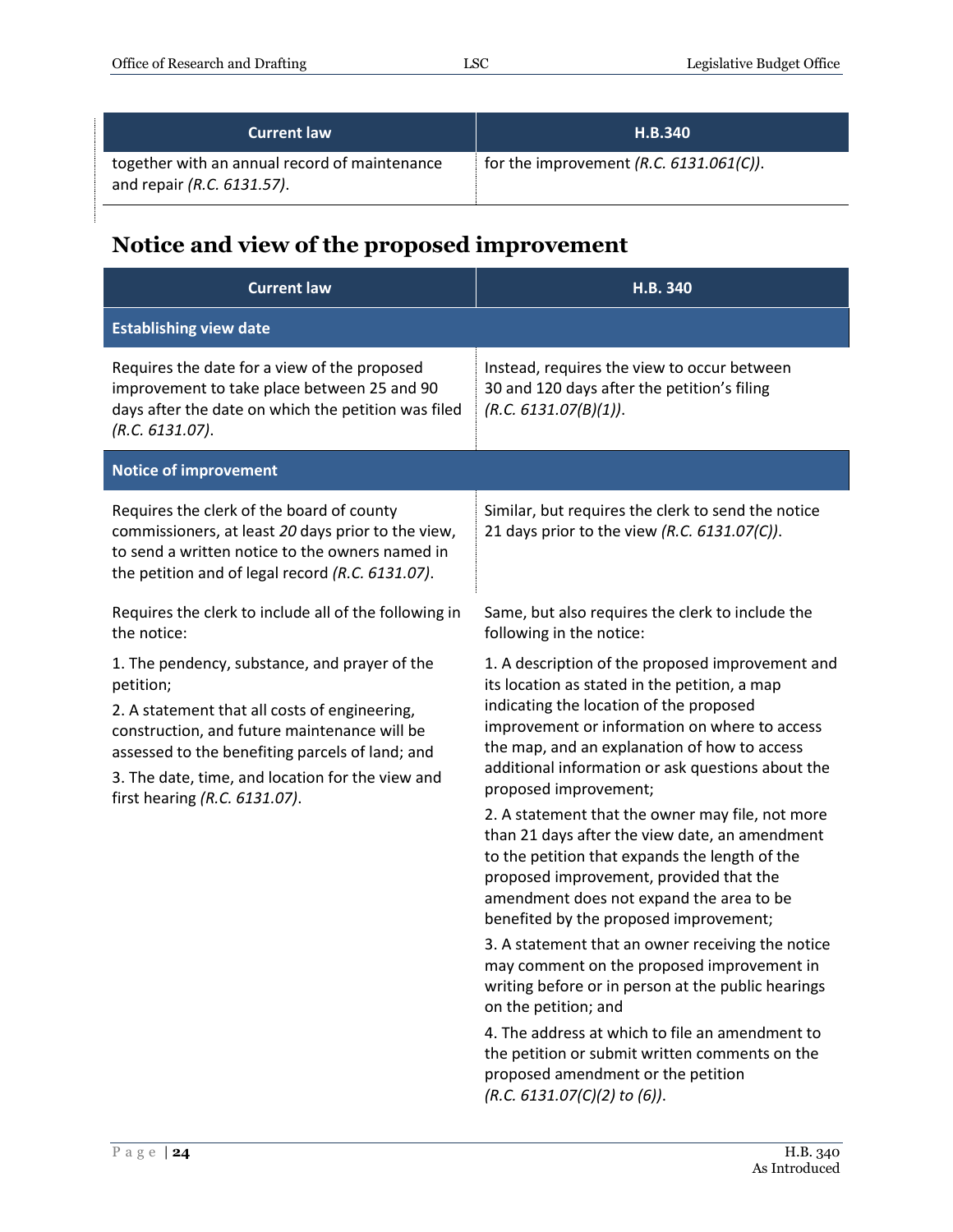| <b>Current law</b>                                                                                                                                                                                                                                                                                                          | H.B. 340                                                                                                                                                                                                                                                                                                                                                                                                                                                                            |
|-----------------------------------------------------------------------------------------------------------------------------------------------------------------------------------------------------------------------------------------------------------------------------------------------------------------------------|-------------------------------------------------------------------------------------------------------------------------------------------------------------------------------------------------------------------------------------------------------------------------------------------------------------------------------------------------------------------------------------------------------------------------------------------------------------------------------------|
| Requires the clerk to send notice by first class mail<br>or certified mail, return receipt requested to all<br>owners (R.C. 6137.07).                                                                                                                                                                                       | Instead, requires the clerk to send notice by<br>certified mail to all owners that are adjacent to the<br>proposed improvement, and to all other owners<br>by first class or certified mail (R.C. 6137.07(D)).                                                                                                                                                                                                                                                                      |
| The view                                                                                                                                                                                                                                                                                                                    |                                                                                                                                                                                                                                                                                                                                                                                                                                                                                     |
| On the date of the view, requires the board and<br>the county engineer to do both of the following:<br>1. Meet at the designated place near the proposed<br>improvement; and<br>2. Go over and along the line of the proposed<br>improvement and each branch, lateral, or spur<br>mentioned in the petition (R.C. 6131.10). | Instead, on the date of the view, requires the<br>county engineer or a designated representative to<br>do both of the following:<br>1. Present an overview of the proposed<br>improvement; and<br>2. In that presentation, use methods and means<br>that the board determines will adequately inform<br>those attending the view about the proposed<br>improvement's location and the drainage issues<br>intended to be addressed by the proposed<br>improvement (R.C. 6131.10(A)). |
| Authorizes the county engineer to adjourn the<br>view from day to day, or a longer period, until the<br>view is complete (R.C. 6131.10).                                                                                                                                                                                    | Specifies that when a request is made by a<br>commissioner or an owner in the area to be<br>benefited by the proposed improvement, the<br>board of county commissioners must recess the<br>view and reconvene at a site along the proposed<br>improvement for the purpose of gaining additional<br>information about the drainage issue intended to<br>be addressed by the proposed improvement<br>(R.C. 6131.10(B)).                                                               |
| Allows additional views regarding proposed<br>changes to routes, branches, or spurs<br>(R.C. 6131.10).                                                                                                                                                                                                                      | No provision.                                                                                                                                                                                                                                                                                                                                                                                                                                                                       |

## <span id="page-24-0"></span>**First hearing on proposed improvement**

| <b>Current law</b>                                                                                                                                                          | H.B. 340                                                                                                   |
|-----------------------------------------------------------------------------------------------------------------------------------------------------------------------------|------------------------------------------------------------------------------------------------------------|
| <b>Establishment of hearing of proposed improvement</b>                                                                                                                     |                                                                                                            |
| Requires the board of county commissioners to<br>hold the first hearing on the proposed<br>improvement between 10 and 90 days after the<br>date of the view (R.C. 6131.07). | Instead requires the first hearing to occur between<br>30 and 90 days after the view (R.C. 6131.07(B)(2)). |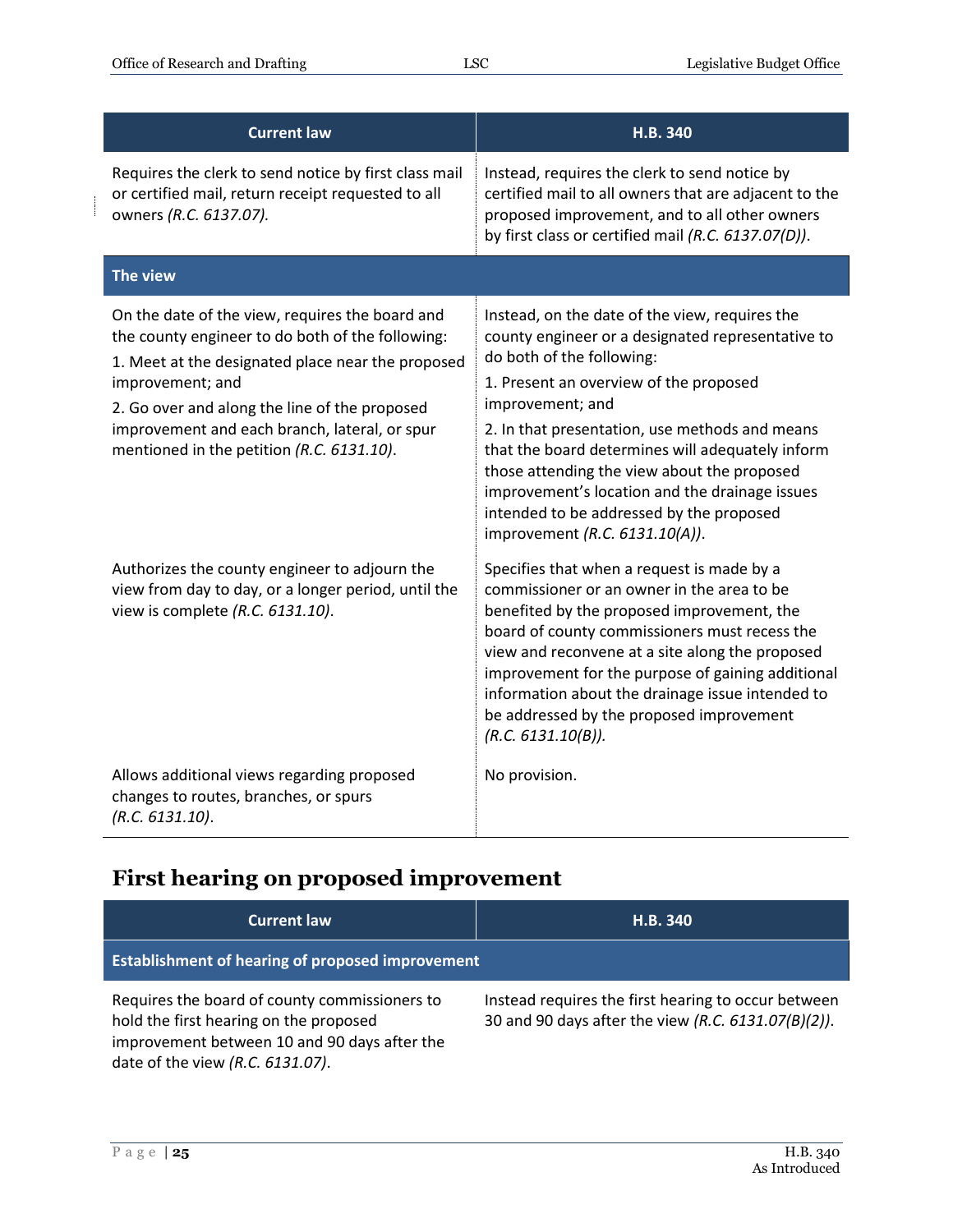| <b>Current law</b>                                                                                                                                                                                                                                                                                                                                | H.B. 340                                                                                                                                                                                                                                                                                                                           |
|---------------------------------------------------------------------------------------------------------------------------------------------------------------------------------------------------------------------------------------------------------------------------------------------------------------------------------------------------|------------------------------------------------------------------------------------------------------------------------------------------------------------------------------------------------------------------------------------------------------------------------------------------------------------------------------------|
| <b>First hearing</b>                                                                                                                                                                                                                                                                                                                              |                                                                                                                                                                                                                                                                                                                                    |
| At the first hearing, requires the board of county<br>commissioners to:                                                                                                                                                                                                                                                                           | Same, but also allows the board to adjourn to<br>consider additional information (R.C. 6131.101(B)).                                                                                                                                                                                                                               |
| 1. Hear the preliminary report;                                                                                                                                                                                                                                                                                                                   |                                                                                                                                                                                                                                                                                                                                    |
| 2. Hear evidence for or against the granting of the<br>improvement, or for or against any laterals,<br>branches, spurs, or change of route, course,<br>termini, or manner of construction; and                                                                                                                                                    |                                                                                                                                                                                                                                                                                                                                    |
| 3. Adjourn the hearing from day to day, or for a<br>longer time so all interested owners may be heard<br>(R.C. 6131.10).                                                                                                                                                                                                                          |                                                                                                                                                                                                                                                                                                                                    |
| First hearing - vote                                                                                                                                                                                                                                                                                                                              |                                                                                                                                                                                                                                                                                                                                    |
| Authorizes the board of county commissioners to<br>approve the petition if the board finds all of the<br>following:<br>1. That a proposed improvement is necessary;<br>2. That the proposed improvement is conducive to<br>the public welfare; and<br>3. That it is reasonably certain the cost will be less<br>than the benefits (R.C. 6131.12). | Generally the same, but requires the board to take<br>into consideration the petition, the preliminary<br>report, and comments on the proposed<br>improvement (R.C. 6131.101(C) and 6131.12(A)).                                                                                                                                   |
| In granting the petition, requires the board to<br>ensure that the route of the improvement be<br>located so as to avoid running the improvement<br>diagonally across property and, where practicable,<br>follow property lines, section lines, and lines of<br>public highways (R.C. 6131.12).                                                   | Instead, requires the county engineer, as part of<br>the survey and design of the improvement, to<br>prepare specifications for the improvement's<br>route that avoids running the improvement<br>diagonally across property and to follow property<br>lines, section lines, and lines of public highways<br>(R.C. 6131.14(E)(1)). |

# <span id="page-25-0"></span>**County engineer's duties prior to the final hearing**

| <b>Current law</b>                                                                        | H.B. 340                                                                             |
|-------------------------------------------------------------------------------------------|--------------------------------------------------------------------------------------|
| County engineer's duties - general                                                        |                                                                                      |
| Requires the county engineer, when preparing for<br>the improvement, to do the following: | Similar, but requires the county engineer to<br>prepare construction drawings of the |
| 1. Make the necessary surveys;                                                            | improvement and removes the requirement to                                           |
| 2. Prepare plans for structures;                                                          | make profiles showing the cuttings and gradient<br>(R.C. 6131.14(B)(4)).             |
| 3. Create maps showing the location of the land                                           |                                                                                      |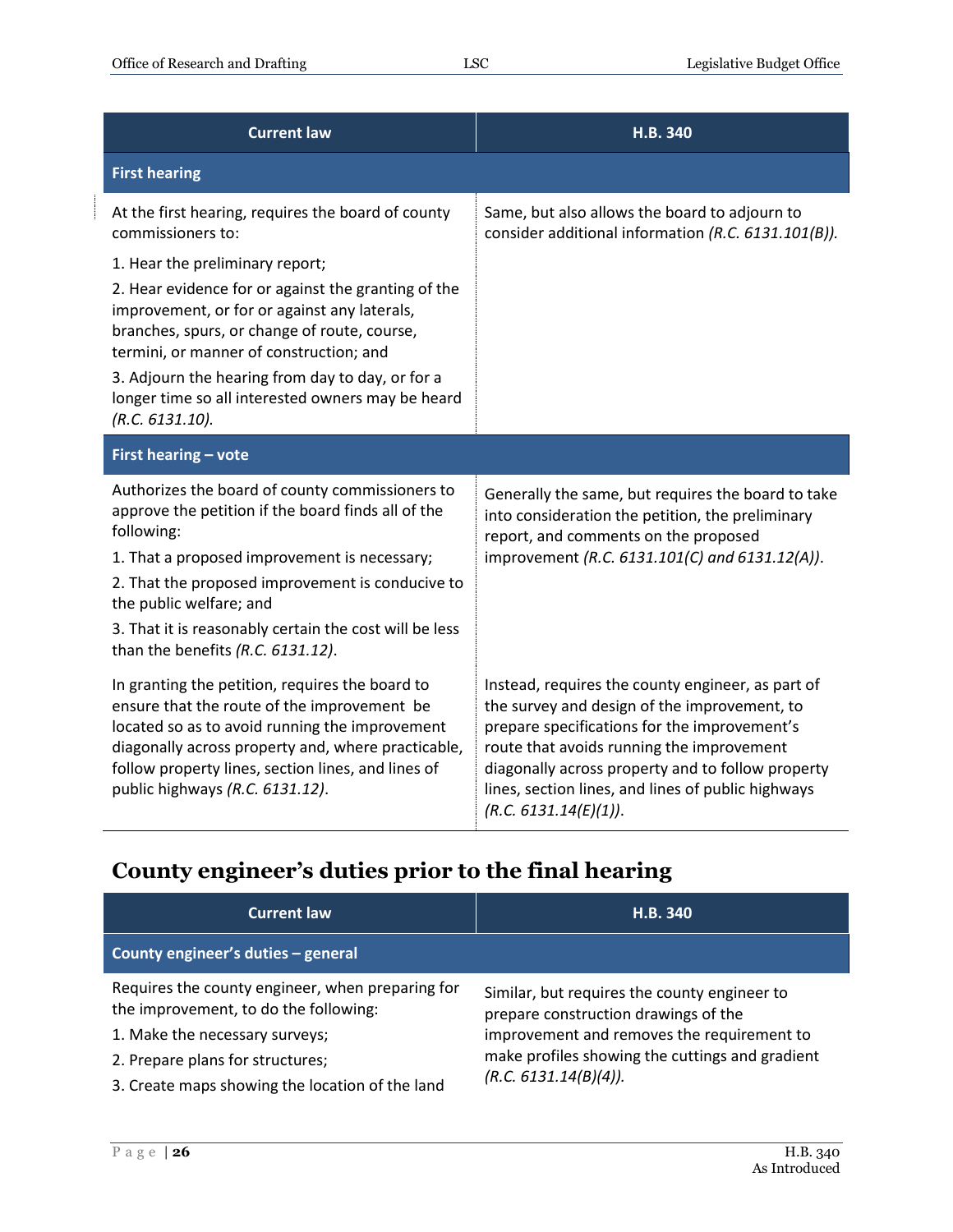| <b>Current law</b>                                                                                                                                                                                                                                  | H.B. 340                                                                                                                                                                                                                                                                                                                                                            |
|-----------------------------------------------------------------------------------------------------------------------------------------------------------------------------------------------------------------------------------------------------|---------------------------------------------------------------------------------------------------------------------------------------------------------------------------------------------------------------------------------------------------------------------------------------------------------------------------------------------------------------------|
| proposed to be assessed;<br>4. Make profiles showing the cuttings and<br>gradient; and<br>5. Prepare an estimate of the cost of the<br>improvement (R.C. 6131.14).                                                                                  |                                                                                                                                                                                                                                                                                                                                                                     |
| Requires the engineer to recommend the<br>maintenance district in which the improvement is<br>to be placed (R.C. 6131.14).                                                                                                                          | Instead, authorizes the engineer to recommend<br>the maintenance district (R.C. $6131.14(B)(5)$ ).                                                                                                                                                                                                                                                                  |
| No provision.                                                                                                                                                                                                                                       | Requires the engineer to prepare a schedule of<br>damages that includes both of the following:                                                                                                                                                                                                                                                                      |
|                                                                                                                                                                                                                                                     | 1. An estimate of the value of land or other<br>property necessary to be acquired through<br>purchase or voluntary transfer or appropriated,<br>and a description of that land or other property;<br>and                                                                                                                                                            |
|                                                                                                                                                                                                                                                     | 2. An estimate of the total damages to be<br>sustained by owners as a result of the construction<br>and subsequent maintenance of a proposed<br>improvement, along with the name and address of<br>each owner that is alleged to be damaged, the<br>amount of each owner's estimated damages, and<br>an explanation of each owner's injury<br>(R.C. 6131.14(B)(6)). |
| Requires the engineer to specify a width of<br>temporary easement for construction purposes<br>that include spreading and leveling of spoil banks<br>(R.C. 6131.14).                                                                                | Same, but adds that the temporary easement<br>cannot be more than 75 feet from the top of the<br>bank (R.C. 6131.14(E)(2)).                                                                                                                                                                                                                                         |
| Requires the engineer to do all of the following:                                                                                                                                                                                                   | Removes these specific provisions, but retains                                                                                                                                                                                                                                                                                                                      |
| 1. Set proper construction stakes and note the<br>intersection of the line of the improvement with<br>the apparent land boundaries of separate owners,<br>township and county lines, natural landmarks,<br>road crossings, or other lines or marks; | language that requires the engineer to make a<br>plan of the work proposed to be done that shows<br>the grade, the depth, the excavating to be done,<br>the location of the permanent bench marks and<br>their actual elevation based on the most recent<br>U.S. Geological Survey data above or below the                                                          |
| 2. Take and note any necessary levels off the line<br>of the improvement to determine the area of the<br>land subject to drainage; and                                                                                                              | base elevation used, and any other data that the<br>engineer believes will aid in retracing lines, levels,<br>or other features of the improvement                                                                                                                                                                                                                  |
| 3. Establish, at intervals of not less than one in<br>each mile, in the most practicable permanent                                                                                                                                                  | (R.C. 6131.14(C)).                                                                                                                                                                                                                                                                                                                                                  |

form, and in locations where destruction or disturbance is improbable, bench marks from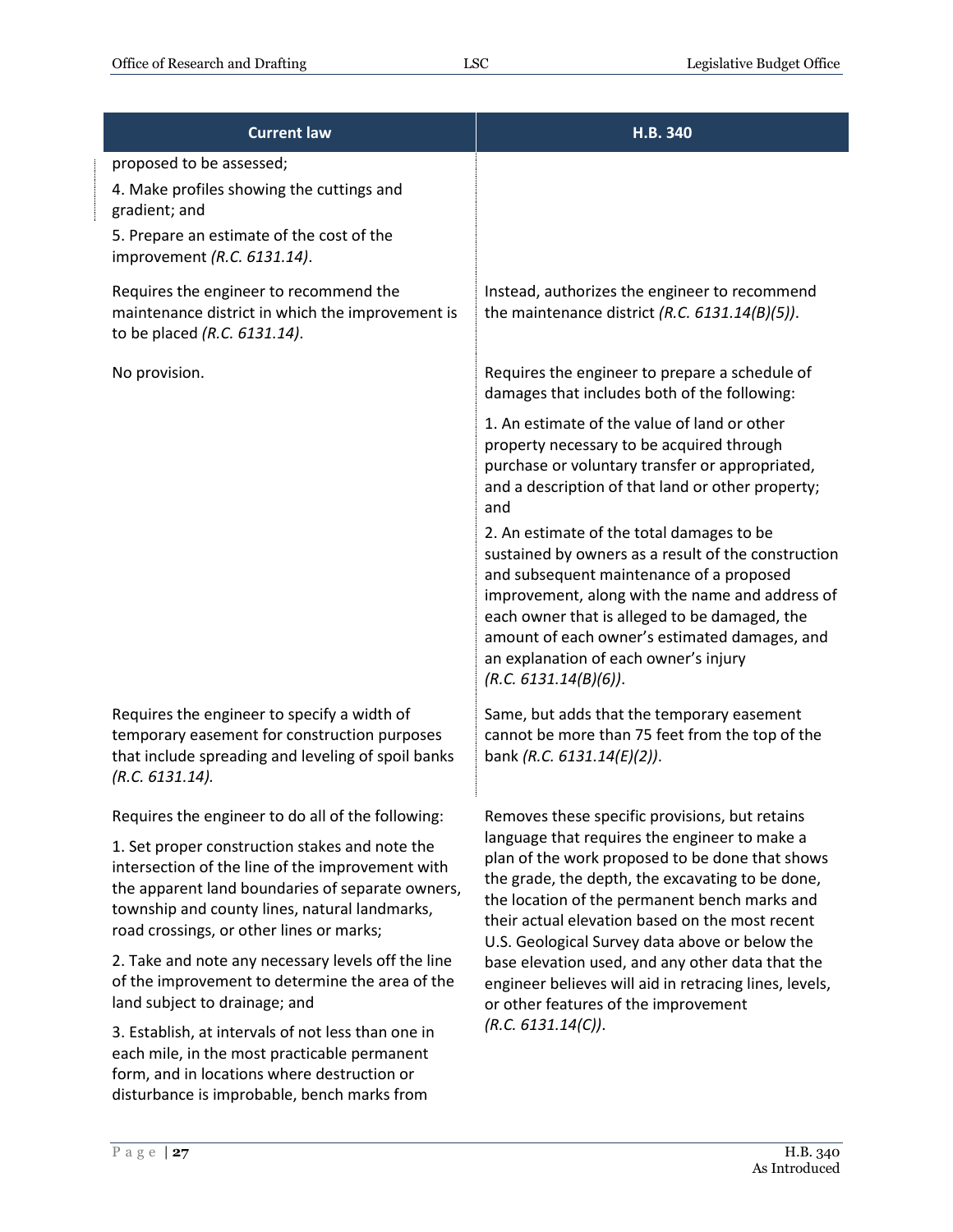| <b>Current law</b>                                                                                                                                                                                                                                                                                                                                                                                                                                                                                                                                                                                        | H.B. 340                                                                                                                                                                                                                                                                                                                                                                                                                                                                                                                                                                                                                                                                                                                                                                                                                                                     |
|-----------------------------------------------------------------------------------------------------------------------------------------------------------------------------------------------------------------------------------------------------------------------------------------------------------------------------------------------------------------------------------------------------------------------------------------------------------------------------------------------------------------------------------------------------------------------------------------------------------|--------------------------------------------------------------------------------------------------------------------------------------------------------------------------------------------------------------------------------------------------------------------------------------------------------------------------------------------------------------------------------------------------------------------------------------------------------------------------------------------------------------------------------------------------------------------------------------------------------------------------------------------------------------------------------------------------------------------------------------------------------------------------------------------------------------------------------------------------------------|
| which the original levels of the improvement can<br>be established (R.C. 6131.14).                                                                                                                                                                                                                                                                                                                                                                                                                                                                                                                        |                                                                                                                                                                                                                                                                                                                                                                                                                                                                                                                                                                                                                                                                                                                                                                                                                                                              |
| Requires the engineer to prepare specifications for<br>the construction of the improvement that provides<br>for erosion and sediment control through the<br>establishment of a sod or seeded strip between<br>four and 15 feet wide (R.C. 6131.14).                                                                                                                                                                                                                                                                                                                                                       | Same, but requires the sod or seeded strip<br>width to be between ten and 15 feet wide<br>(R.C. 6131.14(E)(3)).                                                                                                                                                                                                                                                                                                                                                                                                                                                                                                                                                                                                                                                                                                                                              |
| Requires the engineer to make estimates of the<br>cost of excavating and of the cost of material and<br>authorizes the engineer to divide the construction<br>of the improvement into construction areas as<br>considered expedient (R.C. 6131.14).                                                                                                                                                                                                                                                                                                                                                       | Removes this requirement (R.C. 6131.14(F)).                                                                                                                                                                                                                                                                                                                                                                                                                                                                                                                                                                                                                                                                                                                                                                                                                  |
| No provision.                                                                                                                                                                                                                                                                                                                                                                                                                                                                                                                                                                                             | Authorizes the county engineer to include any<br>permanent easement in the county's GIS mapping<br>system, and to file a list of landowners affected<br>by the easement with the county recorder<br>(R.C. 6131.14(J)).                                                                                                                                                                                                                                                                                                                                                                                                                                                                                                                                                                                                                                       |
| County engineer's duties - assessments                                                                                                                                                                                                                                                                                                                                                                                                                                                                                                                                                                    |                                                                                                                                                                                                                                                                                                                                                                                                                                                                                                                                                                                                                                                                                                                                                                                                                                                              |
| Requires the county engineer to prepare a<br>schedule of assessments and when determining<br>the estimated drainage assessments for a parcel,<br>give primary consideration to the potential<br>increase in productivity that the parcel may<br>experience as a result of the improvement and<br>give consideration to the quantity of drainage<br>contributed, the relative location of the property<br>to the project, the portion of the project through<br>which the drainage from the parcel flows, the<br>value of the project to the watershed, and benefits<br>of the improvement (R.C. 6131.15). | Requires the county engineer to prepare a<br>schedule of assessments, but instead requires the<br>engineer, when calculating each estimated<br>assessment, to use the information compiled in<br>the engineer's estimate of the cost of the<br>improvement and the schedule of damages and to<br>consider the following factors:<br>1. Acreage of a parcel;<br>2. Volume of water produced by a parcel;<br>3. Remoteness of the parcel to the improvement;<br>4. Percentage of the improvement used by the<br>parcel;<br>5. Work determined to benefit that particular<br>parcel only and not the remainder of the parcels in<br>the watershed;<br>6. Soils;<br>7. County auditor's land value or current<br>agricultural use value;<br>8. Existing drainage infrastructure that can be<br>incorporated into the improvement and associated<br>cost savings; |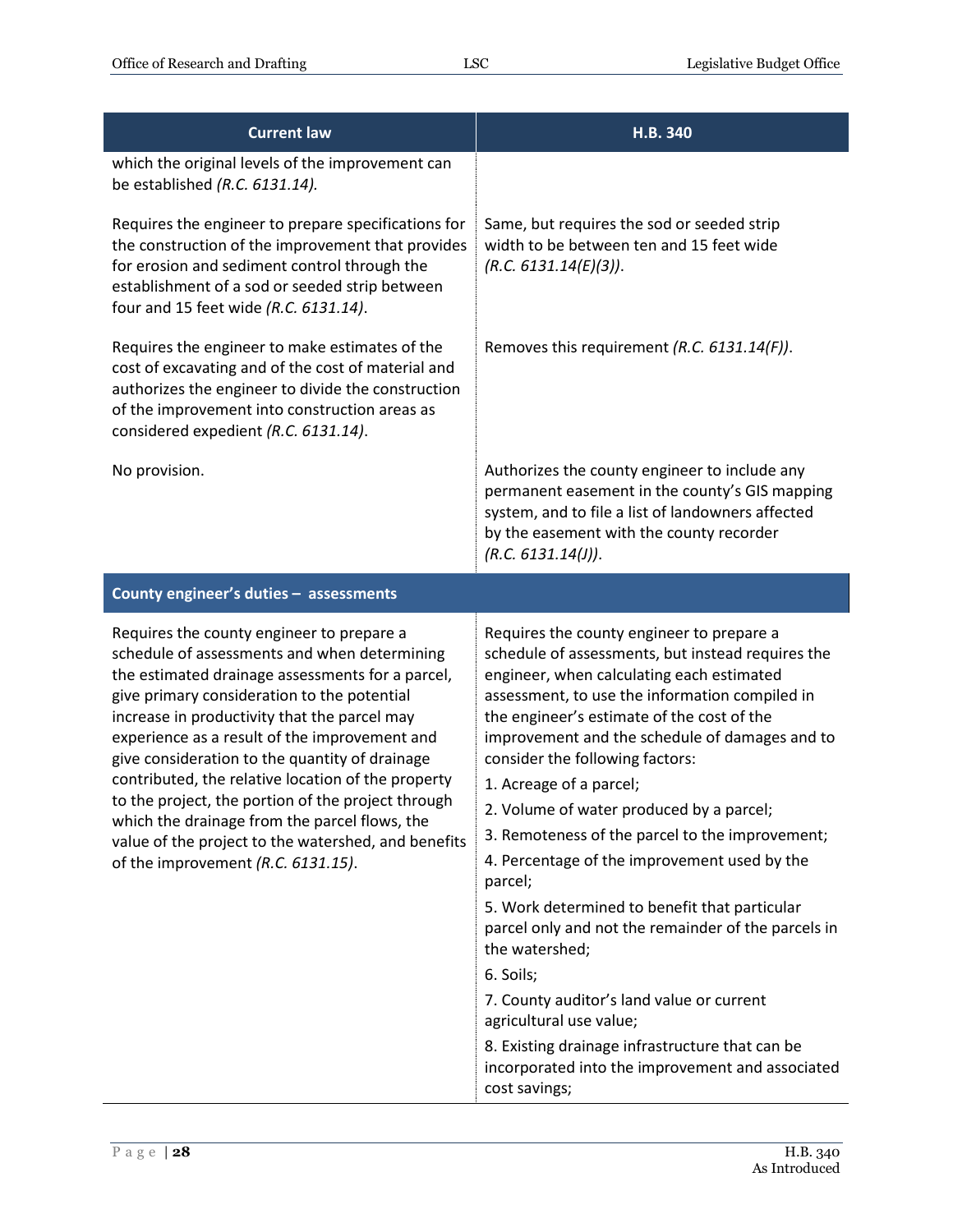| <b>Current law</b> | H.B. 340                                                                         |
|--------------------|----------------------------------------------------------------------------------|
|                    | 9. Any other factors pertinent to that particular<br>petition and watershed; and |
|                    | 10. Any benefits of the improvement<br>(R.C. 6131.15(B)).                        |

# <span id="page-28-0"></span>**Final hearing**

| <b>Current law</b>                                                                                                                                                                                                                                                                                                                                             | H.B.340                                                                                                                                                                                                                                                                                                               |  |
|----------------------------------------------------------------------------------------------------------------------------------------------------------------------------------------------------------------------------------------------------------------------------------------------------------------------------------------------------------------|-----------------------------------------------------------------------------------------------------------------------------------------------------------------------------------------------------------------------------------------------------------------------------------------------------------------------|--|
| <b>Notice of final hearing</b>                                                                                                                                                                                                                                                                                                                                 |                                                                                                                                                                                                                                                                                                                       |  |
| Requires the clerk of the board of county<br>commissioners to immediately give notice, by<br>certified mail, return receipt requested, or by first<br>class mail to all owners whose names appear in<br>the county engineer's schedules of assessments<br>and damages (R.C. 6131.16).                                                                          | Generally the same, but requires the clerk to<br>provide notice, at least 21 days prior to the final<br>hearing, by certified mail to all owners who are<br>adjacent to the proposed improvement, and by<br>certified or first class mail, to all others in the area<br>to be benefited (R.C. 6131.16(B)).            |  |
| <b>Filing damages prior to hearing</b>                                                                                                                                                                                                                                                                                                                         |                                                                                                                                                                                                                                                                                                                       |  |
| Allows an owner to file an exception to the county<br>engineer's schedule of assessments or a claim for<br>damages or compensation on or before the date of<br>the final hearing in the proceedings to construct<br>the improvement (R.C. 6131.17).                                                                                                            | Same, except requires the owner to file the<br>exception not less than 5 days before the final<br>hearing (R.C. 6131.17).                                                                                                                                                                                             |  |
| <b>Compensation and damages</b>                                                                                                                                                                                                                                                                                                                                |                                                                                                                                                                                                                                                                                                                       |  |
| Specifies that when the board of county<br>commissioners determines damages at the final<br>hearing, the board should also determine the fair<br>value of any land or any other property to be<br>taken for the proposed improvement<br>(R.C. 6131.19).                                                                                                        | Same, but requires the board to determine the<br>value (not fair value) of land or other property<br>taken for the proposed improvement<br>(R.C. 6131.19(B)).                                                                                                                                                         |  |
| Requires the board of county commissioners,<br>when determining the amount of damages that an<br>owner is entitled, to enter its findings in its journal<br>and authorize the county auditor to issue warrants<br>upon the county treasurer to claimants for the<br>appropriate amounts before any work on the<br>proposed improvement is done (R.C. 6131.19). | Instead, specifies that if the board awards<br>additional compensation to any owner at the final<br>hearing, the board must order the county engineer<br>to prepare new assessments for the proposed<br>improvement and the clerk of the board must<br>notify all owners of the new assessments<br>(R.C. 6131.19(C)). |  |
| Specifies the following in regards to claims for<br>compensation or damages:                                                                                                                                                                                                                                                                                   | Repeals these provisions (however, Ohio law<br>dictates that the prosecuting attorney represent<br>the county and the Attorney General represent the                                                                                                                                                                  |  |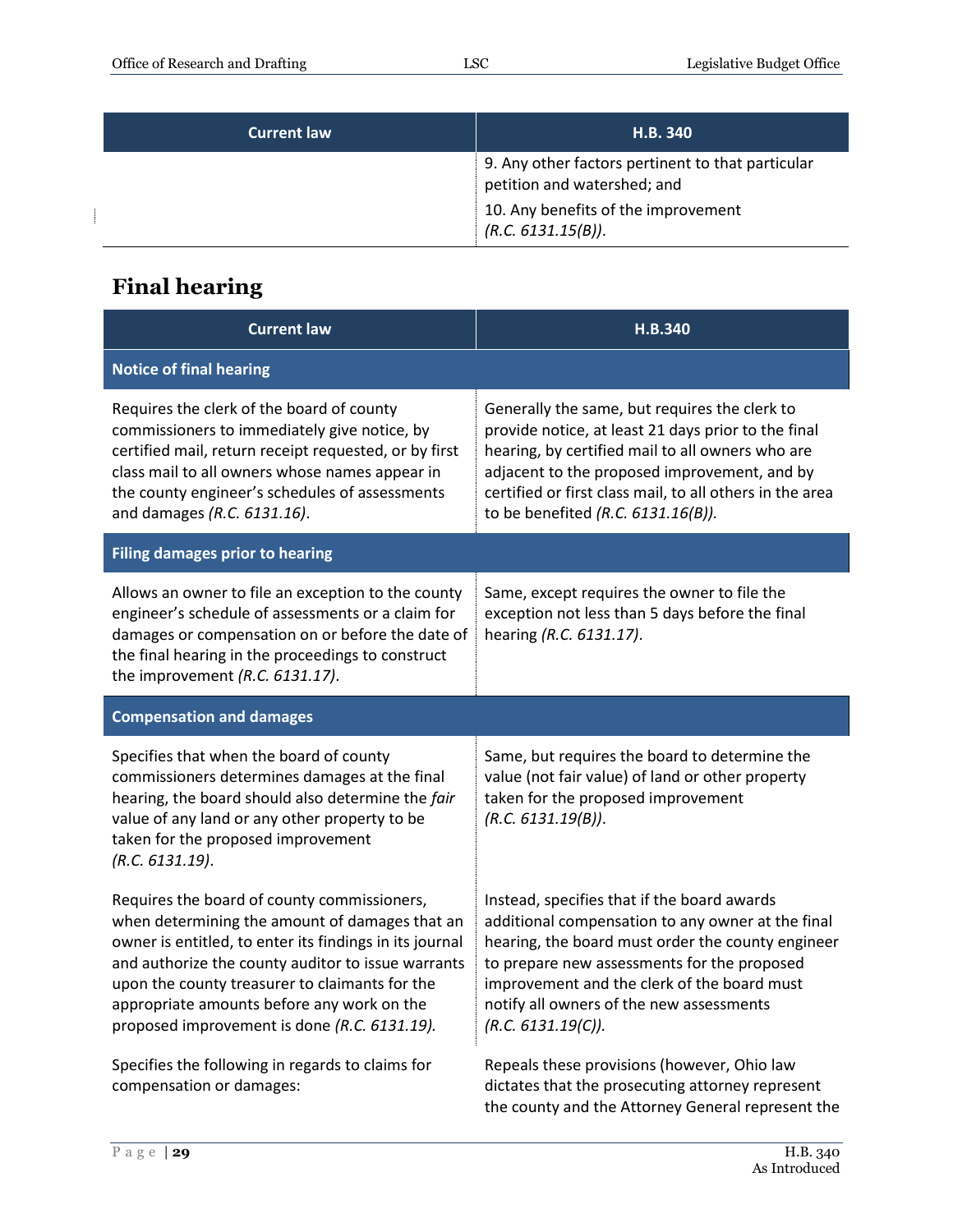| <b>Current law</b>                                                                                                                                                                                                                                                                              | H.B.340                                                                                                               |
|-------------------------------------------------------------------------------------------------------------------------------------------------------------------------------------------------------------------------------------------------------------------------------------------------|-----------------------------------------------------------------------------------------------------------------------|
| 1. In all matters where the rights of the county are<br>affected, the prosecuting attorney represents the<br>county; and                                                                                                                                                                        | state in these types of claims) (R.C. 109.361 and<br>309.09).                                                         |
| 2. In all matters where the rights of the state of<br>Ohio are affected, the Attorney General represents<br>the state (R.C. 6131.18).                                                                                                                                                           |                                                                                                                       |
| <b>Ordering assessments</b>                                                                                                                                                                                                                                                                     |                                                                                                                       |
| Specifies that once the board of county<br>commissioners determines the assessment<br>amount for a proposed improvement, the board<br>must order the county engineer to receive bids -<br>the county engineer must receive the bids within<br>25 days after receiving the order (R.C. 6131.22). | Increases the time from 25 days to 30 days by<br>which the county engineer must receive bids<br>(R.C. 6131.22(C)(1)). |

## <span id="page-29-0"></span>**Appeals process**

| <b>Current law</b>                                                                                                                                                                                                      | H.B. 340                                                                                                                                              |
|-------------------------------------------------------------------------------------------------------------------------------------------------------------------------------------------------------------------------|-------------------------------------------------------------------------------------------------------------------------------------------------------|
| Appealing board's order to court                                                                                                                                                                                        |                                                                                                                                                       |
| Specifies that an affected owner may appeal to the<br>court of common pleas within 21 days of the date<br>that any order was issued by the board of county<br>commissioners regarding an improvement<br>(R.C. 6131.25). | Increases the time that an affected owner has to<br>appeal the board's order to 30 days from the date<br>that the order was issued (R.C. 6131.25(A)). |
| <b>Appeal proceedings style</b>                                                                                                                                                                                         |                                                                                                                                                       |
| Requires the proceedings on appeal in the court of<br>common pleas to be styled as follows:                                                                                                                             | No provision. (R.C. 6131.27).                                                                                                                         |
| "In the matter of the appeal in county ditch or<br>improvement No, petitioned for by"<br>(R.C. 6131.27).                                                                                                                |                                                                                                                                                       |
| <b>Bonding</b>                                                                                                                                                                                                          |                                                                                                                                                       |
| Requires a landowner to do all of the following<br>when appealing a drainage improvement hearing<br>decision:                                                                                                           | No provision (repealed).                                                                                                                              |
| 1. File an appeal bond of at least \$500, plus the<br>sum of \$2 for each parcel of land in excess of 200<br>benefited parcels;                                                                                         |                                                                                                                                                       |
| 2. Pay all costs on appeal if the hearing decision is                                                                                                                                                                   |                                                                                                                                                       |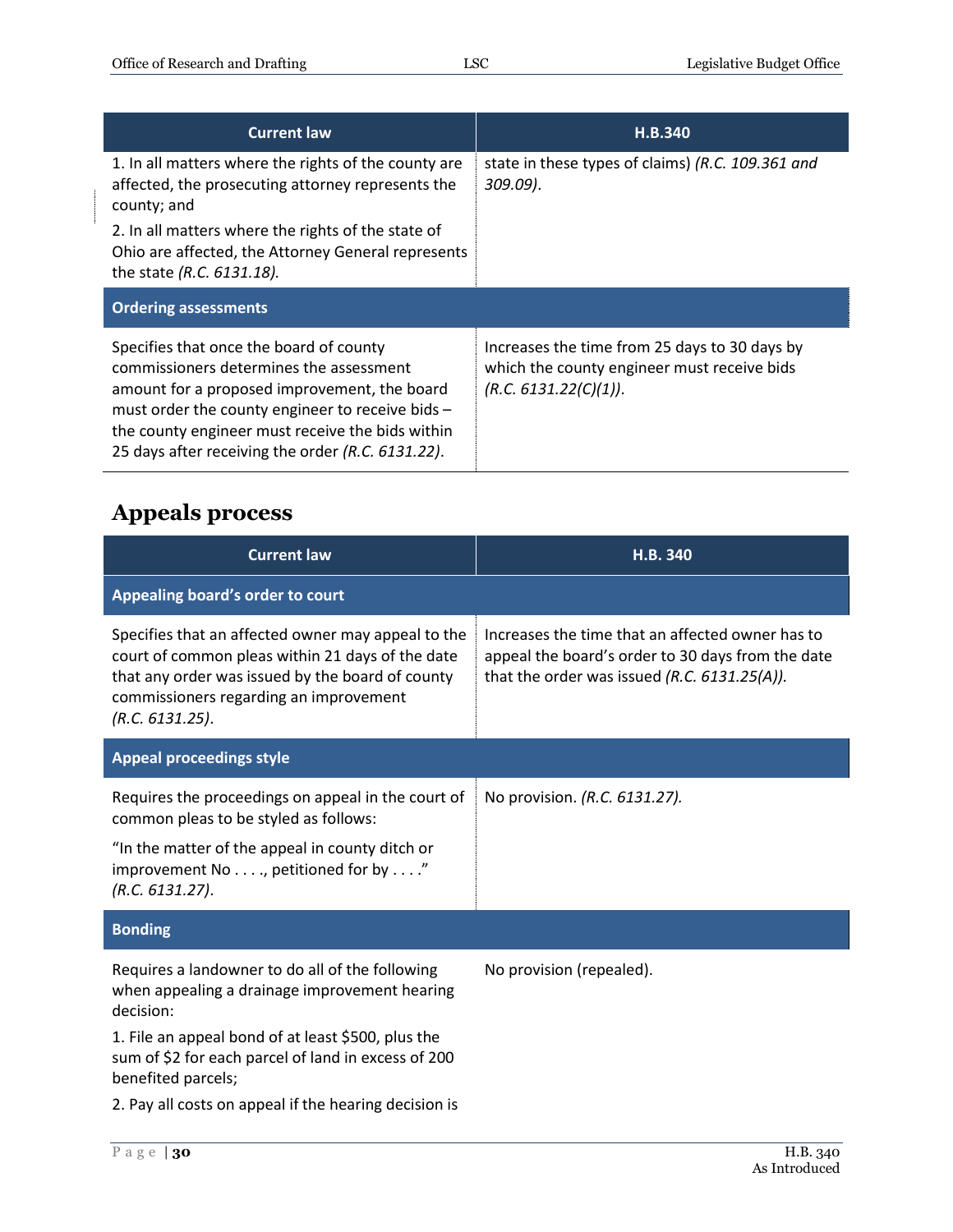| <b>Current law</b>                                                                                                                                                                                                                                                 | H.B. 340                                                                                                                                                                                     |
|--------------------------------------------------------------------------------------------------------------------------------------------------------------------------------------------------------------------------------------------------------------------|----------------------------------------------------------------------------------------------------------------------------------------------------------------------------------------------|
| sustained;<br>3. File a statement of the decision or order<br>appealed from and of the claims of the owner in<br>ordinary and concise language; and<br>4. Pay all necessary filing fees and other related<br>documents as the court may require<br>(R.C. 6131.26). |                                                                                                                                                                                              |
| Separate filings by multiple owners                                                                                                                                                                                                                                |                                                                                                                                                                                              |
| Authorizes several owners to appeal the orders in<br>the same improvement and file separate bonds<br>and separate statements stating the matters<br>appealed (R.C. 6131.28).                                                                                       | Same, but removes the requirement that the<br>owners file separate bonds and separate<br>statements stating the matters appealed<br>(R.C. 6131.28).                                          |
| <b>Appeals hearing</b>                                                                                                                                                                                                                                             |                                                                                                                                                                                              |
| Specifies that the appeals hearing is conducted in<br>the same manner as are other civil hearings<br>(R.C. 6131.30).                                                                                                                                               | Removes this specification (however, the appeals<br>process will still be conducted in accordance with<br>Ohio law and Ohio Rules of Civil Procedure).                                       |
| <b>Board of arbitrators</b>                                                                                                                                                                                                                                        |                                                                                                                                                                                              |
| Authorizes the court of common pleas to appoint a<br>board of arbitrators to assume the duties of the<br>judge in the appeals hearing (R.C. 6131.30).                                                                                                              | No provision.                                                                                                                                                                                |
| <b>Jury trial</b>                                                                                                                                                                                                                                                  |                                                                                                                                                                                              |
| Includes specific procedures regarding a trial by<br>jury (R.C. 6131.32, 6131.33, and 6131.34).                                                                                                                                                                    | Removes the specific procedures; retains the right<br>to a jury trial and Ohio Rules of Civil Procedure, as<br>well as relevant provisions of Ohio law, apply<br>(R.C. 6131.32 and 6131.33). |

# <span id="page-30-0"></span>**Civil action**

| <b>Current law</b>                                                                                                                                                                                                                                                                                                  | <b>H.B 340</b>                                                                                                                      |
|---------------------------------------------------------------------------------------------------------------------------------------------------------------------------------------------------------------------------------------------------------------------------------------------------------------------|-------------------------------------------------------------------------------------------------------------------------------------|
| <b>Contractor failing to complete contract</b>                                                                                                                                                                                                                                                                      |                                                                                                                                     |
| If a contractor is not performing or completing<br>improvement work according to the contract,<br>requires the board of county commissioners to<br>give the contractor notice in writing of a hearing<br>on the matter at least 10 days before that hearing<br>and, if after the hearing the contractor is found to | Repeals these procedures; however, Ohio law still<br>provides for remedies for breach of contract<br>(R.C. Chapters 1301 and 1302). |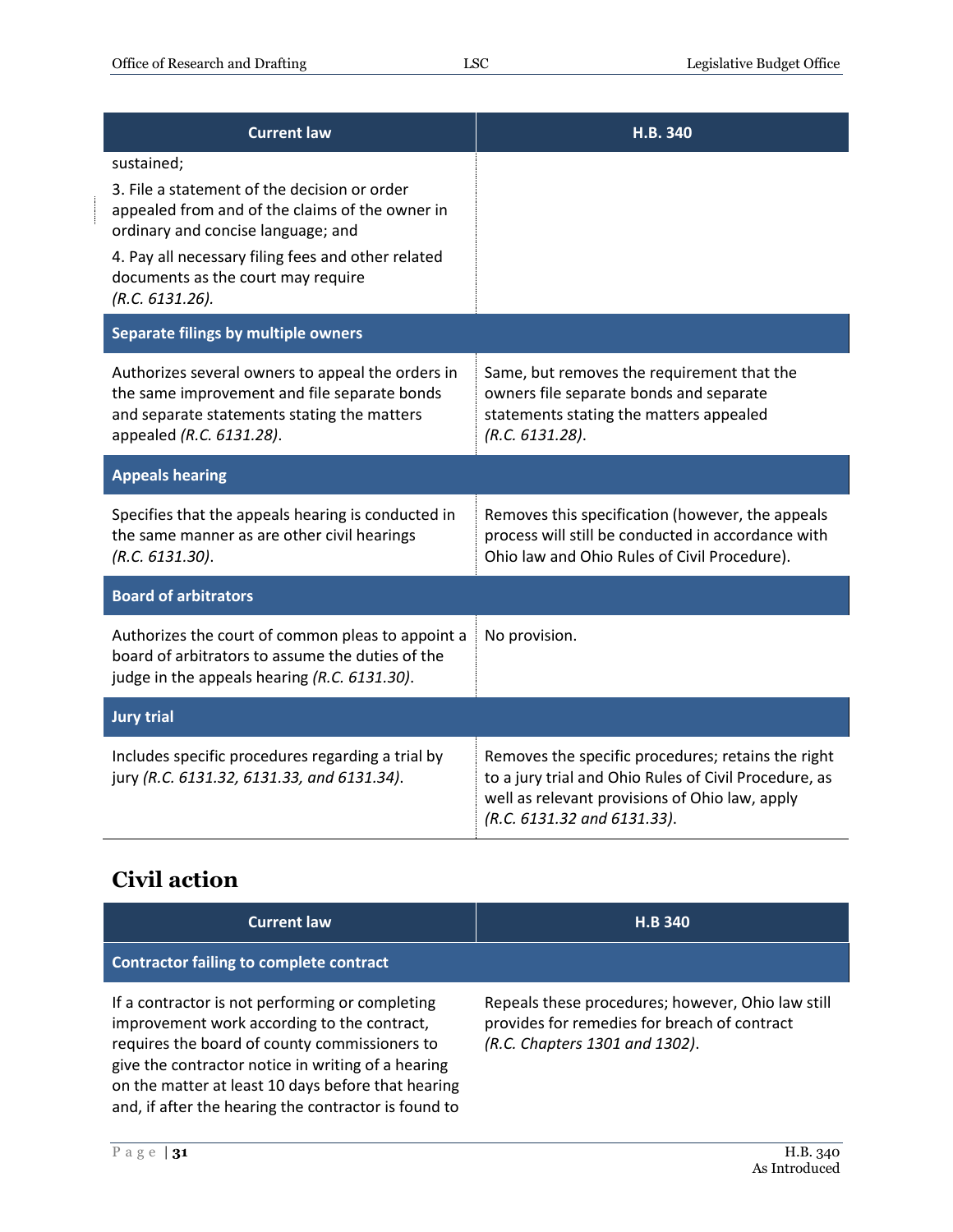| <b>Current law</b>                                                                                                                                                                                                                                                                                                                               | <b>H.B 340</b>                                                                                                                                                      |
|--------------------------------------------------------------------------------------------------------------------------------------------------------------------------------------------------------------------------------------------------------------------------------------------------------------------------------------------------|---------------------------------------------------------------------------------------------------------------------------------------------------------------------|
| have breached the contract, allows the county<br>engineer to replace that contractor (R.C. 6131.44).                                                                                                                                                                                                                                             |                                                                                                                                                                     |
| <b>Civil action to recover damages</b>                                                                                                                                                                                                                                                                                                           |                                                                                                                                                                     |
| Allows an owner who has suffered any loss or<br>damage by reason of the failure of a contractor to<br>perform in accordance with the contract, or by the<br>contractor's negligence in performing the contract<br>to bring suit against the contractor and the<br>contractor's bondsmen to recover damages that<br>are sustained (R.C. 6131.42). | Removes this specific provision; however, Ohio law<br>provides a process for bringing a civil action for an<br>owner who suffers damages caused by a<br>contractor. |
| <b>Joinder</b>                                                                                                                                                                                                                                                                                                                                   |                                                                                                                                                                     |
| Allows two or more owners who are assessed for<br>the construction of the improvement to bring one<br>civil suit against the contractor and the<br>contractor's bondsmen to recover damages and<br>for the jury to award damages in one verdict<br>(R.C. 6131.42).                                                                               | Removes this specific provision; however, the Ohio<br>Rules of Civil Procedure governs joinder of parties.                                                          |

#### <span id="page-31-0"></span>**Funding and compensation**

| <b>Current law</b>                                                                                                                                                                                                        | H.B. 340                                                                                                                                                                                                                                                                                                                                                        |
|---------------------------------------------------------------------------------------------------------------------------------------------------------------------------------------------------------------------------|-----------------------------------------------------------------------------------------------------------------------------------------------------------------------------------------------------------------------------------------------------------------------------------------------------------------------------------------------------------------|
| <b>General Drainage Improvement Fund</b>                                                                                                                                                                                  |                                                                                                                                                                                                                                                                                                                                                                 |
| Requires the board of county commissioners of<br>each county to provide and establish the "General<br>Drainage Improvement Fund" to be used as a<br>sinking fund for all bonds issued for improvements<br>(R.C. 6131.50). | Authorizes, instead of requires, each county to<br>have a General Drainage Improvement Fund. As a<br>result, allows each county to establish other<br>special funds to deposit money to be used for<br>improvements and other costs (R.C. 6131.50) and<br>makes conforming changes (R.C. 6131.06, 6131.12,<br>6131.19, 6131.30, 6131.51, 6131.52, and 6131.60). |
| <b>Warrants</b>                                                                                                                                                                                                           |                                                                                                                                                                                                                                                                                                                                                                 |
| Prohibits warrants from being drawn to be paid<br>from the fund unless the fund contains a sufficient<br>amount not otherwise specifically appropriated to                                                                | Removes this prohibition.                                                                                                                                                                                                                                                                                                                                       |

pay them *(R.C. 6131.51)*.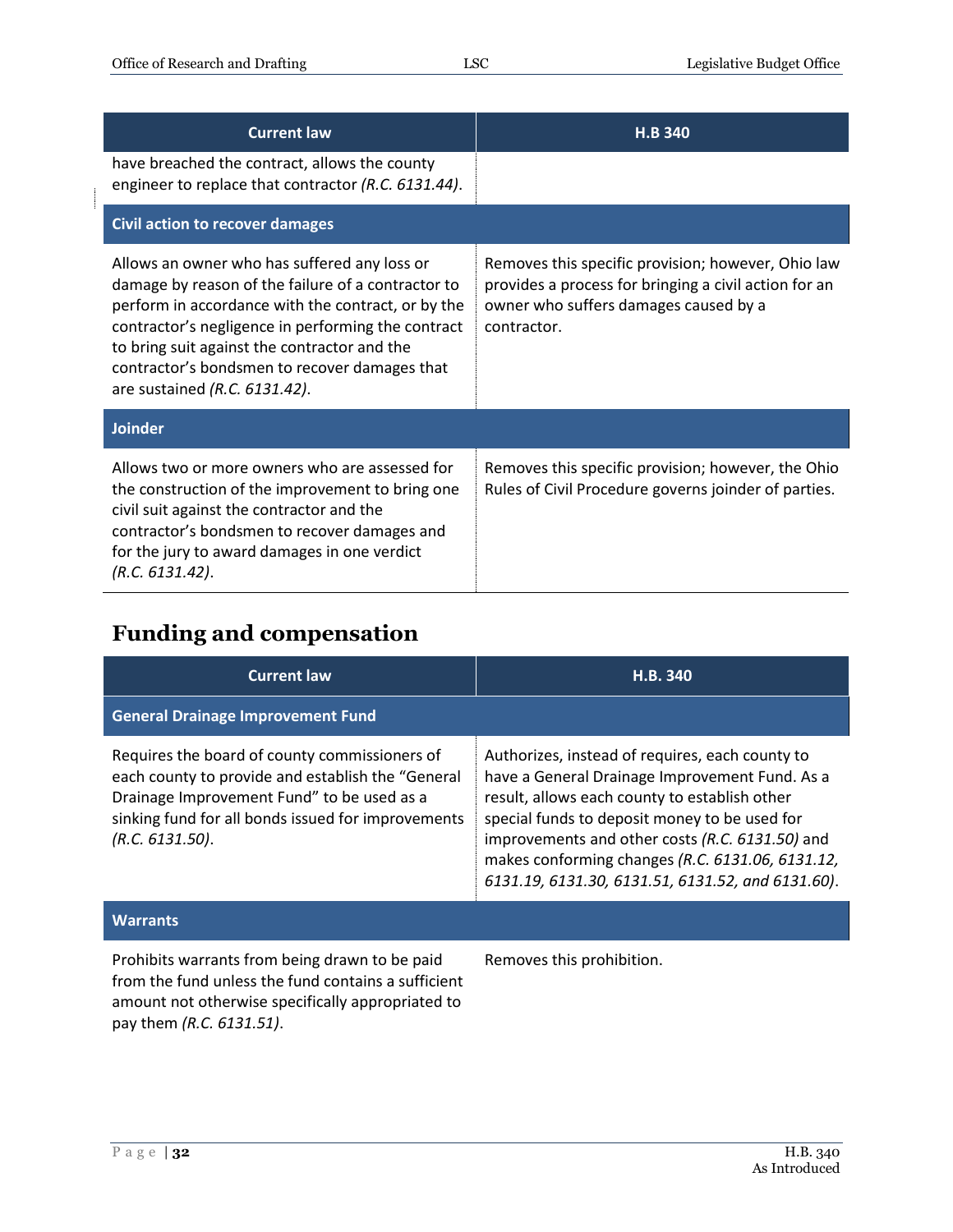| <b>Current law</b>                                                                                                                                                                                          | H.B. 340                                                                                                                                  |
|-------------------------------------------------------------------------------------------------------------------------------------------------------------------------------------------------------------|-------------------------------------------------------------------------------------------------------------------------------------------|
| <b>Extra compensation for contractors</b>                                                                                                                                                                   |                                                                                                                                           |
| Authorizes the board of county commissioners to<br>order extra compensation for nonbid work to be<br>done by a contractor, under the supervision of the<br>county engineer, if one of the following occurs: | No provision.                                                                                                                             |
| 1. In the progress of the work on any improvement<br>there occurs bed rock, flowing sand, or other items<br>not noted in the engineer's report that must be<br>removed or controlled; or                    |                                                                                                                                           |
| 2. In the progress of the work nonbid material or<br>labor, or both, is needed.                                                                                                                             |                                                                                                                                           |
| Allows for pro rata reductions if the costs are less<br>than anticipated. (R.C. 6131.48.)                                                                                                                   | No provision (repealed).                                                                                                                  |
| Installment payments to contractor                                                                                                                                                                          |                                                                                                                                           |
| Provides for installment payments to be paid to<br>the contractor as work on the improvement<br>progresses (R.C. 6131.49).                                                                                  | Repeals this provision (however Ohio law -<br>R.C. 151.13, 153.12, and 153.14 - still allows for<br>installment payments to contractors). |

#### <span id="page-32-0"></span>**Conflicts of interest**

| <b>Current law</b>                                                                                                                                                                                                                                                                                                                               | H.B. 340             |
|--------------------------------------------------------------------------------------------------------------------------------------------------------------------------------------------------------------------------------------------------------------------------------------------------------------------------------------------------|----------------------|
| <b>Procedures incase of conflict</b>                                                                                                                                                                                                                                                                                                             |                      |
| Specifies that if one or more members of a board<br>of county commissioners are petitioners for an<br>improvement, the clerk of the board must notify<br>the court of common pleas judge who then<br>appoints disinterested owners of property in the<br>county to take the place of the board members<br>who are petitioners $(R.C. 6131.60)$ . | Same (R.C. 6131.60). |
| However, prohibits the appointees from being<br>related by blood or affinity to the interested<br>members (R.C. 6131.60).                                                                                                                                                                                                                        | No provision.        |
| Requires the appointees to take an oath<br>(R.C. 6131.60).                                                                                                                                                                                                                                                                                       | No provision.        |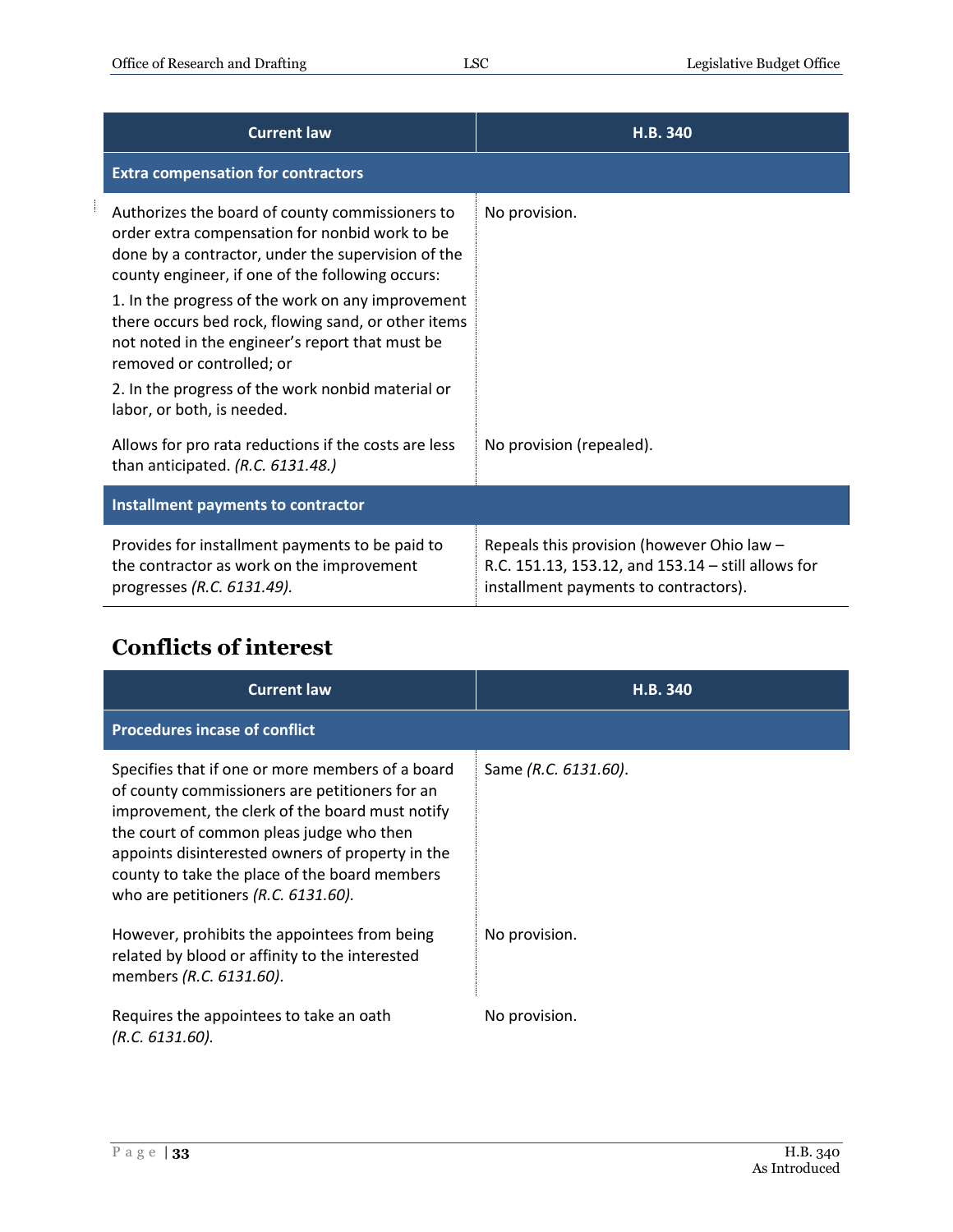| <b>Current law</b>                              | H.B. 340                                          |
|-------------------------------------------------|---------------------------------------------------|
| Requires the appointees to receive the same per | Authorizes, instead of requires, the appointee to |
| diem rate that the disqualified member receives | receive the same per diem rate that the           |
| (R.C. 6131.60).                                 | disqualified member receives (R.C. 6131.60).      |

# <span id="page-33-0"></span>**Owner-funded improvement**

| <b>Current law</b>                                                                                                                                                                                                                                                                                                                                                                                                                                                         | H.B. 340                                                                                                                                                                                          |
|----------------------------------------------------------------------------------------------------------------------------------------------------------------------------------------------------------------------------------------------------------------------------------------------------------------------------------------------------------------------------------------------------------------------------------------------------------------------------|---------------------------------------------------------------------------------------------------------------------------------------------------------------------------------------------------|
| <b>Exception to owner-funded improvement</b>                                                                                                                                                                                                                                                                                                                                                                                                                               |                                                                                                                                                                                                   |
| Allows one or more owners who are willing to<br>construct and pay the costs of a drainage<br>improvement to enter into a written agreement<br>for the construction of the improvement, with the<br>exception of an owner whose land is used for<br>agricultural purposes who desires to install tile by<br>extending or adding to the owner's own laterals or<br>desires to expel water into an open ditch on the<br>owner's land in the same watershed<br>(R.C. 6131.63). | Same, but removes the agricultural land owner<br>exception (R.C. 6131.63(A)).                                                                                                                     |
| Professional engineer approval                                                                                                                                                                                                                                                                                                                                                                                                                                             |                                                                                                                                                                                                   |
| Requires the plan for an owner-funded drainage<br>improvement to be approved by a professional<br>engineer (R.C. 6131.63).                                                                                                                                                                                                                                                                                                                                                 | No provision.                                                                                                                                                                                     |
| <b>County engineer's review</b>                                                                                                                                                                                                                                                                                                                                                                                                                                            |                                                                                                                                                                                                   |
| Requires the county engineer to file with the clerk<br>of the board of county commissioners, within 60<br>days, a report of the engineer's review with<br>recommendations for change, amendment, or<br>alteration of the agreement, plan, and schedules<br>that the engineer determines are necessary in the<br>public interest (R.C. 6131.63).                                                                                                                            | Same, except requires the county engineer to<br>submit all aspects of the review regardless of<br>whether the engineer determines they are<br>necessary in the public interest (R.C. 6131.63(E)). |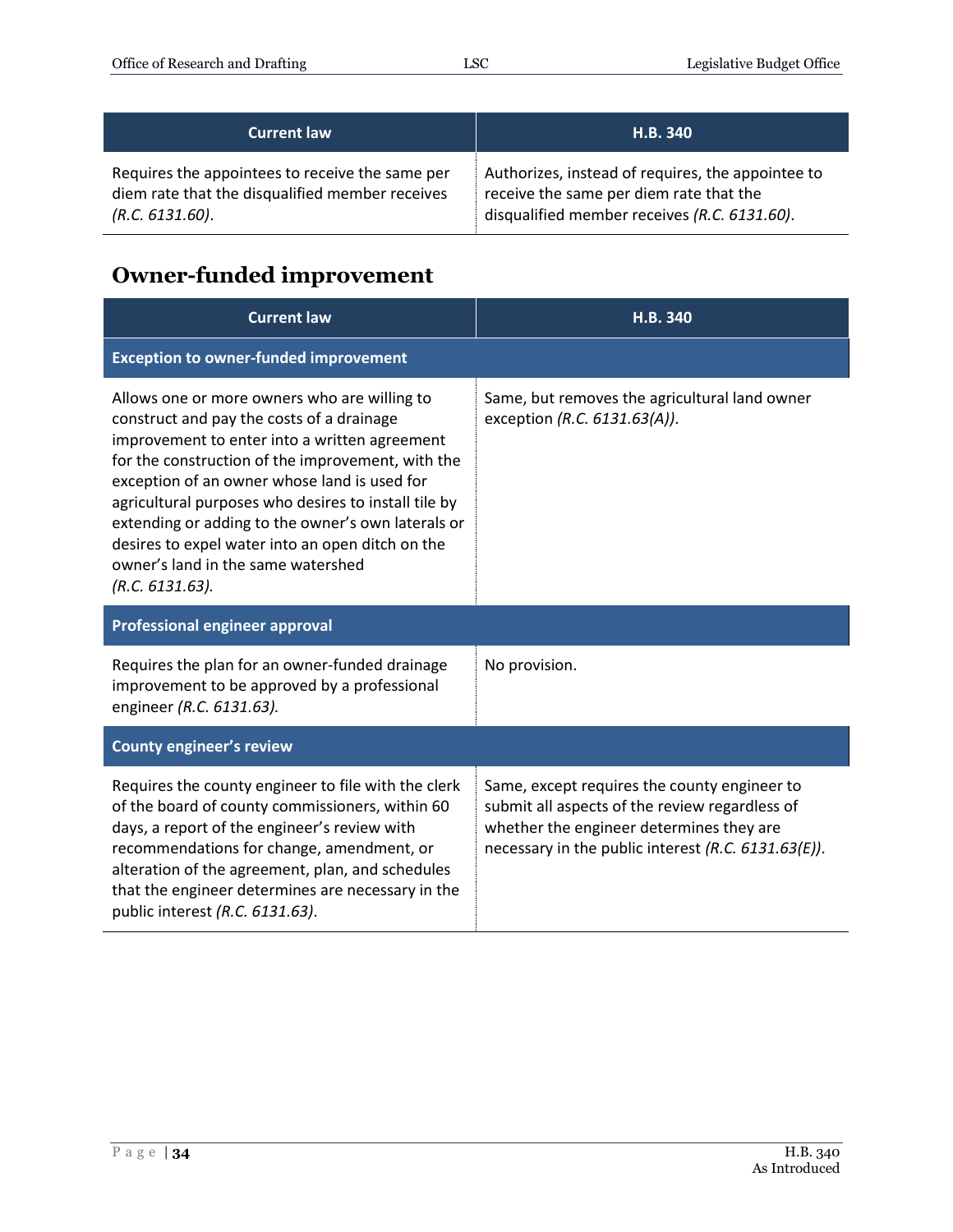#### **JOINT COUNTY DRAINAGE IMPROVEMENTS**

<span id="page-34-0"></span>Current law establishes a process by which multiple counties may construct a drainage improvement after a petition is made to a joint board of county commissioners. The joint county process is similar to the process used for constructing a single county drainage improvement and includes the following:

--Requiring the joint board to meet regarding the proposed drainage improvement;

--Accepting petitions filed by landowners for a proposed improvement;

--Ensuring proper recordkeeping regarding the proposed improvement;

--Providing proper notice, and viewing the proposed improvement;

--Holding hearings regarding the proposed improvement;

--Voting on whether to approve the petition;

--Ordering assessments to pay for the improvement;

--Designating which county engineer will conduct the field work, make the survey, plans, and estimates and file required reports; and

--The hearing of appeals regarding the process in the court of common pleas.<sup>4</sup>

Current law also establishes permanent maintenance assessment requirements and repair standards regarding joint county drainage improvements.<sup>5</sup>

The bill retains the basic process structure for approving and implementing a joint county drainage improvement, as well as the maintenance assessment requirements and repair standards. However, it makes numerous changes to the specifics of that process and those requirements and standards. Below is a discussion of the changes to the process, requirements, and standards made by the bill.

#### <span id="page-34-1"></span>**Procedures and requirements**

| <b>Current law</b>                                                                                                                                                                            | H.B. 340                                                                                                                                                                                   |
|-----------------------------------------------------------------------------------------------------------------------------------------------------------------------------------------------|--------------------------------------------------------------------------------------------------------------------------------------------------------------------------------------------|
| <b>Lead county</b>                                                                                                                                                                            |                                                                                                                                                                                            |
| Does not specifically define a "lead county," but<br>instead generally refers throughout the Joint<br>County Ditch Law to the "county in which the<br>petition is filed" (R.C. Chapter 6133). | Defines a "lead county" to mean the county in<br>which the majority of a joint county drainage<br>improvement would be located, as specified in an<br>original petition (R.C. 6133.01(B)). |

 $\overline{a}$ 

 $<sup>4</sup>$  R.C. Chapter 6133.</sup>

 $<sup>5</sup>$  R.C. Chapter 6137.</sup>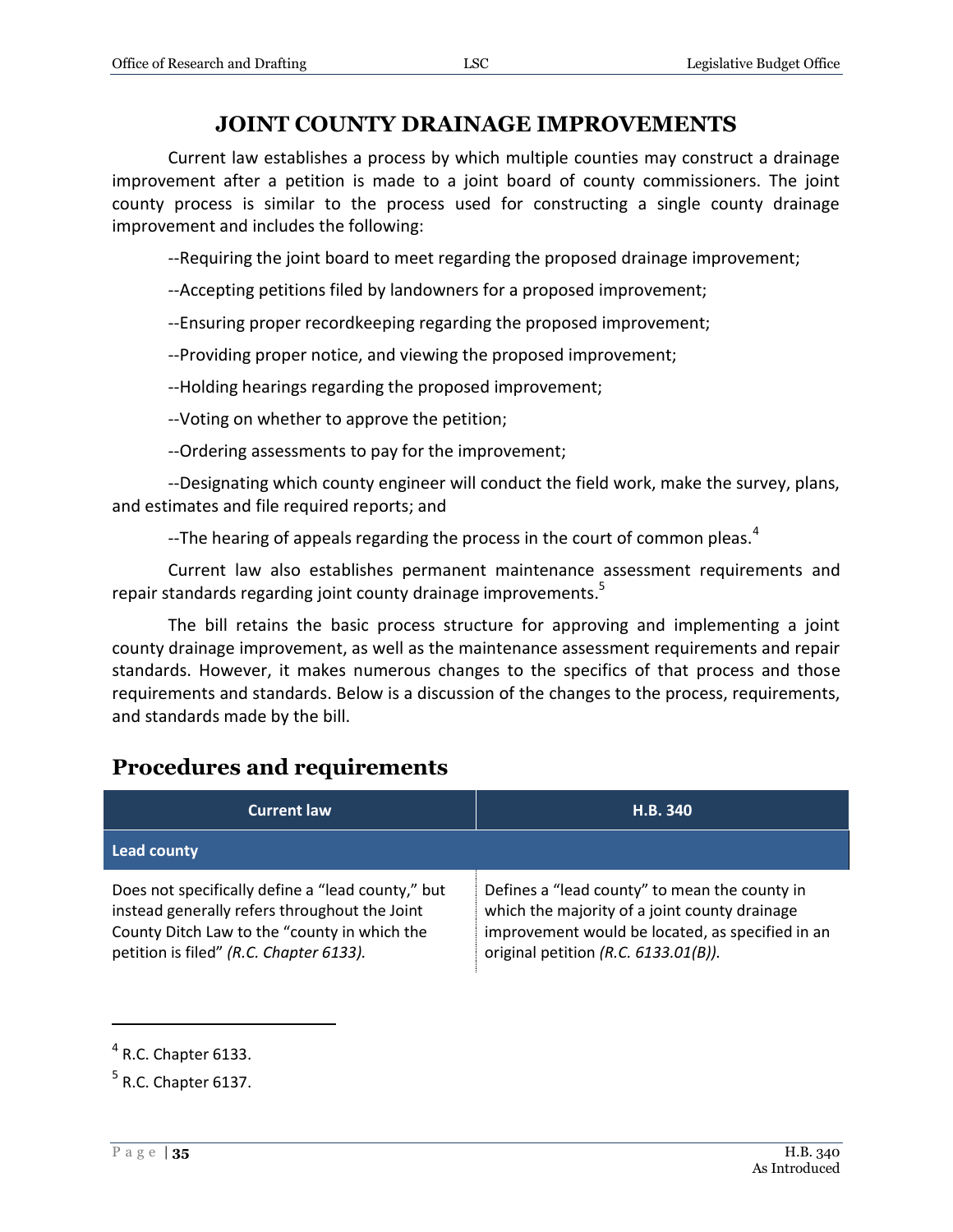$\begin{array}{ccccccccc} \multicolumn{2}{c}{} & \multicolumn{2}{c}{} & \multicolumn{2}{c}{} & \multicolumn{2}{c}{} & \multicolumn{2}{c}{} & \multicolumn{2}{c}{} & \multicolumn{2}{c}{} & \multicolumn{2}{c}{} & \multicolumn{2}{c}{} & \multicolumn{2}{c}{} & \multicolumn{2}{c}{} & \multicolumn{2}{c}{} & \multicolumn{2}{c}{} & \multicolumn{2}{c}{} & \multicolumn{2}{c}{} & \multicolumn{2}{c}{} & \multicolumn{2}{c}{} & \multicolumn{2}{c}{} & \multicolumn{2}{c}{} & \mult$ 

| <b>Current law</b>                                                                                                                                                                                                                                            | H.B. 340                                                                                                                                                                                                                                                                                                                            |
|---------------------------------------------------------------------------------------------------------------------------------------------------------------------------------------------------------------------------------------------------------------|-------------------------------------------------------------------------------------------------------------------------------------------------------------------------------------------------------------------------------------------------------------------------------------------------------------------------------------|
| <b>Meeting requirement</b>                                                                                                                                                                                                                                    |                                                                                                                                                                                                                                                                                                                                     |
| Requires the board of county commissioners from<br>each of the counties affected by a joint county<br>improvement to meet in the county in which the<br>petition for the project was filed (R.C. 6133.04).                                                    | Eliminates the requirement that the boards meet<br>in the county in which the petition for the project<br>was filed (R.C. 6133.04(A)).                                                                                                                                                                                              |
| <b>Certified copies of petition</b>                                                                                                                                                                                                                           |                                                                                                                                                                                                                                                                                                                                     |
| Requires the clerk of the board of county<br>commissioners in the county in which the petition<br>was filed to act as clerk, and to file certified copies<br>of all proceedings with the clerks of the boards of<br>all the affected counties (R.C. 6133.04). | Instead, requires the clerk of the lead county to act<br>as clerk and administrator and requires the clerk<br>to provide copies, not certified, of all the<br>proceedings to the clerks of all affected counties<br>(R.C. 6133.04(B)).                                                                                              |
| Ex officio members of the joint board                                                                                                                                                                                                                         |                                                                                                                                                                                                                                                                                                                                     |
| Requires the Director of Natural Resources to<br>serve as an ex officio member of the joint board<br>(R.C. 6133.04).                                                                                                                                          | Instead requires the Director of Agriculture to<br>serve as an ex officio member of the joint board<br>(R.C. 6133.04(D)).                                                                                                                                                                                                           |
| <b>Hearing locations</b>                                                                                                                                                                                                                                      |                                                                                                                                                                                                                                                                                                                                     |
| Requires that all hearings to be held in the county<br>in which the petition for the improvement was<br>filed (R.C. 6133.04).                                                                                                                                 | Instead, requires all such hearings to be held in the<br>lead county unless a majority of the joint board<br>agrees to an alternative location (R.C. 6133.04(E)).                                                                                                                                                                   |
| <b>Administration of the joint board</b>                                                                                                                                                                                                                      |                                                                                                                                                                                                                                                                                                                                     |
| No provision.                                                                                                                                                                                                                                                 | Requires that when the joint board is formed, that<br>it be administered by the lead county's elected<br>officials, the lead county's county engineer, county<br>recorder, county auditor, county prosecutor,<br>common pleas judges, county treasurer, and clerk<br>of the board of the county commissioners<br>(R.C. 6133.04(F)). |
| <b>Fiscal agents</b>                                                                                                                                                                                                                                          |                                                                                                                                                                                                                                                                                                                                     |
| Requires the county auditor and the county<br>treasurer of the county in which the petition is<br>filed to be the fiscal agents of all the counties<br>interested in the improvement (R.C. 6133.07).                                                          | Instead, requires the county auditor and county<br>treasurer of the lead county to be the fiscal agents<br>(R.C. 6133.07(A)(1)).                                                                                                                                                                                                    |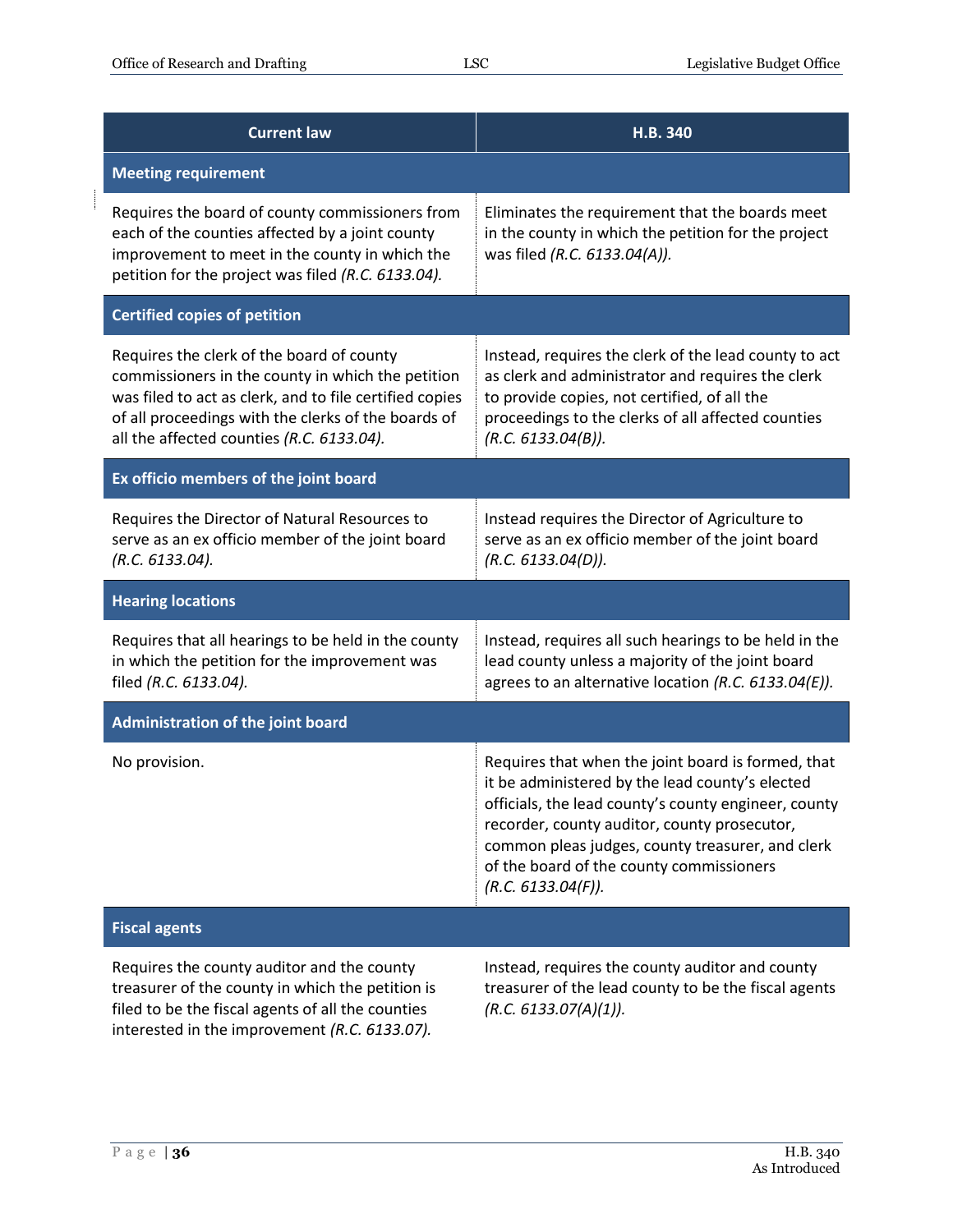$\frac{1}{2}$ 

| <b>Current law</b>                                                                                                                                                                                                                                                                                               | H.B. 340                                                                                                                                                                                                                                               |
|------------------------------------------------------------------------------------------------------------------------------------------------------------------------------------------------------------------------------------------------------------------------------------------------------------------|--------------------------------------------------------------------------------------------------------------------------------------------------------------------------------------------------------------------------------------------------------|
| <b>Claims for compensation</b>                                                                                                                                                                                                                                                                                   |                                                                                                                                                                                                                                                        |
| Requires all applications, remonstrances, claims<br>for compensation or damages, reports, schedules,<br>certificates, statements, contracts, bonds, and<br>other papers to be filed with the clerk with whom<br>the petition is filed (R.C. 6133.06).                                                            | Instead, requires both of the following:<br>1. The clerk of the joint board to present bills for<br>payment to the fiscal agents in the same manner<br>as a request for payment would be made with<br>respect to a single county drainage improvement; |
|                                                                                                                                                                                                                                                                                                                  | 2. The fiscal agents to process and pay each bill for<br>the joint board of county commissioners<br>presented (R.C. 6133.07(A)(2) and (3)).                                                                                                            |
| <b>Certification of costs and collection of assessments</b>                                                                                                                                                                                                                                                      |                                                                                                                                                                                                                                                        |
| Specifies the following certification and collection<br>requirements regarding assessments:                                                                                                                                                                                                                      | Instead, specifies the lead county auditor and lead<br>county treasurer must perform the certification of                                                                                                                                              |
| 1. The county auditor must certify a schedule of<br>assessments to the other county auditors;                                                                                                                                                                                                                    | costs and collection requirements<br>(R.C. 6133.07(B) to (E)).                                                                                                                                                                                         |
| 2. The county auditor and treasurer must receive<br>and account for the funds in the same manner as<br>single county improvements;                                                                                                                                                                               |                                                                                                                                                                                                                                                        |
| 3. All warrants for the payment of costs and<br>location for construction of a joint county ditch<br>must be drawn by the county auditor of the county<br>in which the petition was filed, on the treasurer of<br>that county, payable from the general ditch<br>improvement fund of that county. (R.C 6133.07.) |                                                                                                                                                                                                                                                        |
| Certification of costs and collection of assessments - dismissal of petition                                                                                                                                                                                                                                     |                                                                                                                                                                                                                                                        |
| If a petition for a joint county improvement is<br>dismissed, requires the costs and expenses of the<br>county engineer where a petition for an<br>improvement is filed to be paid by the counties<br>involved in the joint county improvement<br>(R.C. 6133.07).                                                | Similar, but requires the costs and expenses of the<br>lead county engineer to be paid by the counties<br>involved in the joint county improvement<br>(R.C. 6133.07(F)).                                                                               |
| Selection of county engineer for joint drainage improvements                                                                                                                                                                                                                                                     |                                                                                                                                                                                                                                                        |
| Authorizes the joint board of county<br>commissioners to designate the county engineer<br>where a petition for an improvement is filed to do<br>the field work, make the survey, plans, and<br>estimates, and file reports.                                                                                      | Instead, designates the lead county engineer as<br>being responsible for such actions<br>(R.C. 6133.08(A)).                                                                                                                                            |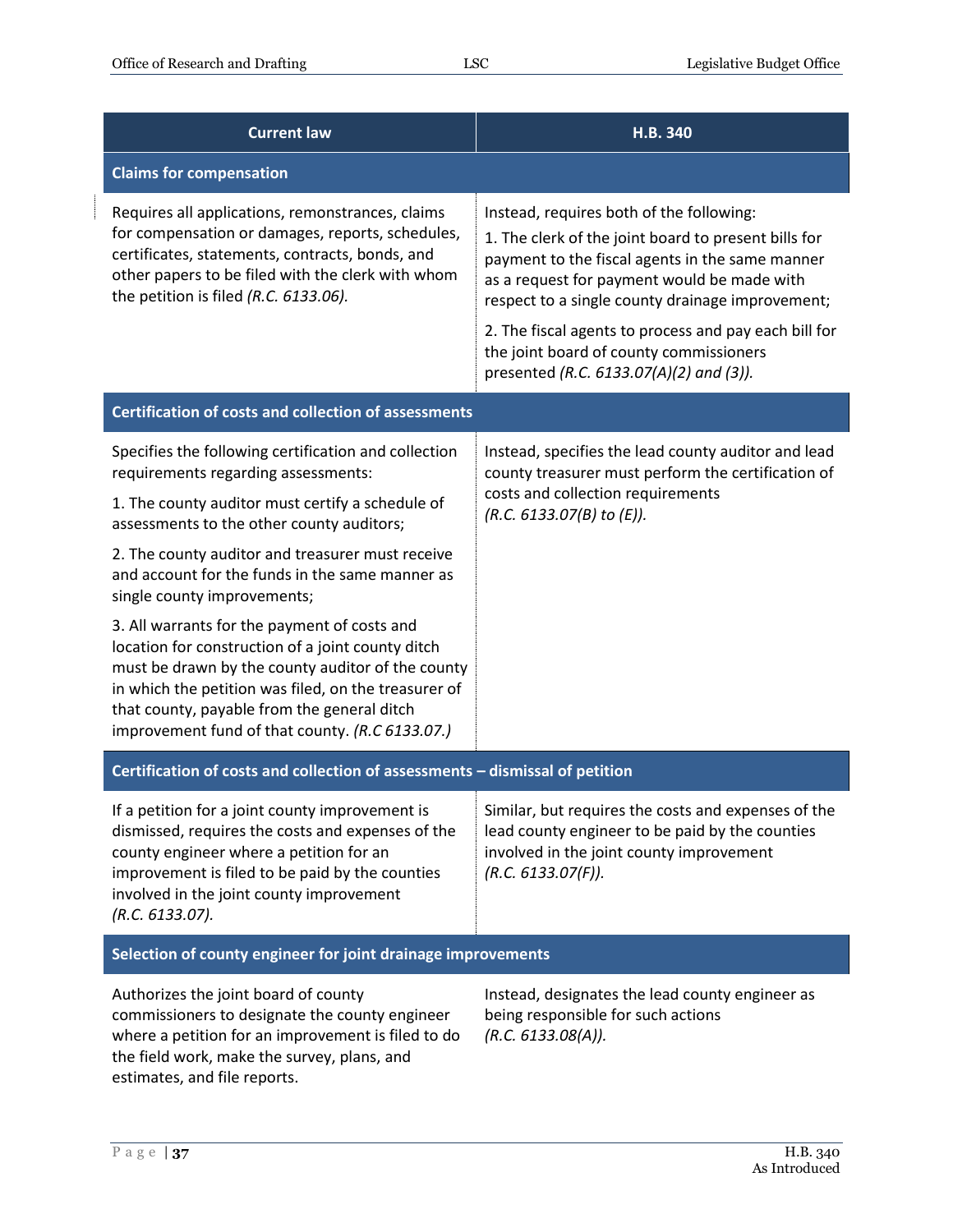<span id="page-37-0"></span>

| <b>Current law</b>                                                                                                                                                                                                                             | H.B. 340                                                                                                                                                                                                                                                                                                                                                                                                                     |
|------------------------------------------------------------------------------------------------------------------------------------------------------------------------------------------------------------------------------------------------|------------------------------------------------------------------------------------------------------------------------------------------------------------------------------------------------------------------------------------------------------------------------------------------------------------------------------------------------------------------------------------------------------------------------------|
| If one or more county engineers of counties<br>interested in making a joint ditch improvement do<br>not agree with the reports or estimates, authorizes<br>the engineer or engineers to file separate reports<br>and schedules (R.C. 6133.08). | No provision.                                                                                                                                                                                                                                                                                                                                                                                                                |
| <b>Appeals</b>                                                                                                                                                                                                                                 |                                                                                                                                                                                                                                                                                                                                                                                                                              |
| Requires all appeals except appeals for<br>compensation or damages to be heard by one<br>judge of the court of common pleas from each of<br>the interested counties, sitting en banc<br>(R.C. 6133.10).                                        | Similar, but does all of the following regarding<br>appeals:<br>1. Requires all appeals (except those for<br>compensation or damages) to be heard by a panel<br>of judges from each of the affected counties;<br>2. Authorizes the panel to request an additional<br>judge from a court of common pleas in the area of<br>the state where the joint drainage improvement is<br>located if the panel cannot reach a decision; |
|                                                                                                                                                                                                                                                | 3. Requires the panel to follow court opinions and<br>precedent established by the appellate district in<br>which the petition for the joint drainage<br>improvement was filed (R.C. 6133.10(A)).                                                                                                                                                                                                                            |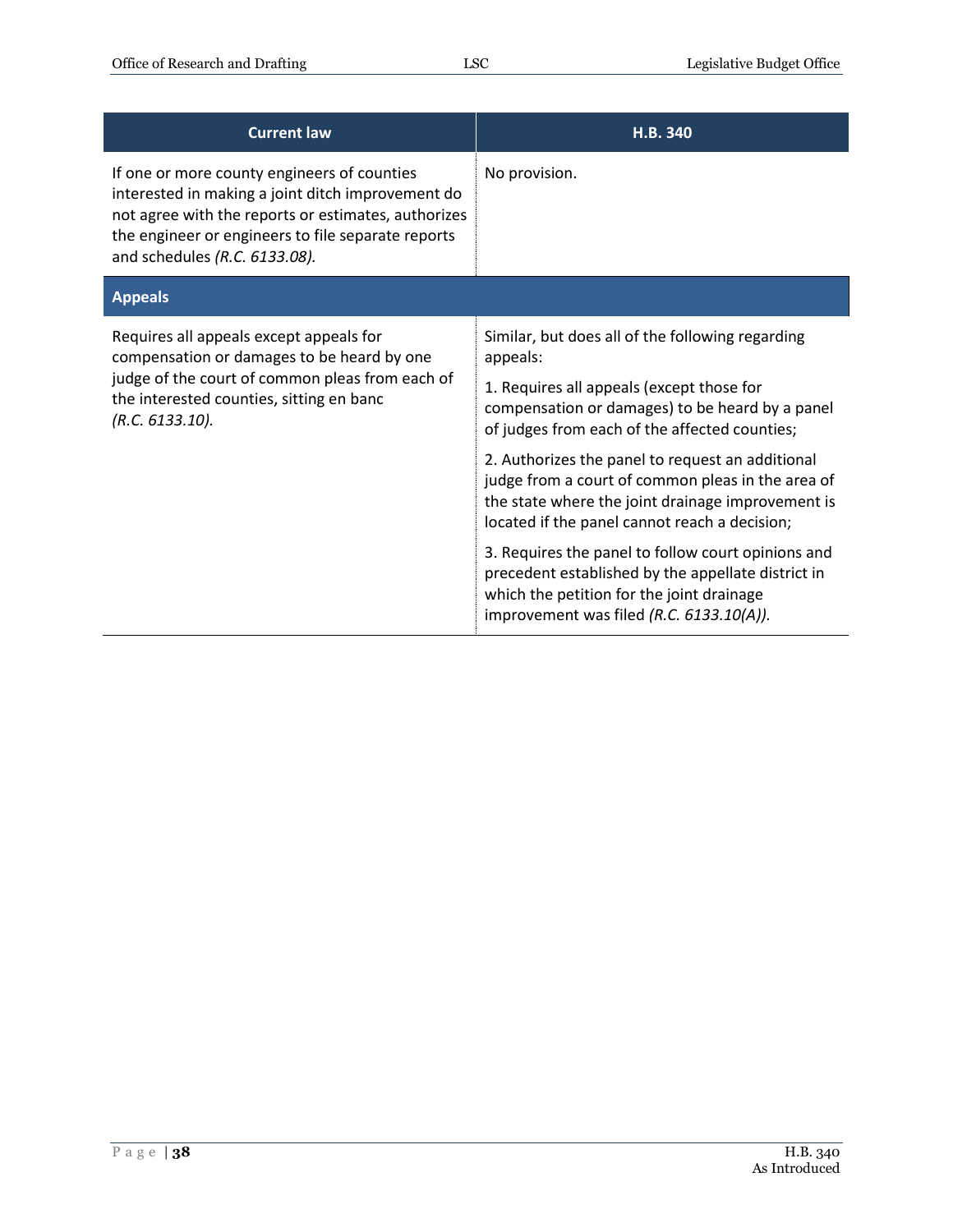#### **MAINTENANCE AND REPAIRS**

Current law establishes procedures by which maintenance is conducted and assessments for maintenance are levied under the county ditch law. The bill expands the scope of those procedures to apply to the law governing multi-county ditches and soil and water conservation districts. Below is a discussion of the changes made by the bill.

| <b>Current law</b>                                                                                                                                                                                                                                                                                                                                                      | H.B. 340                                                                                                                                                                                                                                                                                                                                                  |
|-------------------------------------------------------------------------------------------------------------------------------------------------------------------------------------------------------------------------------------------------------------------------------------------------------------------------------------------------------------------------|-----------------------------------------------------------------------------------------------------------------------------------------------------------------------------------------------------------------------------------------------------------------------------------------------------------------------------------------------------------|
| <b>Maintenance fund</b>                                                                                                                                                                                                                                                                                                                                                 |                                                                                                                                                                                                                                                                                                                                                           |
| Requires the board of county commissioners of<br>each county to establish a separate fund for the<br>repair of:<br>1. Each improvement constructed under the law<br>governing single county ditches; and<br>2. Each improvement constructed after August 23,<br>1957, under the laws governing joint county<br>ditches and interstate county ditches<br>(R.C. 6137.02). | Instead, requires the board of county<br>commissioners of each county to establish a fund<br>for the repair of each improvement constructed<br>after August 23, 1957, under the law governing soil<br>and water conservation districts, single county<br>ditches, joint county ditches, or interstate county<br>ditches (R.C. 6137.02(A) and 6135.05(A)). |
| <b>Maintenance fund assessments</b>                                                                                                                                                                                                                                                                                                                                     |                                                                                                                                                                                                                                                                                                                                                           |
| Requires maintenance assessments levied on<br>benefited owners to be based on the estimated<br>benefits for construction of the drainage<br>improvement (R.C. 6137.03).                                                                                                                                                                                                 | Instead, requires the assessments to be based on<br>the estimated benefits for all costs of the<br>improvement (R.C. 6137.03(A)(1)).                                                                                                                                                                                                                      |
| Maintenance fund - unencumbered balance                                                                                                                                                                                                                                                                                                                                 |                                                                                                                                                                                                                                                                                                                                                           |
| Prohibits a maintenance fund from having an<br>unencumbered balance of greater than 20% of all<br>construction costs of a drainage improvement<br>(R.C. 6137.03).                                                                                                                                                                                                       | Instead, prohibits a maintenance fund from having<br>an unencumbered balance of greater than 20% of<br>the permanent assessment base established for<br>maintenance under the bill (see "Permanent<br>assessment base for maintenance,"<br>below) (R.C. 6137.03(A)(2)).                                                                                   |
| Permanent assessment base for maintenance                                                                                                                                                                                                                                                                                                                               |                                                                                                                                                                                                                                                                                                                                                           |
| Requires the county auditor to maintain the<br>original schedule of benefits on owners (of public<br>or private property for the construction of an<br>improvement) as the "permanent base for<br>maintenance assessments," and establishes<br>general procedures for increasing or reducing the<br>assessment and notice and hearing requirements<br>(R.C. 6137.11).   | Similar, but makes the following changes:<br>1. Refers to the term as the "permanent<br>assessment base";<br>2. Requires notice of hearings to be sent by first-<br>class mail rather than either by first-class or<br>certified mail;<br>3. Authorizes, rather than requires, the board of<br>county commissioners to review the permanent               |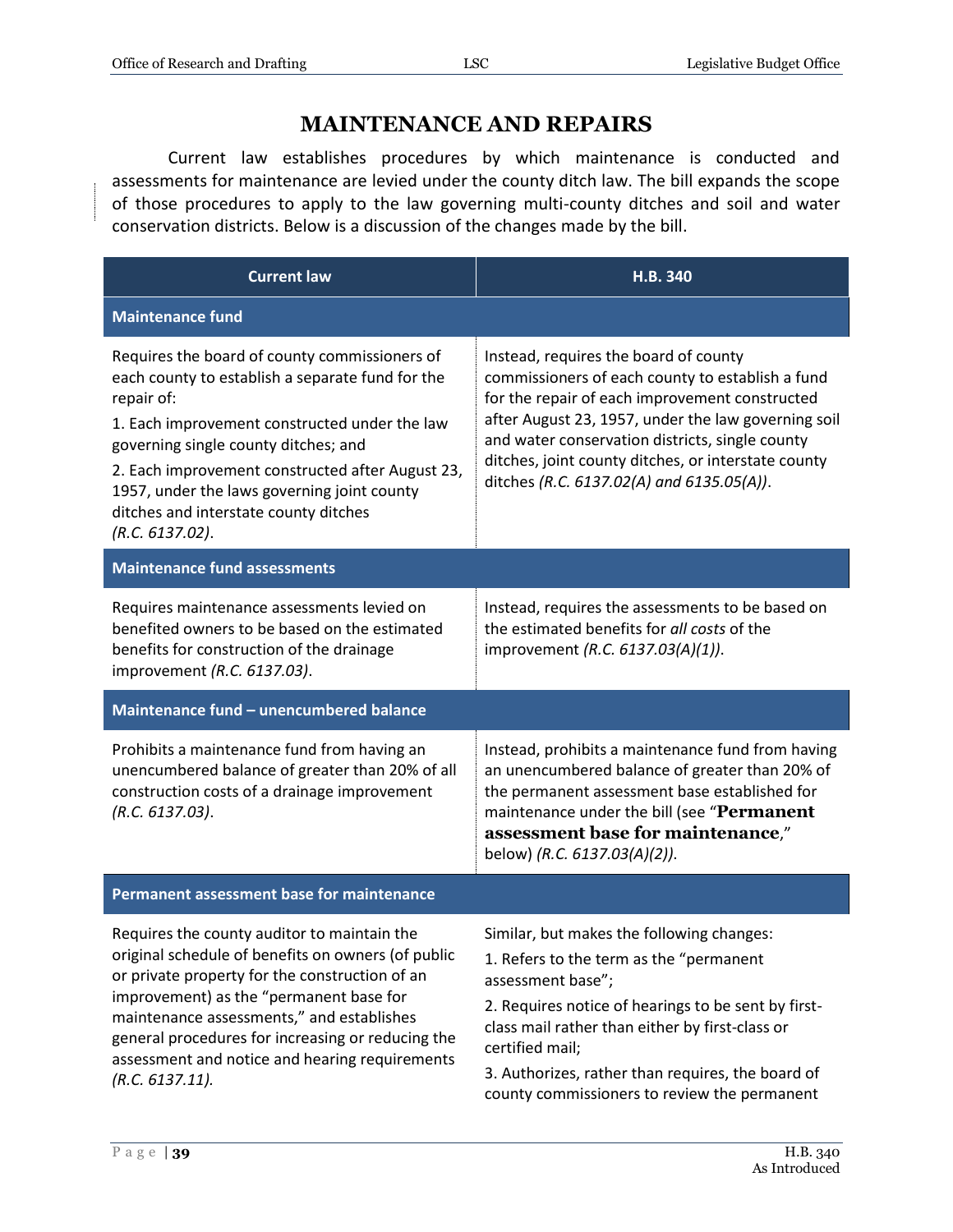| <b>Current law</b>                                                                                                                                                                                                                                                                                                      | H.B. 340                                                                                                                                                                                                                               |
|-------------------------------------------------------------------------------------------------------------------------------------------------------------------------------------------------------------------------------------------------------------------------------------------------------------------------|----------------------------------------------------------------------------------------------------------------------------------------------------------------------------------------------------------------------------------------|
|                                                                                                                                                                                                                                                                                                                         | assessment base every six years from the date of<br>first review of the permanent assessment base<br>$(R.C. 6137.11(C)(4)$ and (D)).                                                                                                   |
| Owner application for reduction in maintenance assessment                                                                                                                                                                                                                                                               |                                                                                                                                                                                                                                        |
| Authorizes an owner to apply for a reduction in<br>maintenance assessment due to repair and<br>maintenance work the owner proposes to do and<br>requires the county engineer, when making<br>inspections of drainage improvements, to note the<br>extent to which any owner has carried out the<br>work (R.C. 6137.08). | Similar, but only requires the county engineer,<br>when making inspections of drainage<br>improvements, to so note with regard to an owner<br>who has actually applied for a reduction in<br>maintenance assessment (R.C. 6137.08(B)). |
| <b>Reduction in maintenance assessment</b>                                                                                                                                                                                                                                                                              |                                                                                                                                                                                                                                        |
| Requires the clerk of the board of county                                                                                                                                                                                                                                                                               | Instead, does both of the following:                                                                                                                                                                                                   |
| commissioners to file with the county auditor a list<br>of owners who have been certified by the soil and<br>water conservation district for a 50% reduction in<br>maintenance assessment for the current year on<br>or before July 1 of each year (R.C. 6137.09).                                                      | 1. Requires the clerk to file with the county auditor<br>a list of owners who have been granted any<br>reduction in maintenance assessment for the<br>current year; and                                                                |
|                                                                                                                                                                                                                                                                                                                         | 2. Requires the clerk to file the list on or before<br>August 1 of each year (R.C. 6137.09(D)).                                                                                                                                        |
| <b>Maintenance assessment deposit</b>                                                                                                                                                                                                                                                                                   |                                                                                                                                                                                                                                        |
| No provision.                                                                                                                                                                                                                                                                                                           | Establishes the following requirements concerning<br>maintenance assessments:                                                                                                                                                          |
|                                                                                                                                                                                                                                                                                                                         | 1. With respect to a single county drainage<br>improvement, requires the county auditor to place<br>maintenance assessments into the maintenance<br>fund for the improvement;                                                          |
|                                                                                                                                                                                                                                                                                                                         | 2. With respect to a joint county drainage<br>improvement, does all of the following:                                                                                                                                                  |
|                                                                                                                                                                                                                                                                                                                         | --Requires each county auditor that is not the lead<br>county auditor to place the maintenance<br>assessments into the maintenance fund for the<br>improvement;                                                                        |
|                                                                                                                                                                                                                                                                                                                         | --Twice a year, requires each such auditor to<br>transfer that money to the county auditor of the<br>lead county, who must deposit the money into the<br>joint drainage improvement's maintenance fund;<br>and                         |
|                                                                                                                                                                                                                                                                                                                         | --Requires the county auditor of the lead county to                                                                                                                                                                                    |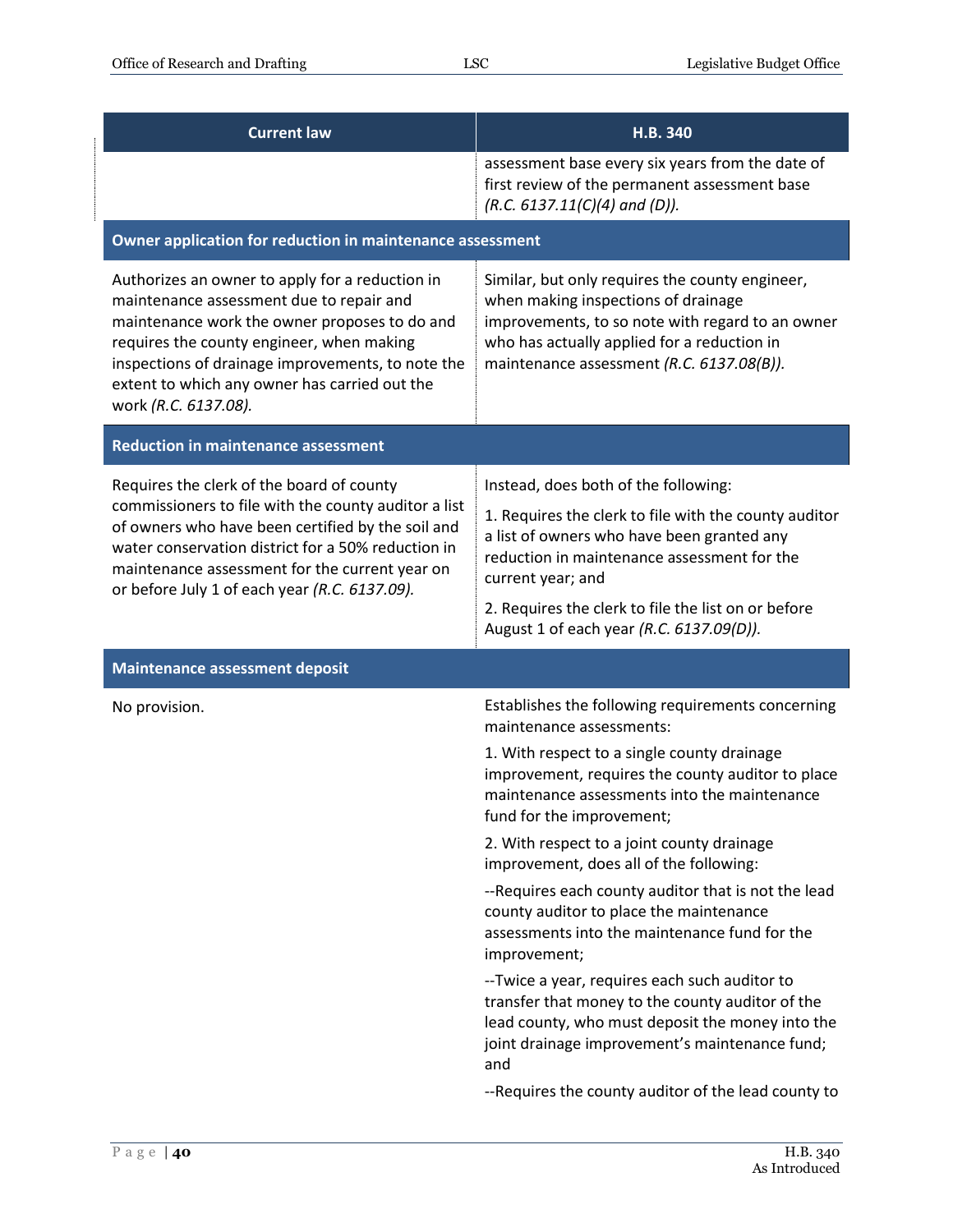$\begin{array}{ccccccccc} \multicolumn{2}{c}{} & \multicolumn{2}{c}{} & \multicolumn{2}{c}{} & \multicolumn{2}{c}{} & \multicolumn{2}{c}{} & \multicolumn{2}{c}{} & \multicolumn{2}{c}{} & \multicolumn{2}{c}{} & \multicolumn{2}{c}{} & \multicolumn{2}{c}{} & \multicolumn{2}{c}{} & \multicolumn{2}{c}{} & \multicolumn{2}{c}{} & \multicolumn{2}{c}{} & \multicolumn{2}{c}{} & \multicolumn{2}{c}{} & \multicolumn{2}{c}{} & \multicolumn{2}{c}{} & \multicolumn{2}{c}{} & \mult$ 

| <b>Current law</b>                                                                                                                                                                    | H.B. 340                                                                                                                                                                                                                                                                                                                                                                                                                                                                                               |  |
|---------------------------------------------------------------------------------------------------------------------------------------------------------------------------------------|--------------------------------------------------------------------------------------------------------------------------------------------------------------------------------------------------------------------------------------------------------------------------------------------------------------------------------------------------------------------------------------------------------------------------------------------------------------------------------------------------------|--|
|                                                                                                                                                                                       | place maintenance assessments received in the<br>lead county into the joint drainage improvement's<br>maintenance fund. (R.C. 6137.03(E)(1) and (2).)                                                                                                                                                                                                                                                                                                                                                  |  |
| Responsibility for maintenance of joint county drainage improvements                                                                                                                  |                                                                                                                                                                                                                                                                                                                                                                                                                                                                                                        |  |
| Requires each county engineer to inspect and<br>maintain joint county drainage improvements<br>(R.C. 6137.06).                                                                        | Instead, requires the lead county engineer to<br>inspect and maintain all joint county drainage<br>improvements (R.C. 6137.06(A)).                                                                                                                                                                                                                                                                                                                                                                     |  |
| <b>County engineer reports</b>                                                                                                                                                        |                                                                                                                                                                                                                                                                                                                                                                                                                                                                                                        |  |
| Requires the county engineer to issue an<br>inspection report to the board of county<br>commissioners on or before June 1 of each year<br>(R.C. 6137.06).                             | Instead, requires the report to be issued on or<br>before July 1 of each year (R.C. 6137.03(C)).                                                                                                                                                                                                                                                                                                                                                                                                       |  |
| Use of county engineer reports                                                                                                                                                        |                                                                                                                                                                                                                                                                                                                                                                                                                                                                                                        |  |
| No provision.                                                                                                                                                                         | Requires the board of county commissioners to do<br>both of the following:<br>1. Use the county engineer's estimate on repair<br>and maintenance of drainage improvements when<br>determining the annual maintenance assessments,<br>which must be based on a percentage of the<br>permanent assessment base;<br>2. On or before the second Monday of September<br>each year, direct the county auditor or auditors to<br>place the maintenance assessments on the tax<br>duplicate (R.C. 6137.03(D)). |  |
| County drainage maintenance fund - payment of estimates for repair                                                                                                                    |                                                                                                                                                                                                                                                                                                                                                                                                                                                                                                        |  |
| Requires the county engineer to approve all<br>estimates paid from the county drainage<br>maintenance fund for the repair and maintenance<br>of drainage improvements (R.C. 6137.06). | No provision.                                                                                                                                                                                                                                                                                                                                                                                                                                                                                          |  |
| Drainage maintenance district - same watershed                                                                                                                                        |                                                                                                                                                                                                                                                                                                                                                                                                                                                                                                        |  |
| Regarding the combining of drainage<br>improvements into a drainage maintenance<br>district, specifies that the improvements must be<br>in the same watershed (R.C. 6137.04).         | Eliminates the requirement that the improvements<br>be located in the same watershed<br>(R.C. 6137.04(A)(2)).                                                                                                                                                                                                                                                                                                                                                                                          |  |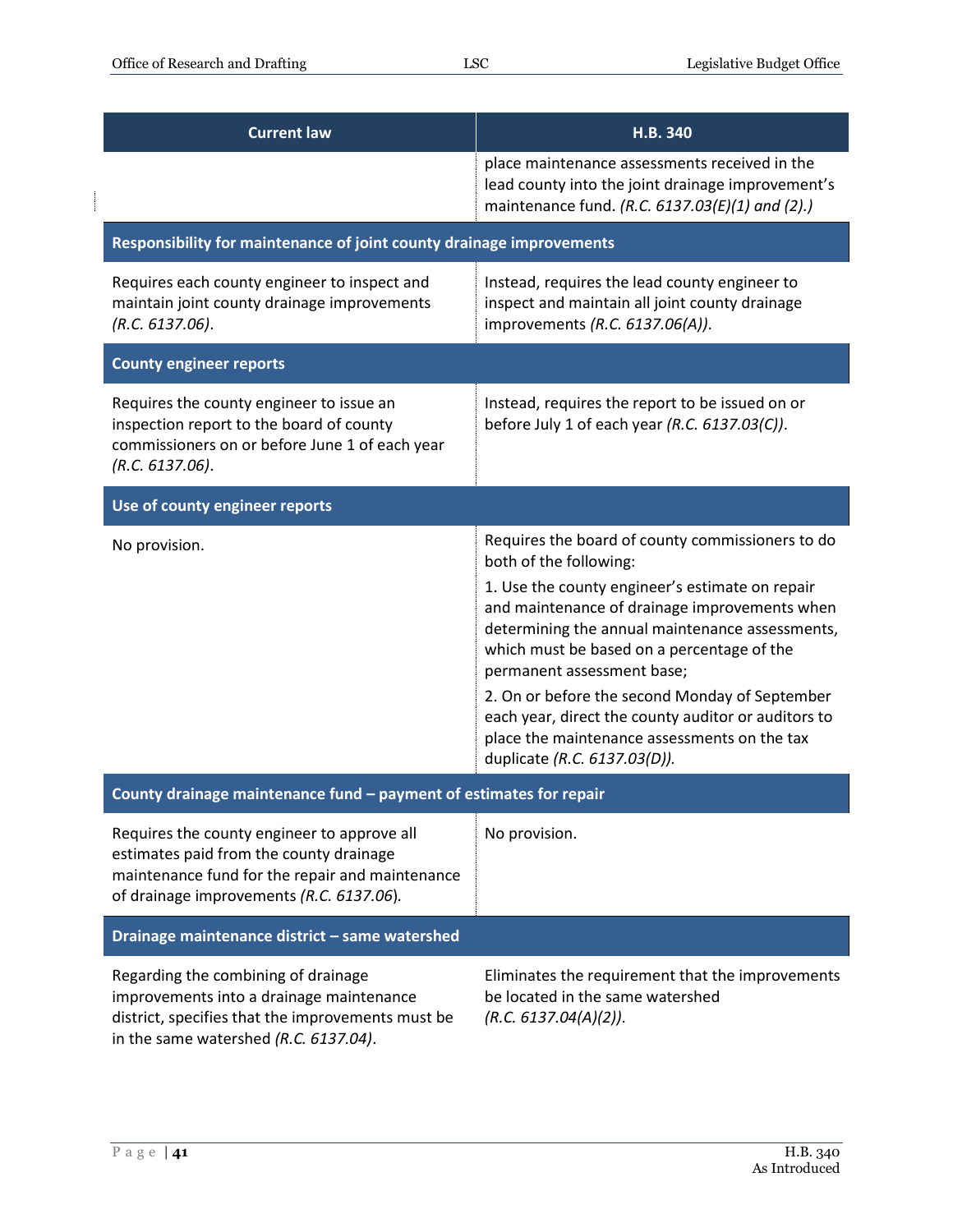| <b>Current law</b>                                                                                                                                                                                                                                                                                          | H.B. 340                                                                                                                                         |  |
|-------------------------------------------------------------------------------------------------------------------------------------------------------------------------------------------------------------------------------------------------------------------------------------------------------------|--------------------------------------------------------------------------------------------------------------------------------------------------|--|
| Drainage maintenance district - factors to consider                                                                                                                                                                                                                                                         |                                                                                                                                                  |  |
| Regarding the combining of drainage<br>improvements into a drainage maintenance<br>district, requires the board of county<br>commissioners and county engineer to consider<br>uniformity of topography and soil types<br>(R.C. 6137.04).                                                                    | Similar, but requires the board and engineer<br>to also consider similarity of costs<br>(R.C. 6137.04(A)(1)).                                    |  |
| Procedures for drainage improvement repair or maintenance - identification                                                                                                                                                                                                                                  |                                                                                                                                                  |  |
| Specifies that any of the following may identify a<br>need for repair or maintenance of a drainage<br>improvement:<br>1. The board of county commissioners or joint<br>board of county commissioners;<br>2. County engineer; or<br>3. A land owner subject to the maintenance<br>assessment (R.C. 6137.05). | Similar, but adds the lead county's county<br>engineer (R.C. 6137.05(B)).                                                                        |  |
| Procedures for drainage improvement repair or maintenance - inspection                                                                                                                                                                                                                                      |                                                                                                                                                  |  |
| Requires the board of county commissioners or<br>joint board of county commissioners or the county<br>engineer to inspect the condition of the drainage<br>improvement (R.C. 6137.05).                                                                                                                      | Instead, only requires the county engineer to<br>inspect (R.C. 6137.05(B)).                                                                      |  |
| Procedures for drainage improvement repair or maintenance - estimate of costs                                                                                                                                                                                                                               |                                                                                                                                                  |  |
| Requires the board of county commissioners or<br>joint board of county commissioners to make an<br>estimate of the necessary work and material for<br>the repair or maintenance activity (R.C. 6137.05).                                                                                                    | Instead, only requires the county engineer to make<br>an estimate of the cost of the necessary work<br>(R.C. 6137.05(C)(1)).                     |  |
| Procedures for drainage improvement repair or maintenance - performance of work                                                                                                                                                                                                                             |                                                                                                                                                  |  |
| Requires the board of county commissioners or<br>joint board of county commissioners to determine<br>whether the work should be done by force                                                                                                                                                               | Similar, but only requires the county engineer to<br>determine whether the work should be done by<br>force account, contract through competitive |  |

whether the work should be done by force account, contract through competitive bidding, or both, to certify costs to the county auditor, and proceed with competitive bidding *(R.C. 6137.05)*.

force account, contract through competitive bidding, or both and streamlines the competitive bidding procedures by referring to the general county competitive bidding law *(R.C. 6137.05(C)(2))*.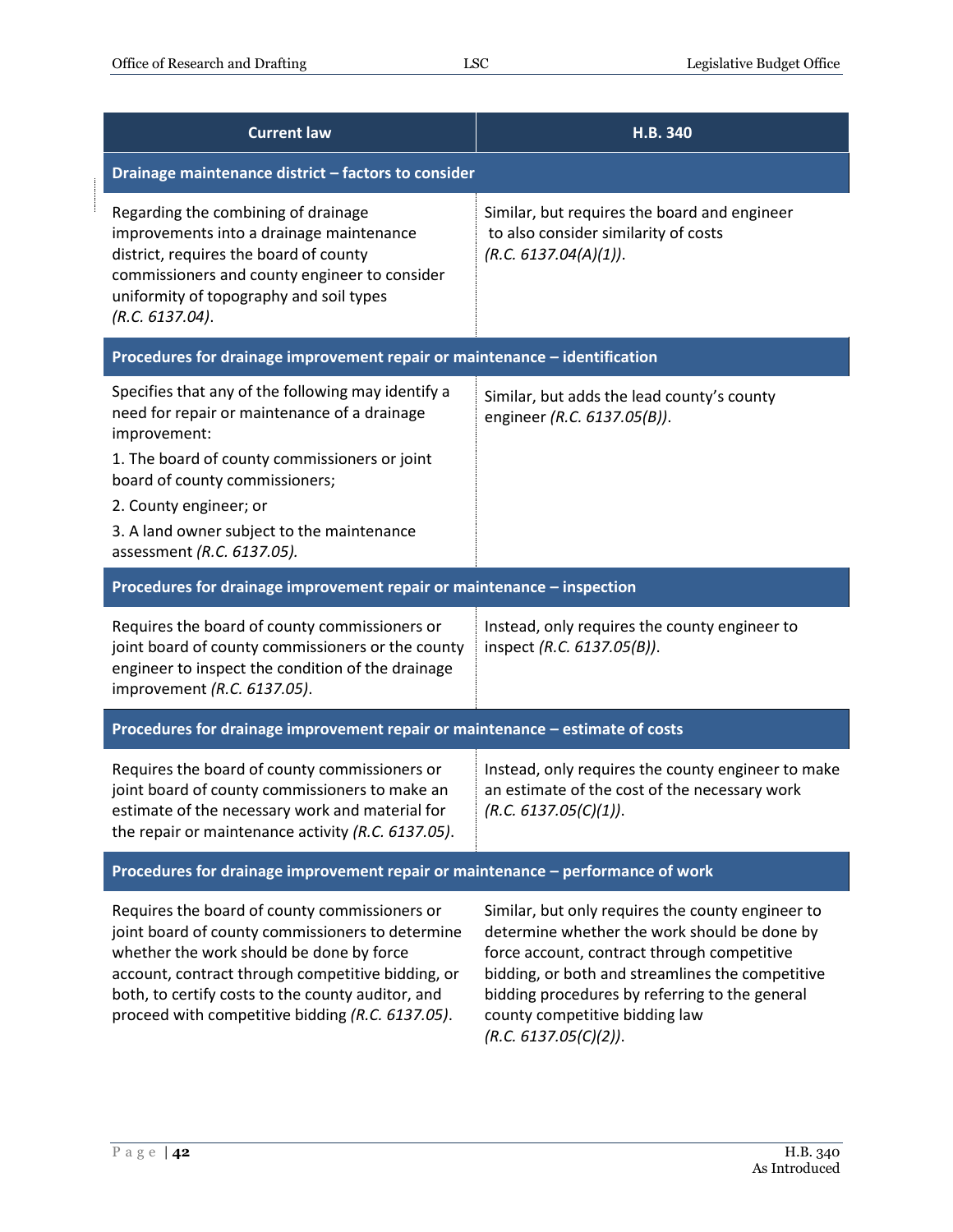| <b>Current law</b>                                                                                                                                                                                                                         | H.B. 340                                                                                                                                                                                                                                                                                                                                                                                     |  |
|--------------------------------------------------------------------------------------------------------------------------------------------------------------------------------------------------------------------------------------------|----------------------------------------------------------------------------------------------------------------------------------------------------------------------------------------------------------------------------------------------------------------------------------------------------------------------------------------------------------------------------------------------|--|
| No provision.                                                                                                                                                                                                                              | Defines "force account" as the county engineer<br>will act as contractor, using labor employed by the<br>engineer using material and equipment either<br>owned by the county or leased or purchased in<br>compliance with competitive bidding laws and<br>excludes subcontracting any part of such work<br>unless done pursuant to those laws<br>(R.C. 6137.01(B)).                          |  |
| Procedures for drainage improvement repair or maintenance - contract with soil and water<br>conservation district                                                                                                                          |                                                                                                                                                                                                                                                                                                                                                                                              |  |
| No provision.                                                                                                                                                                                                                              | Authorizes the board of county commissioners or<br>joint board of county commissioners and the<br>county engineer to contract with a soil and water<br>conservation district for the repair and permanent<br>maintenance of any drainage improvement for<br>which the county engineer is responsible, whether<br>as the county engineer or as the lead county<br>engineer (R.C. 6137.05(D)). |  |
| Repairs, repair assessments, and inadequate drainage repair funds                                                                                                                                                                          |                                                                                                                                                                                                                                                                                                                                                                                              |  |
| Regarding repairs to a drainage improvement,<br>does all of the following:                                                                                                                                                                 | Generally retains current law regarding repairs to a<br>drainage improvement, but:                                                                                                                                                                                                                                                                                                           |  |
| 1. Authorizes a board of county commissioners to<br>authorize a county engineer to make repairs at a<br>cost not to exceed \$4,000;<br>2. Limits the number of semiannual installments<br>that may be made to owners to pay for repairs to | 1. Increases the amount a board of county<br>commissioners may authorize a county engineer to<br>spend to make repairs to a cost not to exceed<br>\$24,000;<br>2. Increases the limit on the number of                                                                                                                                                                                       |  |
| four;<br>3. Authorizes a board to make payment for a<br>drainage improvement repair from the county                                                                                                                                        | semiannual installments to ten;<br>3. Eliminates the authorization to pay for repairs<br>from the county general fund when the drainage                                                                                                                                                                                                                                                      |  |

general fund when the drainage repair fund is inadequate and requires the board to repay the county general fund as soon as adequate funds become available in the drainage maintenance fund. *(R.C. 6137.051.)*

repair fund for the improvement is inadequate. *(R.C. 6137.051(C) and (E).)*